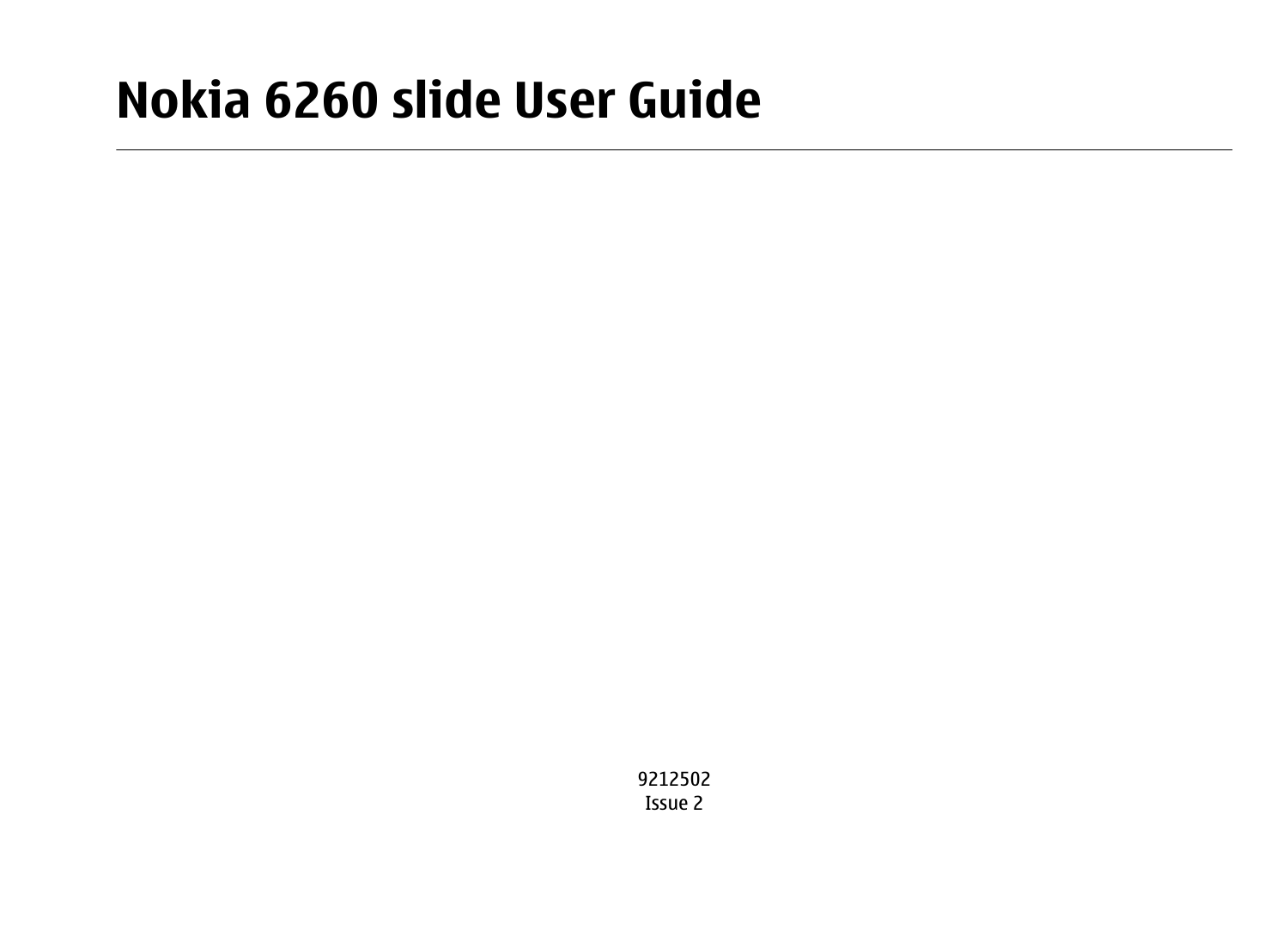### DECLARATION OF CONFORMITYCE0434 <sup>O</sup>

Hereby, NOKIA CORPORATION declares that this RM-368 product is in compliance with the essential requirements and other relevant provisions of Directive 1999/5/EC. A copy of the Declaration of Conformity can be found at [http://www.nokia.com/](http://www.nokia.com/phones/declaration_of_conformity/) [phones/declaration\\_of\\_conformity/.](http://www.nokia.com/phones/declaration_of_conformity/)

© 2008 Nokia. All rights reserved.

Nokia, Nokia Connecting People, and Navi are trademarks or registered trademarks of Nokia Corporation. Nokia tune is a sound mark of Nokia Corporation. Other product and company names mentioned herein may be trademarks or tradenames of their respective owners.

Reproduction, transfer, distribution, or storage of part or all of the contents in this document in any form without the prior written permission of Nokia is prohibited.

US Patent No 5818437 and other pending patents. T9 text input software Copyright © 1997-2008. Tegic Communications, Inc. All rights reserved.



Includes RSA BSAFE cryptographic or security protocol software from RSA Security.



lava

POWERED Java and all Java-based marks are trademarks or registered trademarks of Sun Microsystems, Inc.

Portions of the Nokia Maps software are ©1996-2008 The FreeType Project. All rights reserved.

This product is licensed under the MPEG-4 Visual Patent Portfolio License (i) for personal and noncommercial use in connection with information which has been encoded in compliance with the MPEG-4 Visual Standard by a consumer engaged in a personal and noncommercial activity and (ii) for use in connection with MPEG-4 video provided by a licensed video provider. No license is granted or shall be implied for any other use. Additional information, including that related to promotional, internal, and commercial uses, may be obtained from MPEG LA, LLC. See http://www.mpegla.com

Nokia operates a policy of ongoing development. Nokia reserves the right to make changes and improvements to any of the products described in this document without prior notice.

TO THE MAXIMUM EXTENT PERMITTED BY APPLICABLE LAW, UNDER NO CIRCUMSTANCES SHALL NOKIA OR ANY OF ITS LICENSORS BE RESPONSIBLE FOR ANY LOSS OF DATA OR INCOME OR ANY SPECIAL, INCIDENTAL, CONSEQUENTIAL OR INDIRECT DAMAGES HOWSOEVER CAUSED.

THE CONTENTS OF THIS DOCUMENT ARE PROVIDED "AS IS". EXCEPT AS REQUIRED BY APPLICABLE LAW, NO WARRANTIES OF ANY KIND, EITHER EXPRESS OR IMPLIED, INCLUDING, BUT NOT LIMITED TO, THE IMPLIED WARRANTIES OF MERCHANTABILITY AND FITNESS FOR A PARTICULAR PURPOSE, ARE MADE IN RELATION TO THE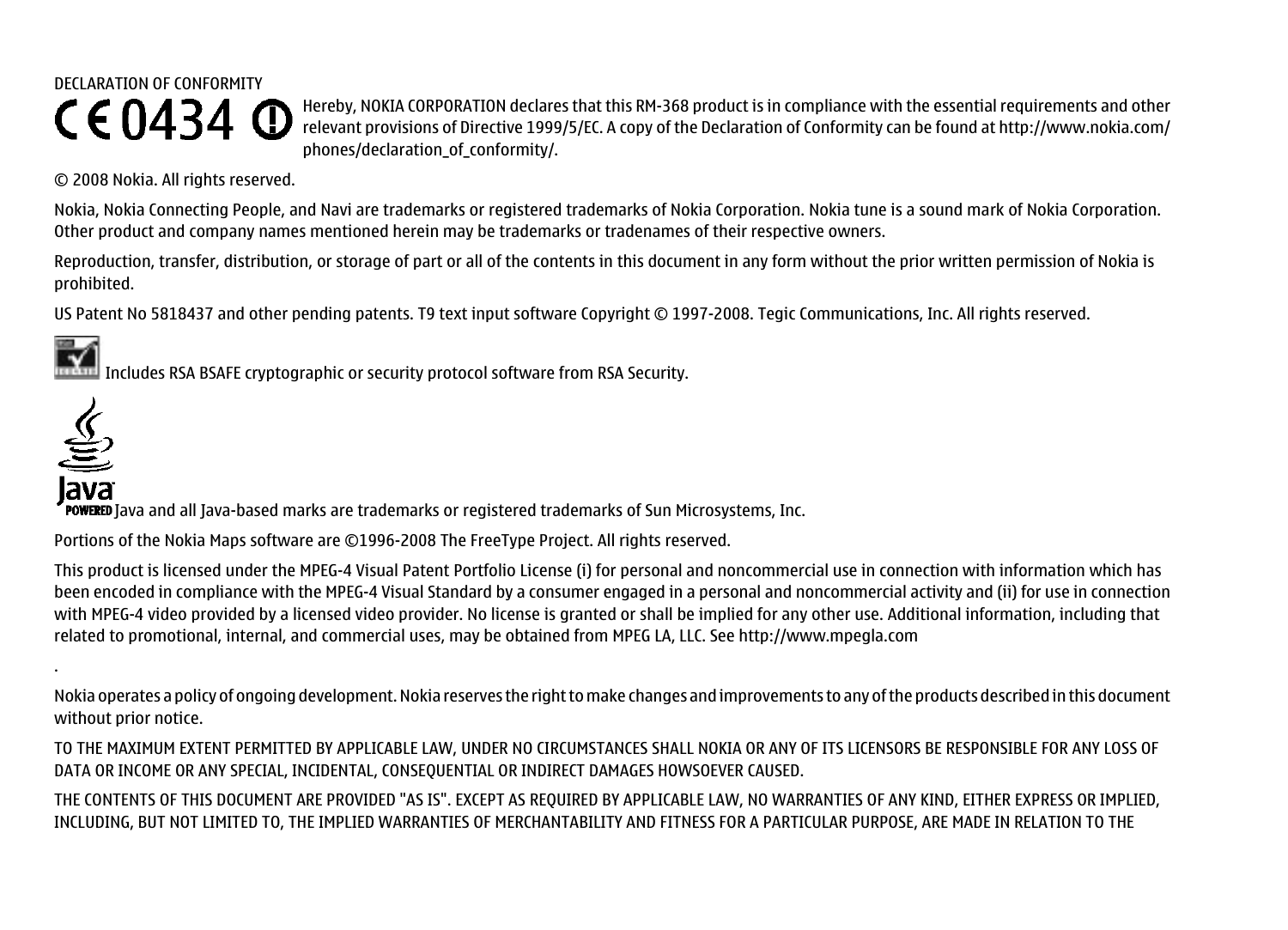#### ACCURACY, RELIABILITY OR CONTENTS OF THIS DOCUMENT. NOKIA RESERVES THE RIGHT TO REVISE THIS DOCUMENT OR WITHDRAW IT AT ANY TIME WITHOUT PRIOR NOTICE.

The availability of particular products and applications and services for these products may vary by region. Please check with your Nokia dealer for details, and availability of language options.

#### Export controls

This device may contain commodities, technology or software subject to export laws and regulations from the US and other countries. Diversion contrary to law is prohibited.

#### FCC/INDUSTRY CANADA NOTICE

Your device may cause TV or radio interference (for example, when using a telephone in close proximity to receiving equipment). The FCC or Industry Canada can require you to stop using your telephone if such interference cannot be eliminated. If you require assistance, contact your local service facility. This device complies with part 15 of the FCC rules. Operation is subject to the following two conditions: (1) This device may not cause harmful interference, and (2) this device must accept any interference received, including interference that may cause undesired operation. Any changes or modifications not expressly approved by Nokia could void the user's authority to operate this equipment.

Model number: 6260s-1

9212502/Issue 2 EN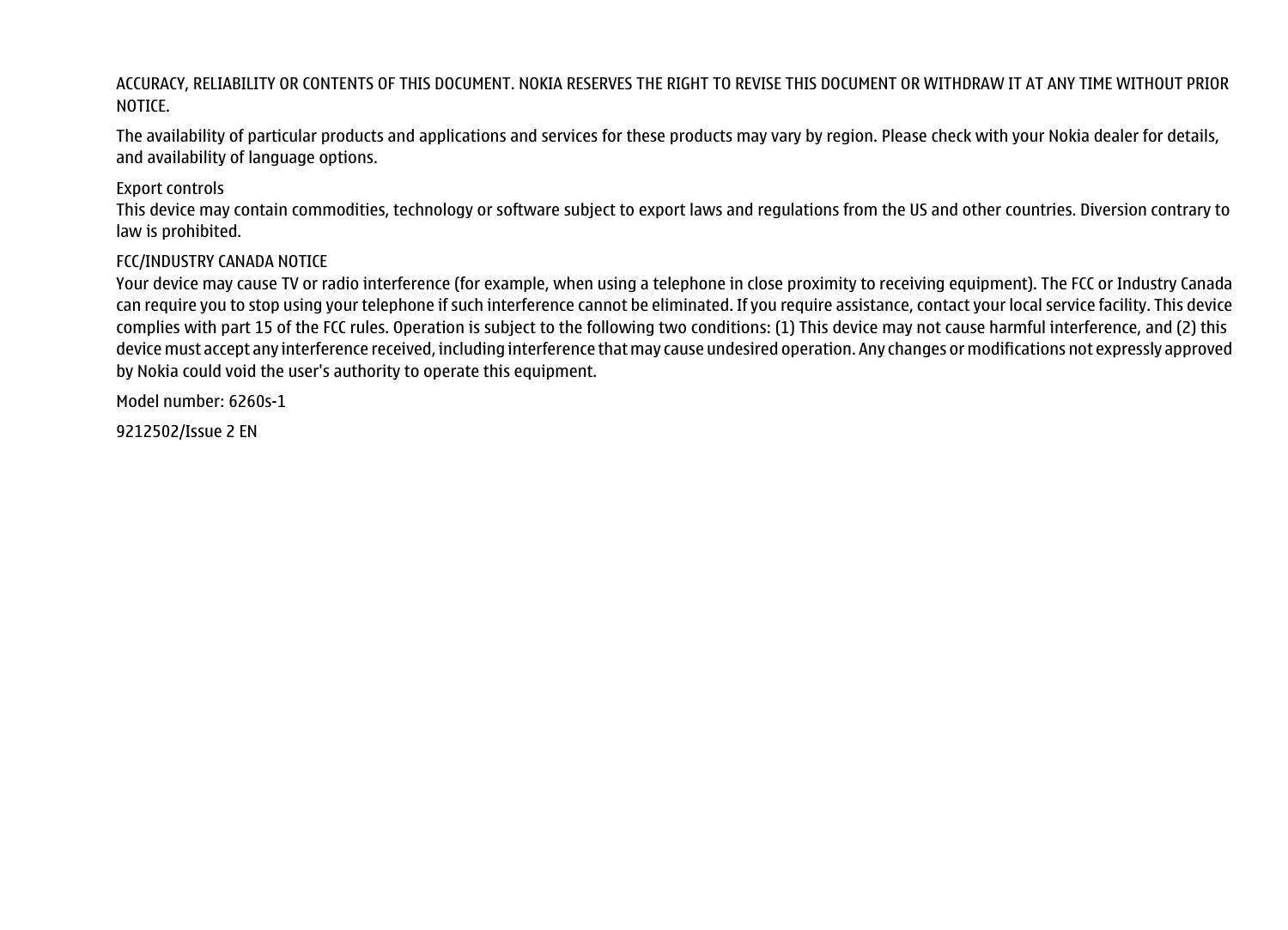## **Contents**

| Info messages, SIM messages, and service |  |
|------------------------------------------|--|
|                                          |  |
|                                          |  |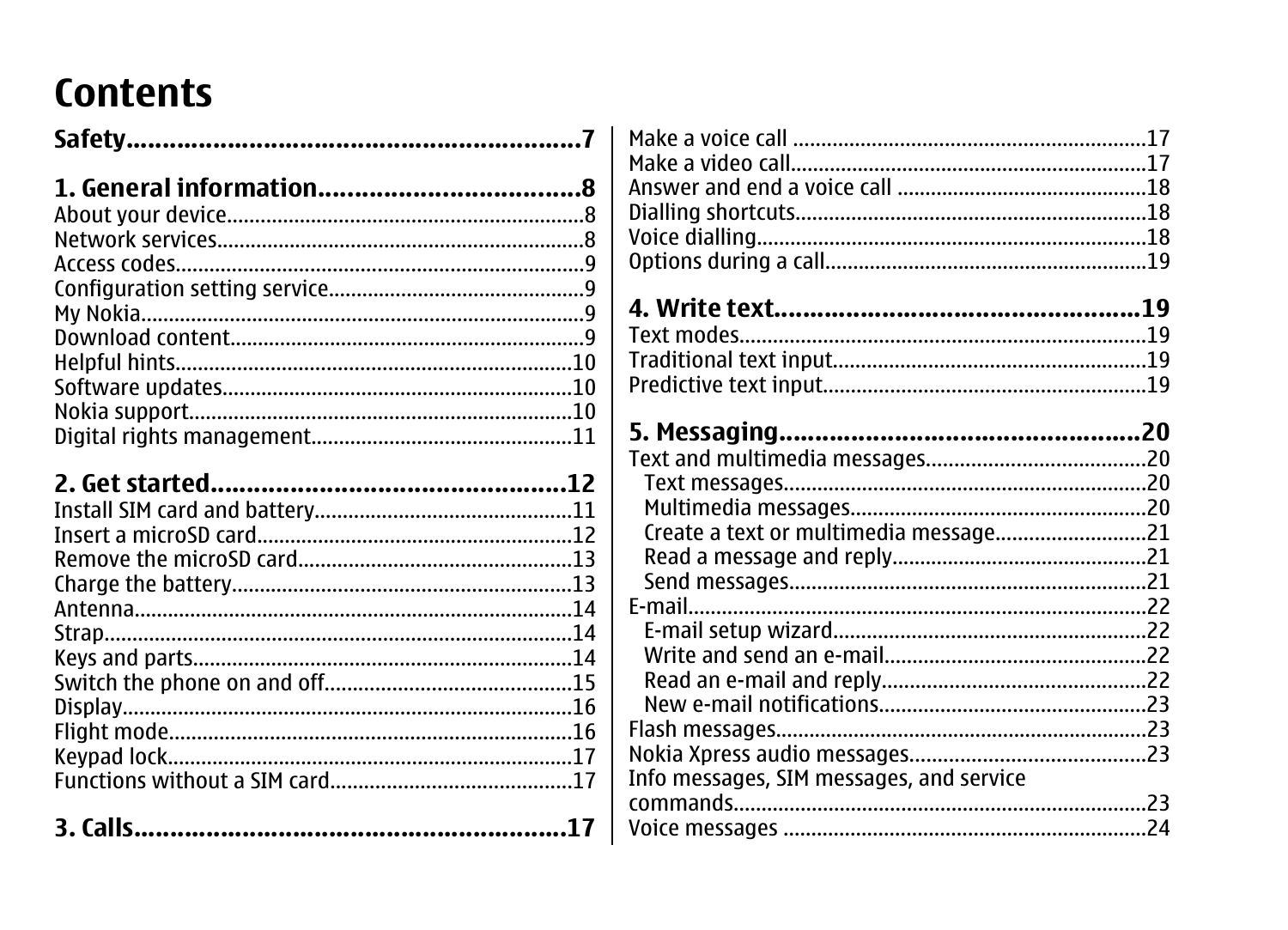#### Contents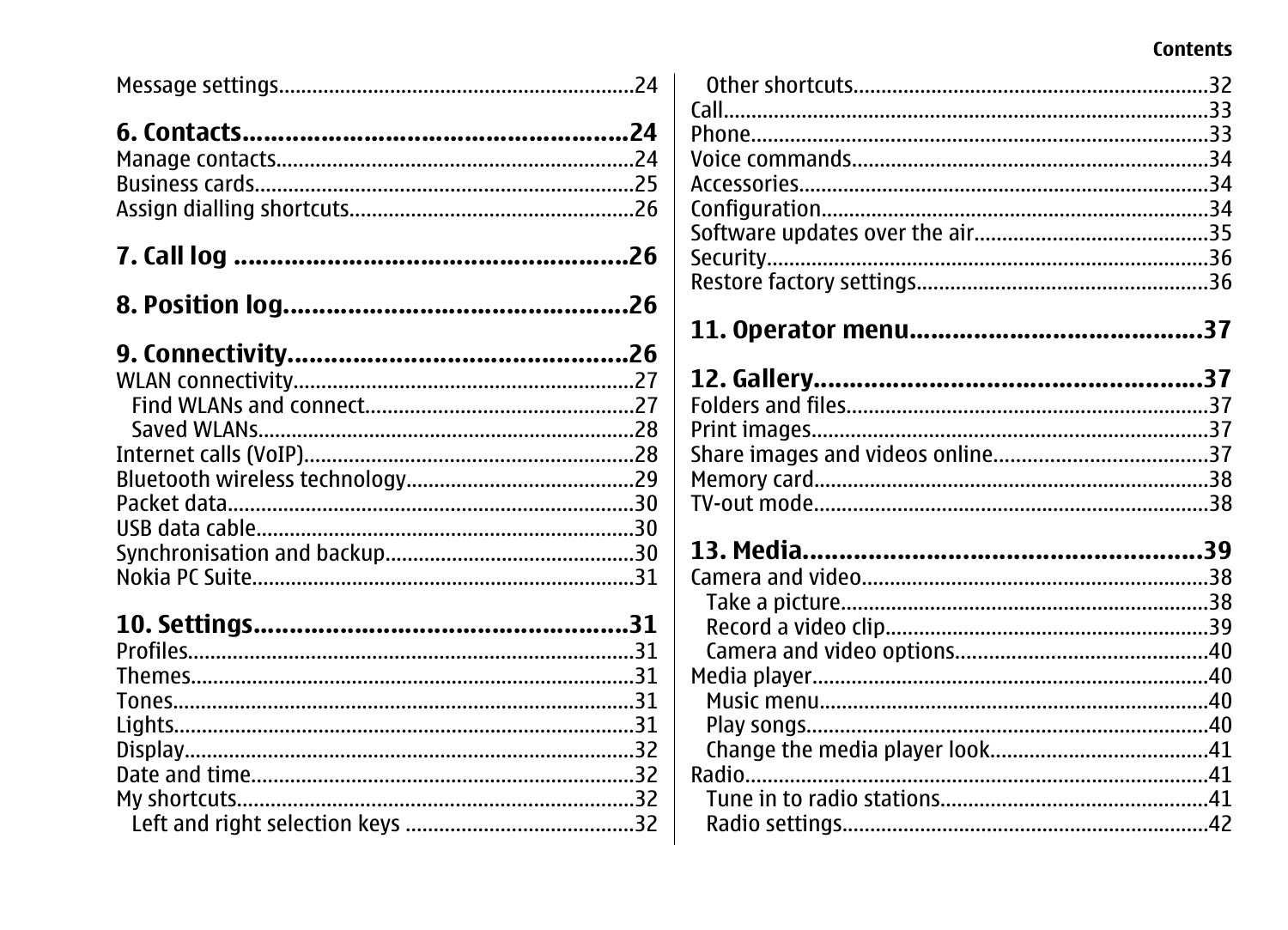#### Contents

| Nokia battery authentication guidelines51<br>What if your battery is not authentic?52 |  |
|---------------------------------------------------------------------------------------|--|
|                                                                                       |  |
|                                                                                       |  |
| Additional safety information53                                                       |  |
|                                                                                       |  |
|                                                                                       |  |
|                                                                                       |  |
|                                                                                       |  |
|                                                                                       |  |
|                                                                                       |  |
| Potentially explosive environments55                                                  |  |
|                                                                                       |  |
|                                                                                       |  |
|                                                                                       |  |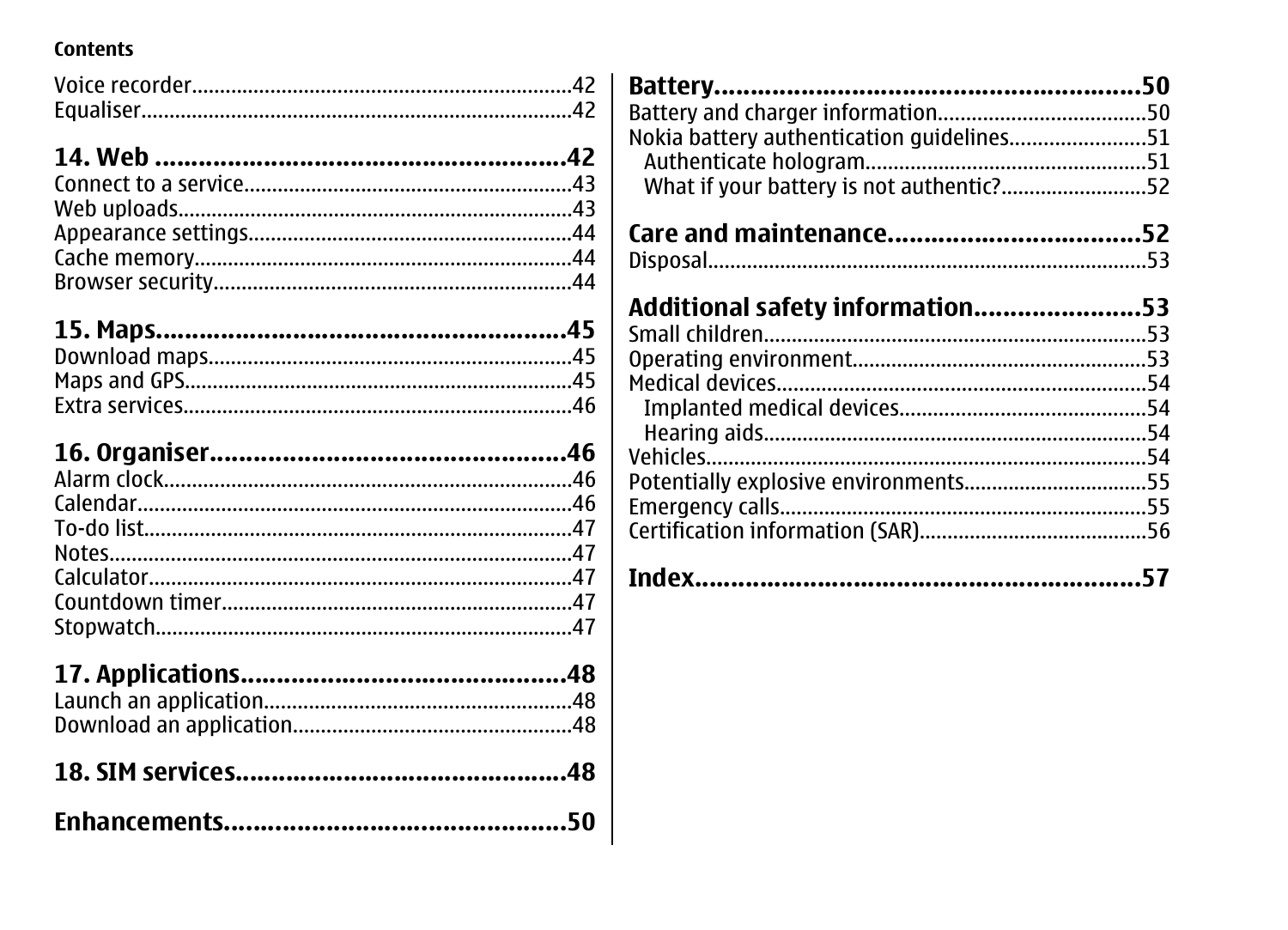## <span id="page-6-0"></span>**Safety**

Read these simple guidelines. Not following them may be dangerous or illegal. Read the complete user guide for further information.



#### **SWITCH ON SAFELY**

Do not switch the device on when wireless phone use is prohibited or when it may cause interference or danger.



#### **ROAD SAFETY COMES FIRST**

Obey all local laws. Always keep your hands free to operate the vehicle while driving. Your first consideration while driving should be road safety.



#### **INTERFERENCE**

All wireless devices may be susceptible to interference, which could affect performance.



#### **SWITCH OFF IN RESTRICTED AREAS**

Follow any restrictions. Switch the device off in aircraft, near medical equipment, fuel, chemicals, or blasting areas.

#### **QUALIFIED SERVICE**

Only qualified personnel may install or repair this product.

#### **ACCESSORIES AND BATTERIES**

Use only approved accessories and batteries. Do not connect incompatible products.

#### **WATER-RESISTANCE**

Your device is not water-resistant. Keep it dry.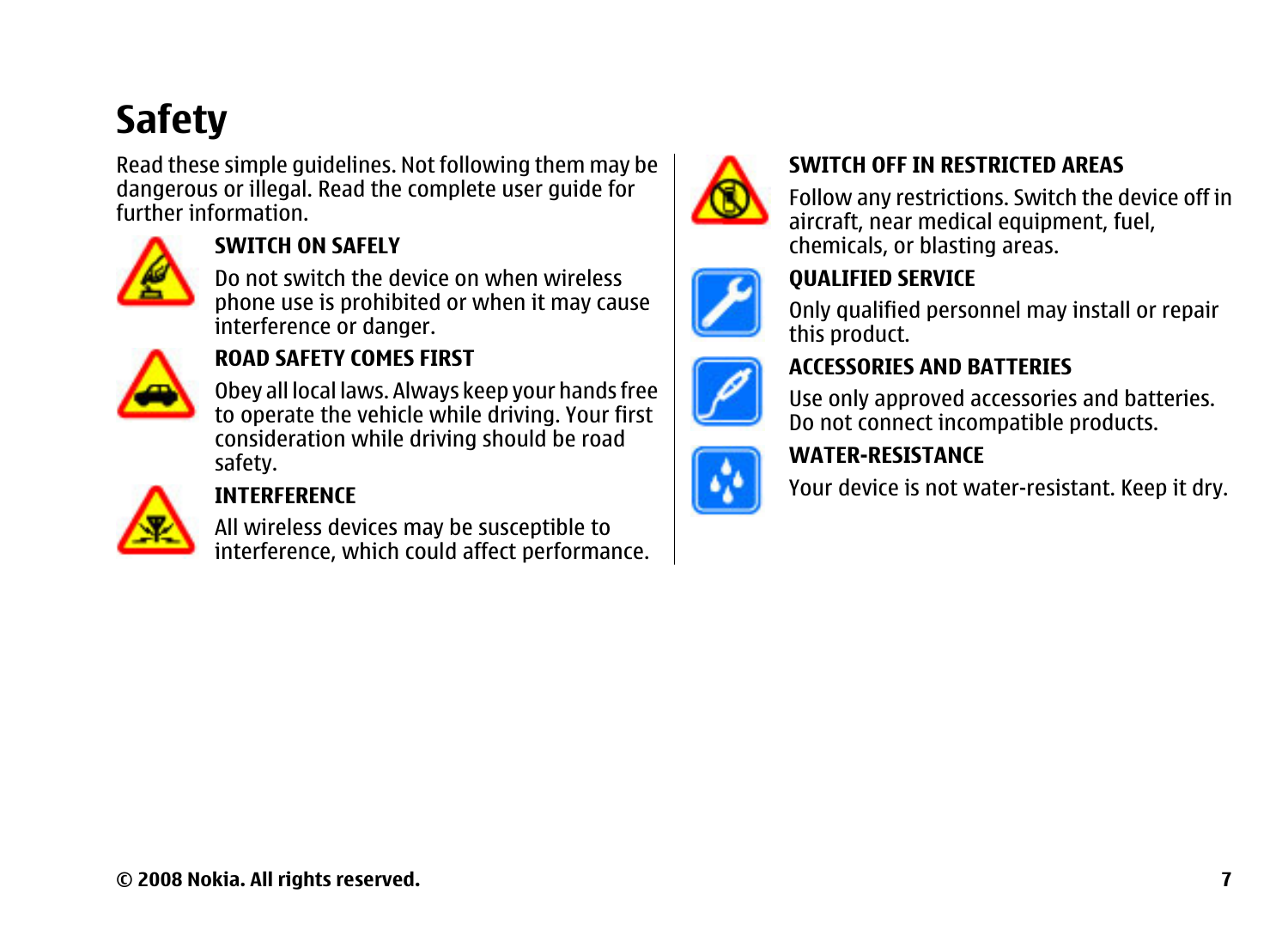## <span id="page-7-0"></span>**1. General information**

### **About your device**

The wireless device described in this guide is approved for use on the WCDMA 900, 1900 and 2100 and GSM 850, 900, 1800, 1900 MHz networks. Contact your service provider for more information about networks.

When using the features in this device, obey all laws and respect local customs, privacy and legitimate rights of others, including copyrights.

Copyright protection may prevent some images, music, and other content from being copied, modified, or transferred.

Your device may have preinstalled bookmarks and links for third-party internet sites. You may also access other third-party sites through your device. Third-party sites are not affiliated with Nokia, and Nokia does not endorse or assume liability for them. If you choose to access such sites, you should take precautions for security or content.

**Warning:** To use any features in this device, other than the alarm clock, the device must be switched on. Do not switch the device on when wireless device use may cause interference or danger.

Remember to make back-up copies or keep a written record of all important information stored in your device.

When connecting to any other device, read its user quide for detailed safety instructions. Do not connect incompatible products.

The images in this guide may differ from your device display.

### **Network services**

To use the device you must have service from a wireless service provider. Many of the features require special network features. These features are not available on allnetworks; other networks may require that you make specific arrangements with your service provider before you can use the network services. Using network services involves transmission of data. Check with your service provider for details about fees in your home network and when roaming on other networks. Your service provider can give you instructions and explain what charges will apply. Some networks may have limitations that affect how you can use network services. For instance, some networks may not support all language-dependent characters and services.

Your service provider may have requested that certain features be disabled or not activated in your device. If so, these features will not appear on your device menu. Your device may also have a special configuration such as changes in menu names, menu order, and icons. Contact your service provider for more information.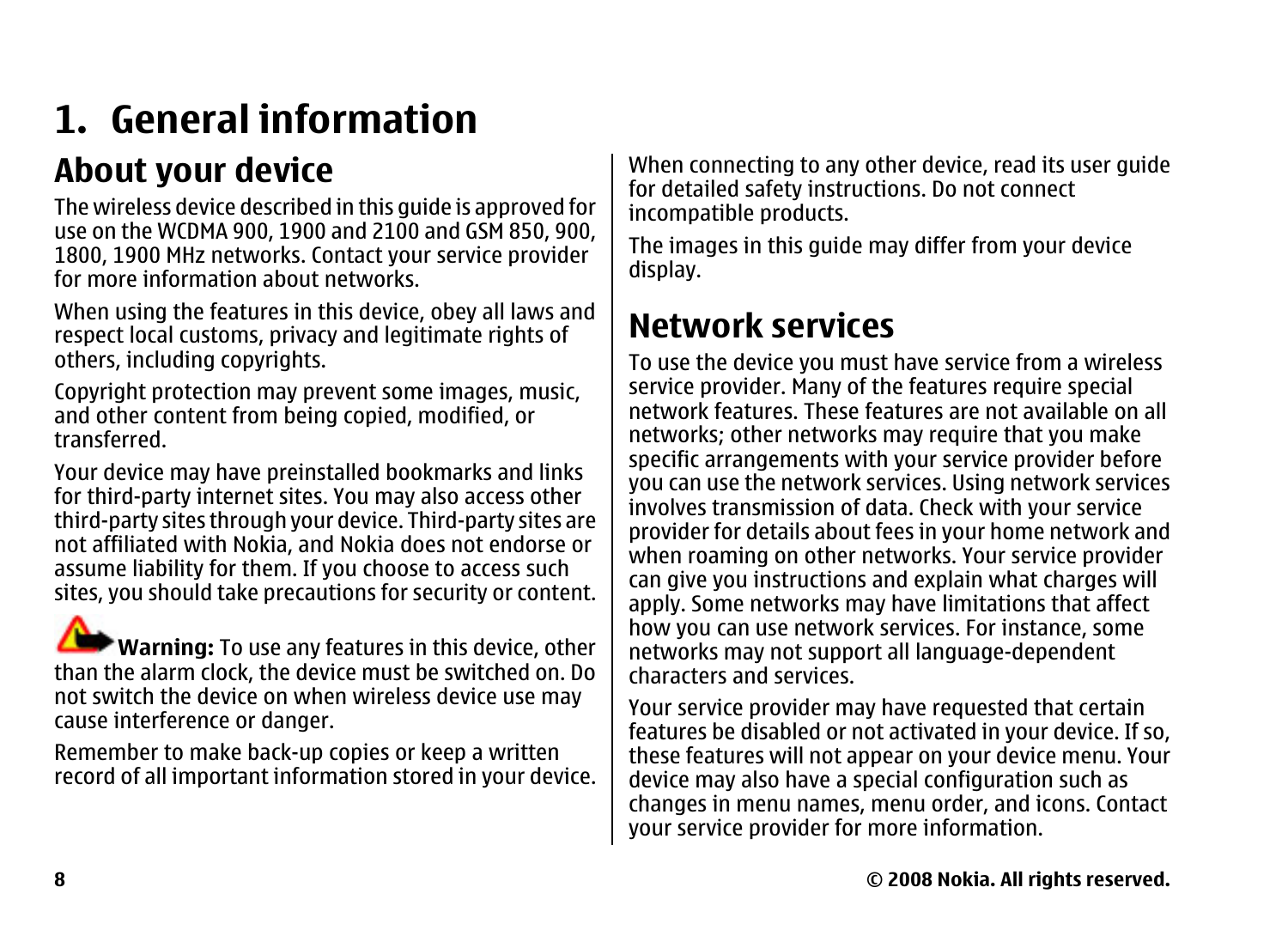### <span id="page-8-0"></span>**Access codes**

To set how your phone uses the access codes and security settings, select **Menu** <sup>&</sup>gt;**Settings** <sup>&</sup>gt;**Security** <sup>&</sup>gt;**Access codes**.

- The PIN (UPIN) code, supplied with the SIM (USIM) card, helps to protect the card against unauthorised use.
- The PIN2 (UPIN2) code, supplied with some SIM (USIM) cards, is required to access certain services.
- PUK (UPUK) and PUK2 (UPUK2) codes may be supplied with the SIM (USIM) card. If you enter the PIN code incorrectly three times in succession, you are asked for the PUK code. If the codes are not supplied, contact your service provider.
- The security code helps to protect your phone against unauthorised use. You can create and change the code, and set the phone to request the code. Keep the code secret and in a safe place separate from your phone. If you forget the code and your phone is locked, your phone will require service and additional charges may apply. For more information, contact a Nokia Care point or your phone dealer.
- The barring password is required when using the call barring service to restrict calls to and from your phone (network service).
- To view or change the security module settings for the web browser, select **Menu** <sup>&</sup>gt;**Settings** <sup>&</sup>gt;**Security** <sup>&</sup>gt; **Security module sett.**.

## **Configuration setting service**

To use some of the network services, such as mobile internet services, the multimedia messaging service (MMS), Nokia Xpress audio messaging, or remote internet server synchronisation, your phone needs the correct configuration settings. For availability, contact your service provider or the nearest authorised Nokia dealer, or see the support area on the Nokia website.[See "Nokia](#page-9-0) [support", p. 10.](#page-9-0)

When you have received the settings as a configuration message and the settings are not automatically saved and activated, **Configuration settings received** is displayed.

To save the settings, select **Show** <sup>&</sup>gt;**Save**. If required, enter the PIN code supplied by the service provider.

## **My Nokia**

Receive free tips, tricks, and support for your Nokia phone, plus free trial content, interactive demonstrations, a personalised web page, and news about the latest Nokia products and services.

Get the most out of your Nokia phone and register to My Nokia today! For more information and availability in your region, see [www.nokia.com/mynokia](http://www.nokia.com/mynokia).

### **Download content**

You may be able to download new content (for example, themes) to your phone (network service).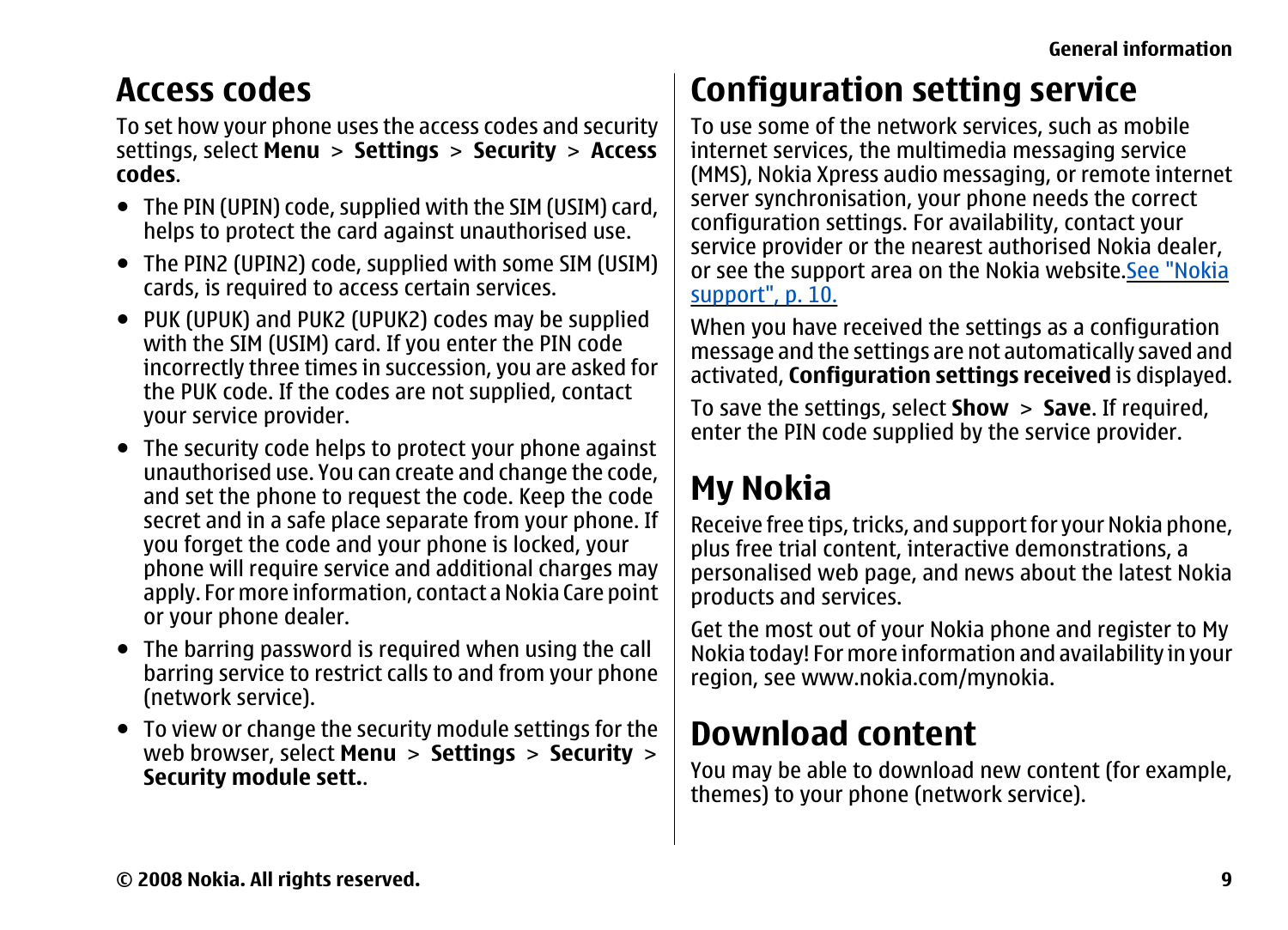<span id="page-9-0"></span>**Important:** Use only services that you trust and that offer adequate security and protection against harmful software.

For the availability of different services and pricing, contact your service provider.

## **Helpful hints**

If you have queries with your phone, or you are unsure how your phone should function, refer to the user guide. If this does not help, try the following:

- Reset the phone: switch off the phone, and remove the battery. After a few seconds, insert the battery, and switch on the phone.
- Restore the factory settings. [See "Restore factory](#page-35-0) [settings", p. 36.](#page-35-0)
- Update your phone software with the Nokia Software Updater application, if available. See "Software updates", p. 10.
- Visit a Nokia website, or contact Nokia Care. <u>See "Nokia</u> support", p. 10.

If a query remains unresolved, contact your local Nokia Care point for repair options. Before sending your phone for repair, always back up or make a record of data in your phone.

## **Software updates**

Nokia may produce software updates that may offer new features, enhanced functions, or improved performance. You may be able to request these updates through the Nokia Software Updater PC application. To update the device software, you need the Nokia Software Updater application and a compatible PC with Microsoft Windows 2000, XP or Vista operating system, broadband internet access, and a compatible data cable to connect your device to the PC.

To get more information and to download the Nokia Software Updater application, visit [www.nokia.com/](http://www.nokia.com/softwareupdate) [softwareupdate](http://www.nokia.com/softwareupdate) or your local Nokia website.

If software updates over the air are supported by your network, you may also be able to request updates through the phone. [See "Software updates over the air", p. 35.](#page-34-0)

**Important:** Use only services that you trust and that offer adequate security and protection against harmful software.

### **Nokia support**

Check [www.nokia.com/support](http://www.nokia.com/support) or your local Nokia website for the latest version of this guide, additional information, downloads, and services related to your Nokia product.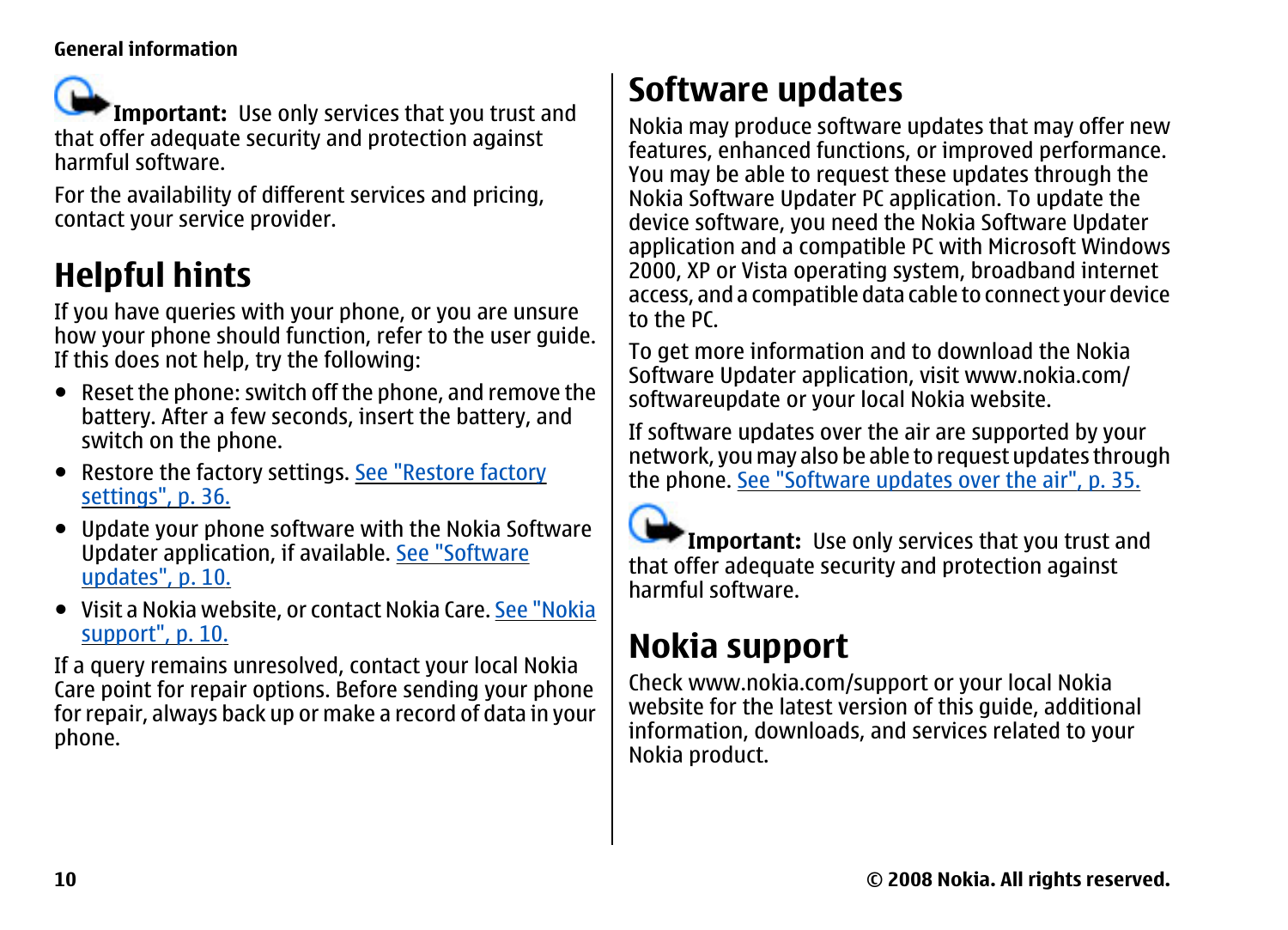#### **General information**

#### <span id="page-10-0"></span>**Configuration settings service**

Download free configuration settings such as MMS, GPRS, e-mail, and other services for your phone model at [www.nokia.com/support](http://www.nokia.com/support).

#### **Nokia PC Suite**

You may find PC Suite and related information on the Nokia website at [www.nokia.com/support](http://www.nokia.com/support).

#### **Nokia Care services**

If you need to contact Nokia Care services, NOKIA check the list of local Nokia Care contact centres at [www.nokia.com/](http://www.nokia.com/customerservice) [customerservice](http://www.nokia.com/customerservice).



For maintenance services, check your nearest Nokia Care point at [www.nokia.com/repair](http://www.nokia.com/repair).

### **Digital rights management**

Content owners may use different types of digital rights management (DRM) technologies to protect their intellectual property, including copyrights. This device uses various types of DRM software to access DRMprotected content. With this device you can access content protected with WMDRM 10, OMA DRM 1.0, OMA DRM 1.0 forward lock, and OMA DRM 2.0. If certain DRM software

fails to protect the content, content owners may ask that such DRM software's ability to access new DRM-protected content be revoked. Revocation may also prevent renewal of such DRM-protected content already in your device. Revocation of such DRM software does not affect the use of content protected with other types of DRM or the use of non-DRM-protected content.

Digital rights management (DRM) protected content comes with an associated activation key that defines your rights to use the content.

If your device has OMA DRM-protected content, to back up both the activation keys and the content, use the backup feature of Nokia PC Suite. Other transfer methods may not transfer the activation keys which need to be restored with the content for you to be able to continue the use of OMA DRM-protected content after the device memory is formatted. You may also need to restore the activation keys in case the files on your device get corrupted.

If your device has WMDRM-protected content, both the activation keys and the content will be lost if the device memory is formatted. You may also lose the activation keys and the content if the files on your device get corrupted. Losing the activation keys or the content may limit your ability to use the same content on your device again. For more information, contact your service provider.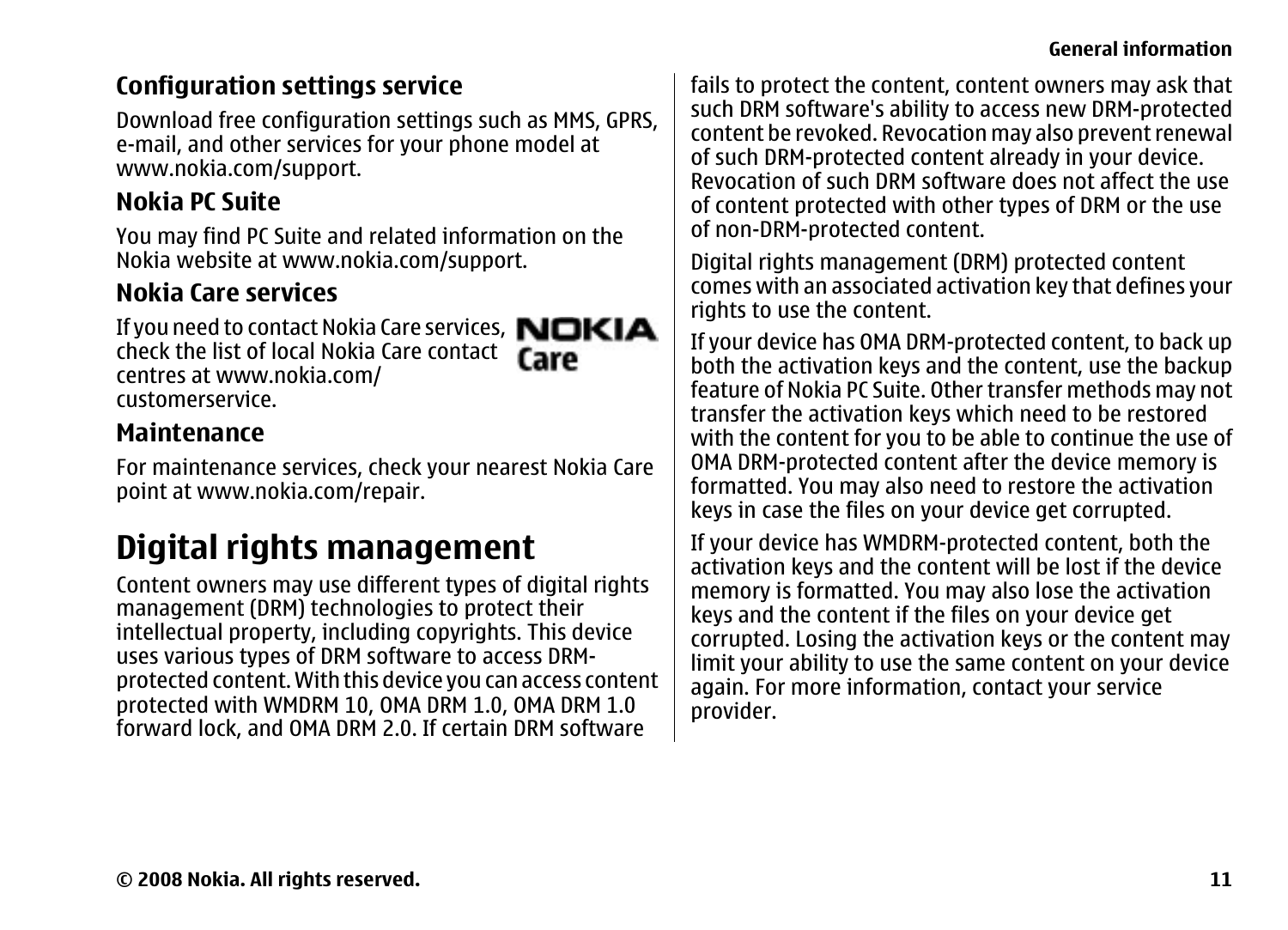## <span id="page-11-0"></span>**2. Get started**

### **Install SIM card and battery**

Always switch the device off and disconnect the charger before removing the battery.

This phone is intended for use with a BL-5F battery. Always use original Nokia batteries. [See "Nokia battery](#page-50-0) [authentication guidelines", p. 51.](#page-50-0)

The SIM card and its contacts can be easily damaged by scratches orbending, so be careful whenhandling, inserting, or removing the card.

- 1. Push therelease button.
- 2. Remove theback cover.
- 3. Insert the SIMcard into the slot with the contact surface facing down.
- 4. Observe the battery contacts, and insert the battery.
- 5. Replace the back cover.

6. Press down until the cover locks into place.

### **Insert a microSD card**

Use only compatible microSD cards approved by Nokia for use with this device. Nokia uses approved industry standards for memory cards, but some brands may not be fully compatible with this device. Incompatible cards may damage the card and the device and corrupt data stored on the card.

You phone supports microSD cards of up to 8 GB.

- 1. Remove the back cover.
- 2. Remove the battery.
- 3. Insert the card into the microSD card slot with thecontact surface facing down, and press it until it locks into place.
- 4. Replace the battery.
- 5. Replace the back cover.

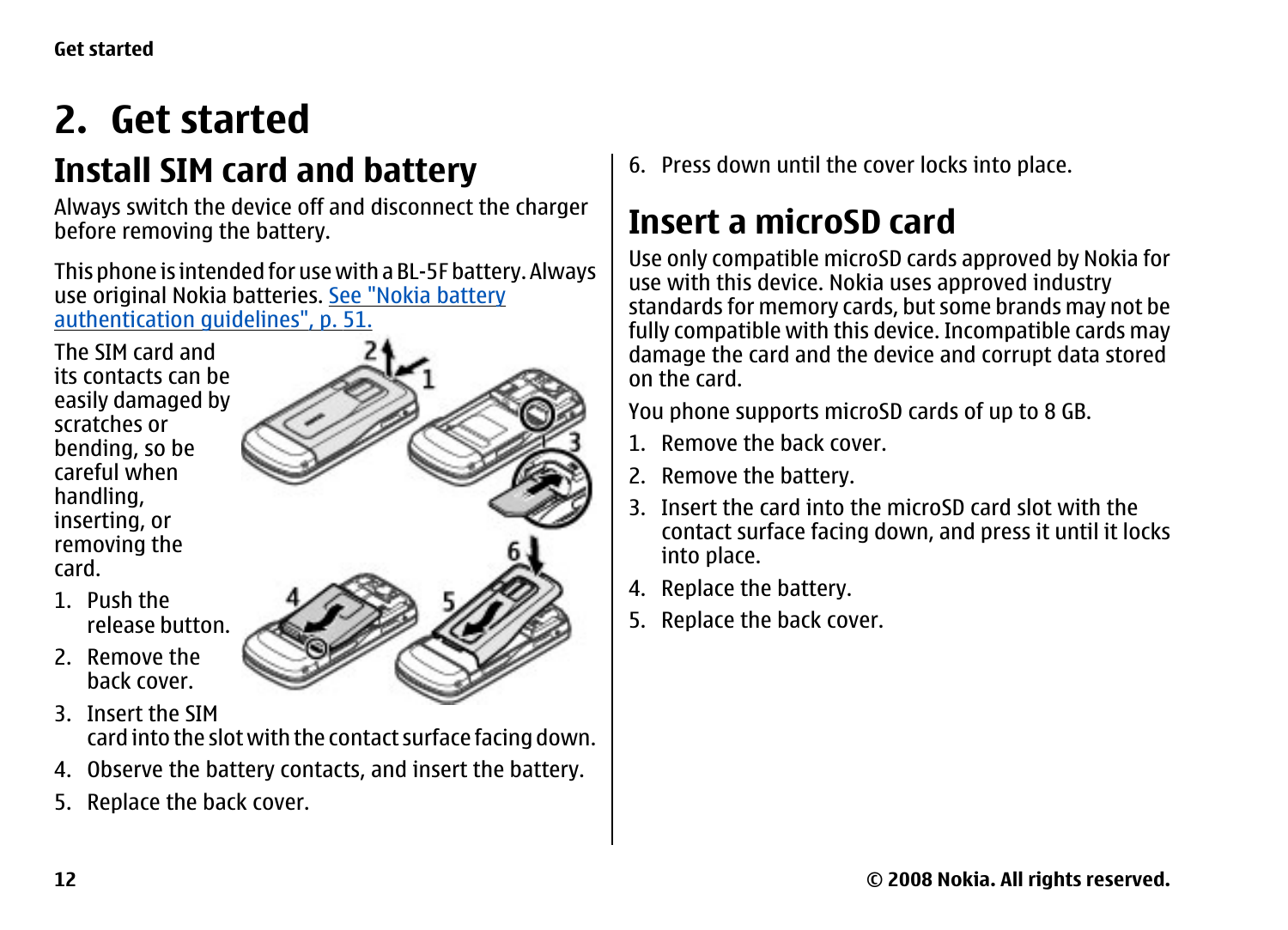#### **Get started**

<span id="page-12-0"></span>

### **Remove the microSD card**

- 1. Remove the back cover of the device.
- 2. Remove the battery.
- 3. Press the microSD card slightly to release the lock, and pull the card out.

### **Charge the battery**

Your battery has been precharged, but the charging levels may vary.

1. Connect the charger to a wall outlet.

- 2. Connect the charger to the device.
- 3. When the battery is fully charged, disconnectthe charger from the device, then from the walloutlet.



You also may charge the battery with a USB cable with power from a computer.

- 1. Connect the USB cable to the USB port of a computer and to your device.
- 2. When the battery is fully charged, disconnect the USB cable.

If the battery is completely discharged, it may take several minutes before the charging indicator appears on the display or before any calls can be made.

The charging time depends on the charger used. Charging a BL-5F battery with the AC-8 charger takes approximately 1 hour 30 minutes while the phone is in the home screen mode.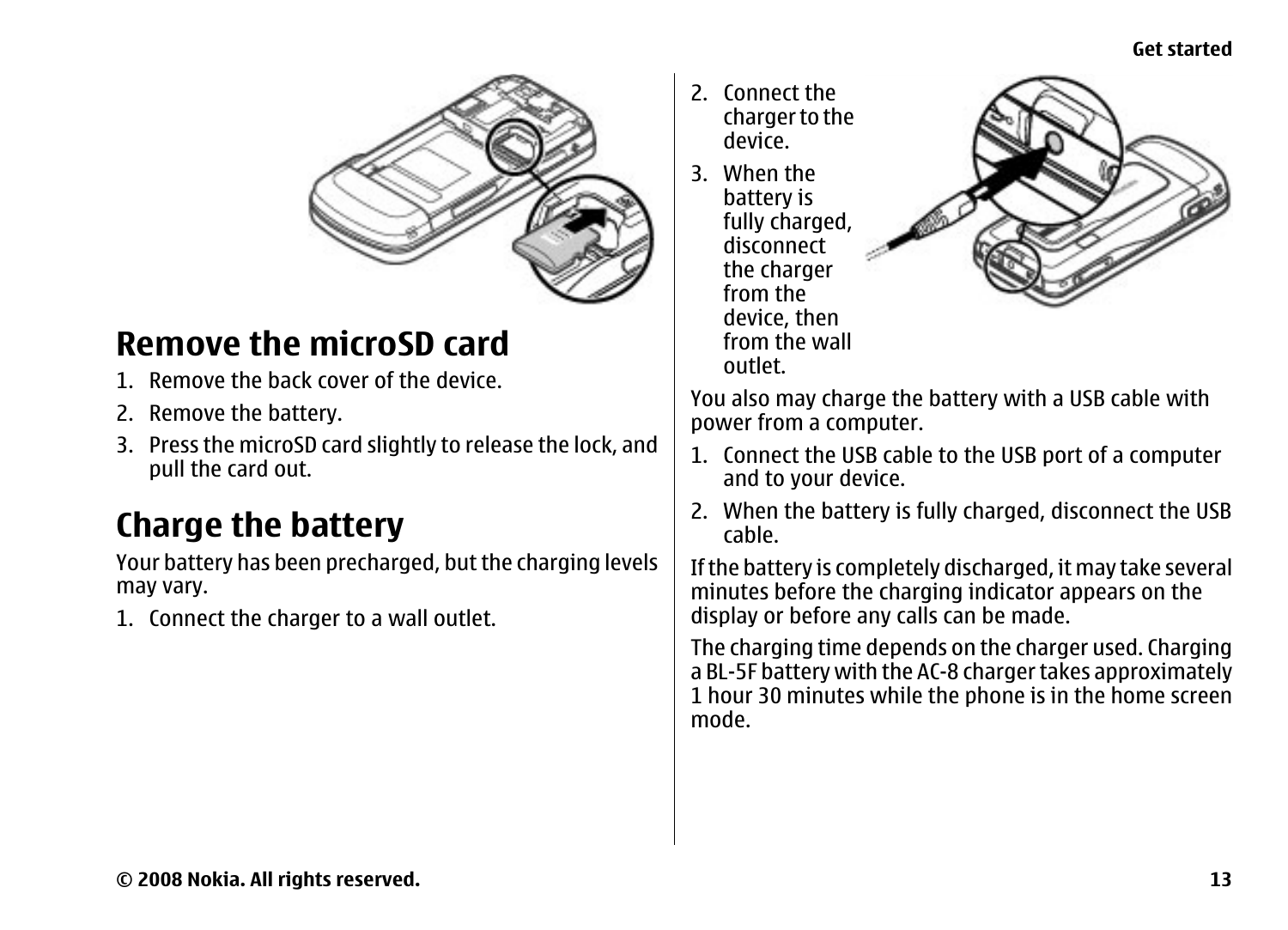<span id="page-13-0"></span>**Get started**

### **Antenna**

Your device may have internal and external antennas. As with any radio transmitting device, avoid touching the antenna area unnecessarily while the antenna is transmitting or receiving. Contact with such an antenna affects the communication quality and may cause the device to operate at a higher power level than otherwise needed and may reduce the battery life.

The figure shows the antenna area marked in grey.

### **Strap**

- 1. Remove the back cover.
- 2. Attach a strap, and tighten it.
- 3. Replace the back cover.



### **Keys and parts**



- 1 Light sensor
- 2 Display
- 3 Left and right selection keys
- 4 Middle selection key
- 5 Call key
- 6 Earpiece
- 7 Front camera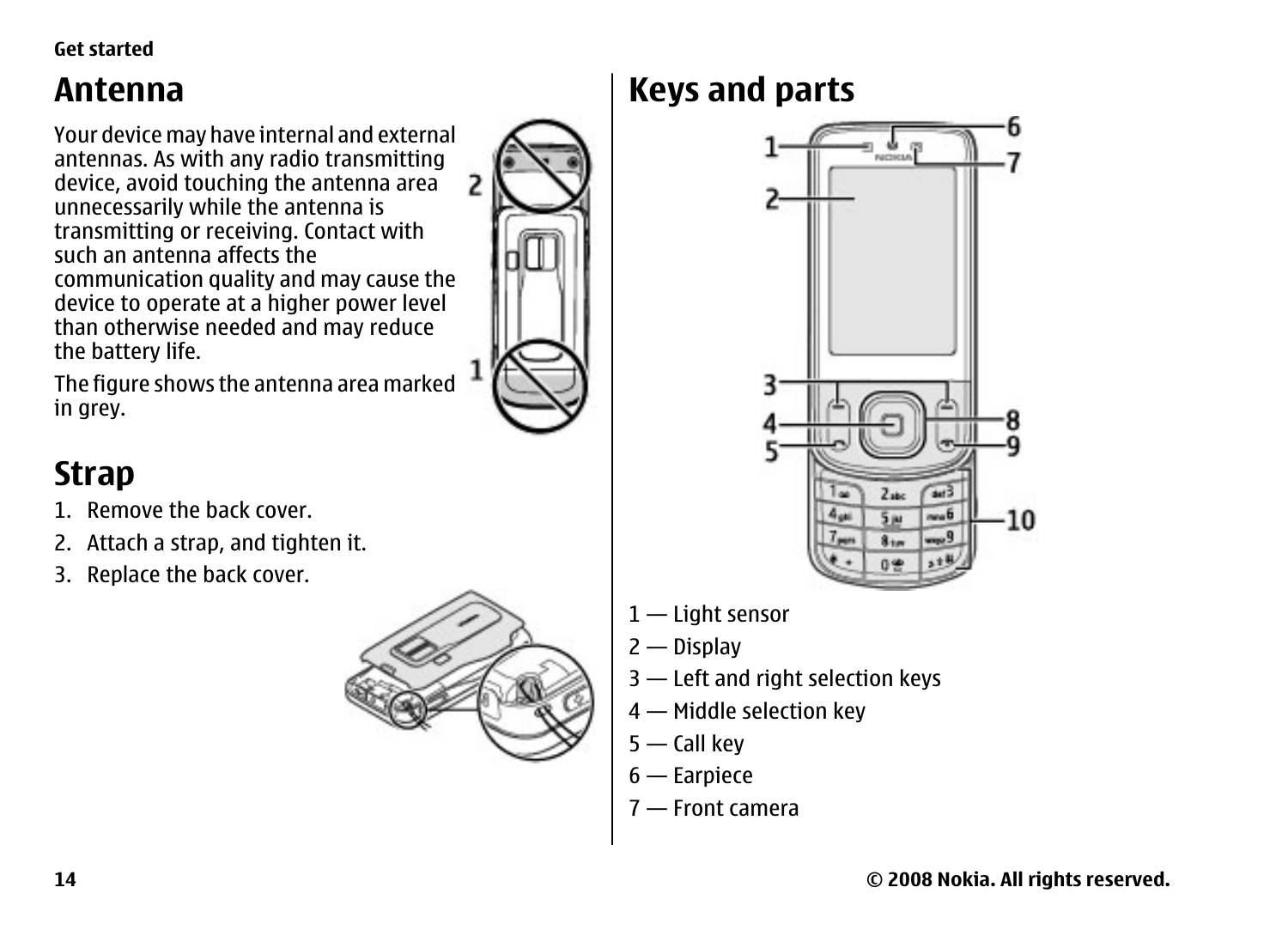- <span id="page-14-0"></span>8 — Navi™ key; hereafter referred to as scroll key
- 9 End/Power key
- 10 Keypad



- 11 Nokia AV Connector (2.5 mm)
- 12 Charger connector
- 13 Micro USB cable connector
- 14 Strap eyelet
- 15 Volume key
- 16 Camera key
- 17 Loudspeaker
- 18 Back cover release button
- 19 Camera lens cover
- 20 Camera flash
- 21 Camera lens
- 22 GPS symbol (no functionality)
- 23 Navigator key

### **Switch the phone on and off**

To switch the phone on or off, press and hold the power key.

If the phone prompts for a PIN code, enter the code (displayed as \*\*\*\*).

If the phone prompts you for the time and date, enter the local time, select the time zone of your location in terms of the timedifference with respect to Greenwich Mean Time (GMT), and enter the date. [See "Date and](#page-31-0)[time", p. 32.](#page-31-0)

When you switch on your phone for the first time, you may be prompted to get the

configuration settings from your service provider (network service). For more information, select **Connect to support**. See ["Configuration",](#page-33-0) p. [34,](#page-33-0) and ["Configuration setting service"](#page-8-0), p. [9](#page-8-0).

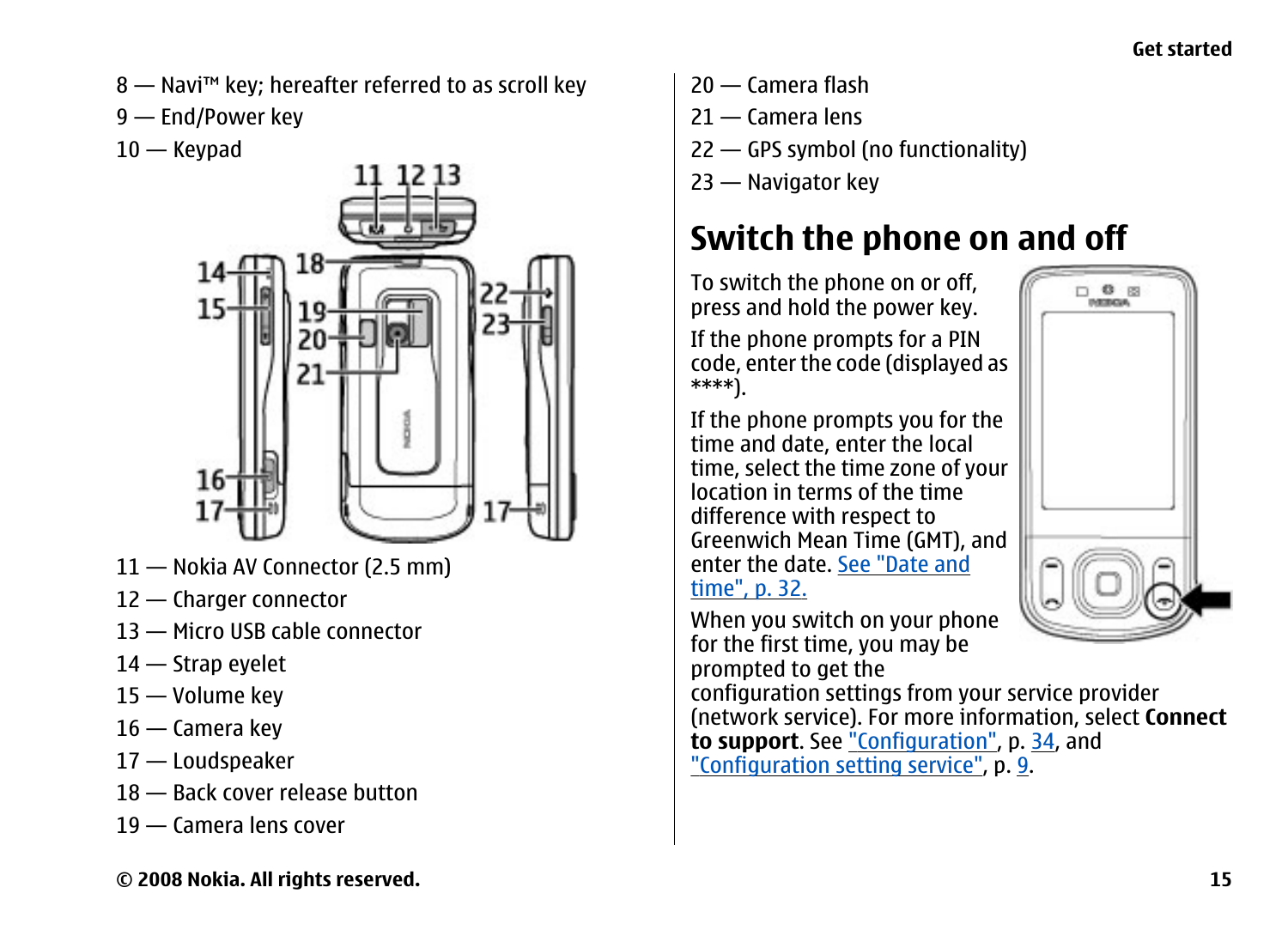#### <span id="page-15-0"></span>**Get started**

## **Display**



1 — Network type indicator and signal strength of the cellular network

- 2 Battery charge status
- 3 Indicators
- 4 Name of the network or the operator logo
- 5 Clock
- 6 Display
- 7 Function of the left selection key
- 8 Function of the scroll key
- 9 Function of the right selection key

You can change the function of the left and right selection key. [See " Left and right selection keys ", p. 32.](#page-31-0)

## **Flight mode**

Use flight mode in radio sensitive environments — on board aircraft or in hospitals — to deactivate all radio frequency functions. You still have access to offline games, the calendar, and phone numbers. When flight mode is  $active. \rightarrow is$  displayed.

To activate or set up flight mode, select **Menu** <sup>&</sup>gt; **Settings** <sup>&</sup>gt;**Profiles** <sup>&</sup>gt;**Flight** <sup>&</sup>gt;**Activate** or **Personalise**.

To deactivate flight mode, select any other profile.

#### **Make an emergency call in flight mode**

Enter the emergency number, press the call key, and when **Exit flight profile?** is displayed, select **Yes**.

**Warning:** With the flight profile you cannot make or receive any calls, including emergency calls, or use other features that require network coverage. To make calls, you must first activate the phone function by changing profiles. If the device has been locked, enter the lock code.

If you need to make an emergency call while the device is locked and in the flight profile, you may be also able to enter an official emergency number programmed in your device in the lock code field and select 'Call'. The devicewill confirm that you are about to exit flight profile to start an emergency call.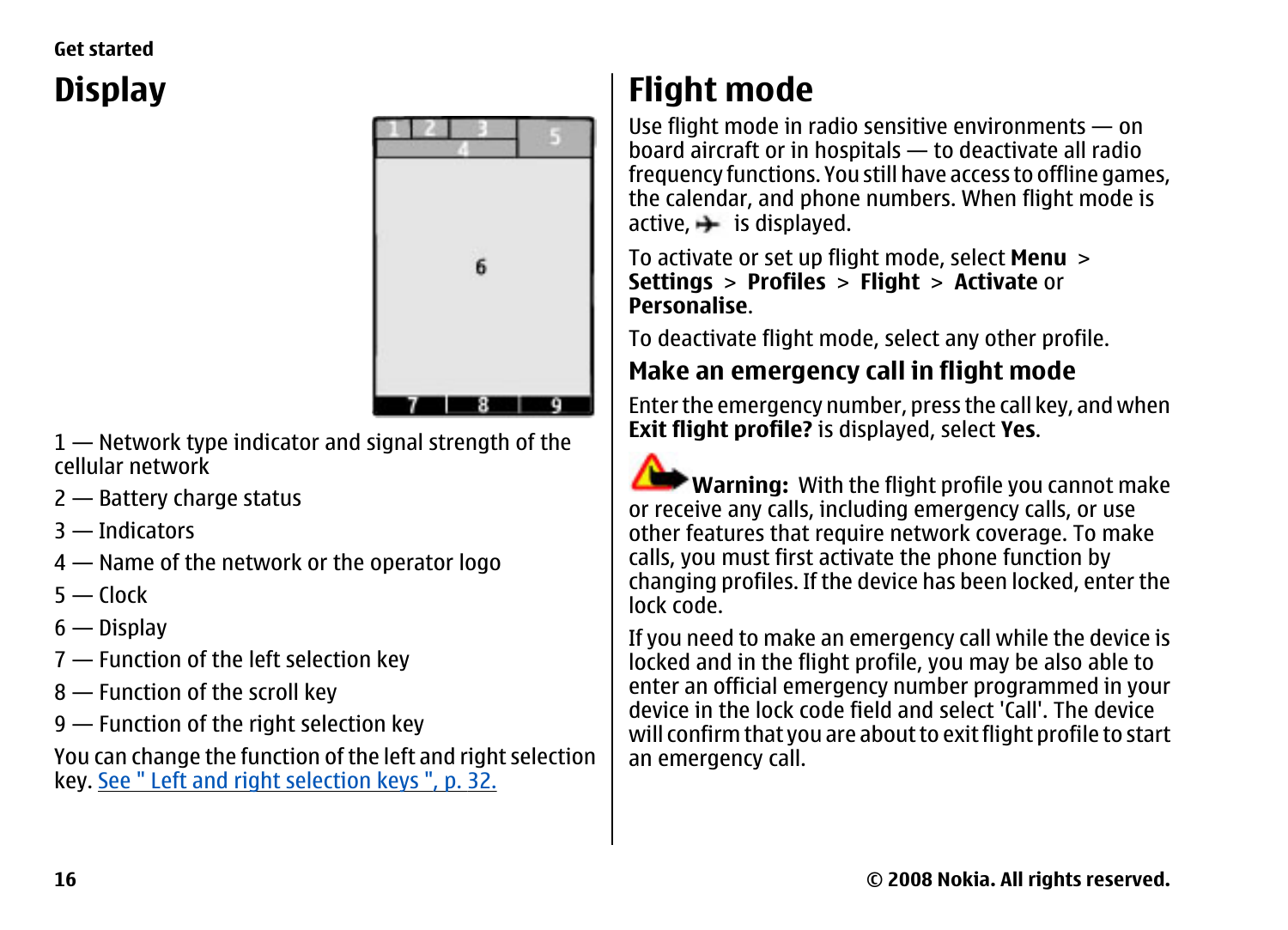### <span id="page-16-0"></span>**Keypad lock**

To lock the keypad to prevent accidental keypresses, select **Menu**, and press **\*** within 3.5 seconds.

To unlock the keypad, select **Unlock**, and press **\*** within 1.5 seconds. If requested, enter the lock code.

To answer a call when the keypad is locked, press the call key. When you end or reject the call, the keypad locks automatically.

Further features are automatic keyguard and security keyguard. [See "Phone", p. 33.](#page-32-0)

## **3. Calls**

You can make and receive phone calls using a mobile network or a wireless local area network (WLAN). WLAN is used for voice calls over the internet. [See "Internet calls](#page-27-0)[\(VoIP\)", p. 28.](#page-27-0)

### **Make a voice call**

You can make a call in several ways:

● Enter the phone number, including the area code, and press the call key.

For international calls, press **\*** twice for the international prefix (the + character replaces the international access code), enter the country code, the area code without the leading 0, if necessary, and the phone number.

When the device or keypad is locked, calls may be possible to the official emergency number programmed into your device.

## **Functions without a SIM card**

Some functions of your phone may be used without inserting a SIM card, such as Organiser functions and games. Some functions appear dimmed in the menus and cannot be used.

- To access the call log, press the call key once in the home screen mode. Select a number or name, and press the call key.
- Search for a name or phone number that you saved in the contacts list.[See "Manage contacts", p. 24.](#page-23-0)

To adjust the volume in a call, press the volume key up or down.

You may also use internet telephony. [See "Internet calls](#page-27-0) [\(VoIP\)", p. 28.](#page-27-0)

### **Make a video call**

In a video call, the video recorded with the front camera on your phone is shown to the video call recipient. To make a video call, you must have a USIM card and be connected to a WCDMA network. For availability and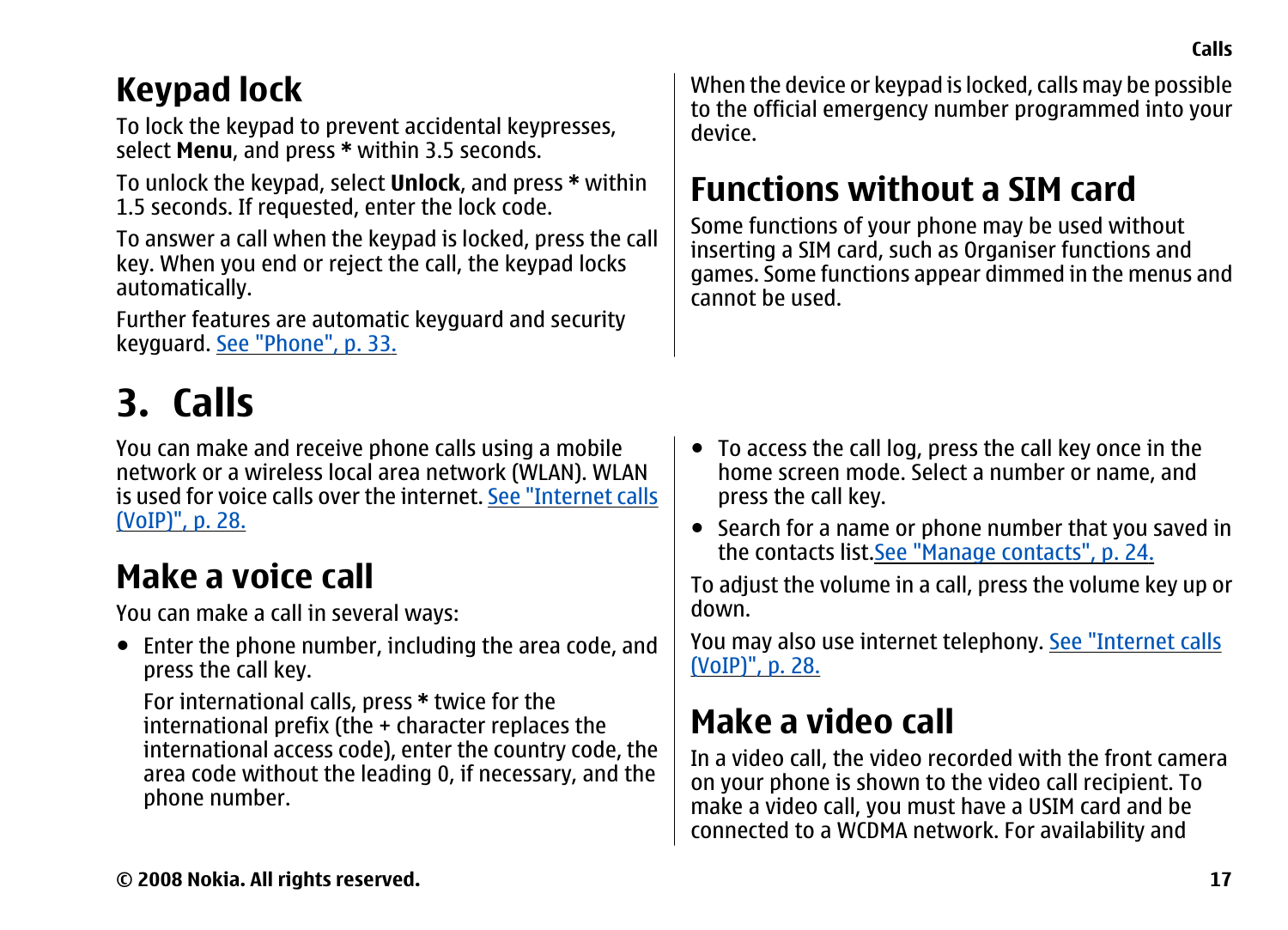<span id="page-17-0"></span>**Calls**

subscription to video call services, contact your service provider. The video call can be made to a compatible phone or an ISDN client between two parties. Video calls cannot be made while another voice, video, or data call is active.

- 1. To start a video call, enter the phone number, including the area code.
- 2. Press and hold the call key, or select **Options** > **Video call**.
- 3. To end the call, press the end key.

During extended operation such as an active video call and high speed data connection, the device may feel warm. In most cases, this condition is normal. If you suspect the device is not working properly, take it to the nearest authorised service facility.

### **Answer and end a voice call**

To answer an incoming call, press the call key, or open the slide. To end the call, press the end key, or close the slide.

To reject an incoming call, press the end key. To mute the ringing tone, select **Silence**.

To answer a call just by opening the slide, select **Menu** <sup>&</sup>gt; **Settings** <sup>&</sup>gt;**Call** <sup>&</sup>gt;**Slide call handling** <sup>&</sup>gt;**Open slide to answer** > **On**.

### **Dialling shortcuts**

Assign a phone number to one of the number keys, 3-9.[See "Assign dialling shortcuts", p. 26.](#page-25-0)

Use a dialling shortcut to make a call in one of the following ways:

- Press a number key, then the call key.
- If **Menu** <sup>&</sup>gt;**Settings** <sup>&</sup>gt;**Call** <sup>&</sup>gt;**Speed dialling** <sup>&</sup>gt;**On** is selected, press and hold a number key.

### **Voice dialling**

Make a phone call by saying the name that is saved in Contacts.

As voice commands are language-dependent, before voice dialling, you must select **Menu** <sup>&</sup>gt;**Settings** <sup>&</sup>gt; **Phone** <sup>&</sup>gt;**Language settings** <sup>&</sup>gt;**Phone language** and your language.

**Note:** Using voice tags may be difficult in a noisy environment or during an emergency, so you should not rely solely upon voice dialling in all circumstances.

- 1. In the home screen mode, press and hold the right selection key.A short tone sounds, and **Speak after the tone** is displayed.
- 2. Say the name of the contact you want to dial. If the voice recognition is successful, a list with matches is shown. The phone plays the voice command of the first match on the list. If it is not the correct command, scroll to another entry.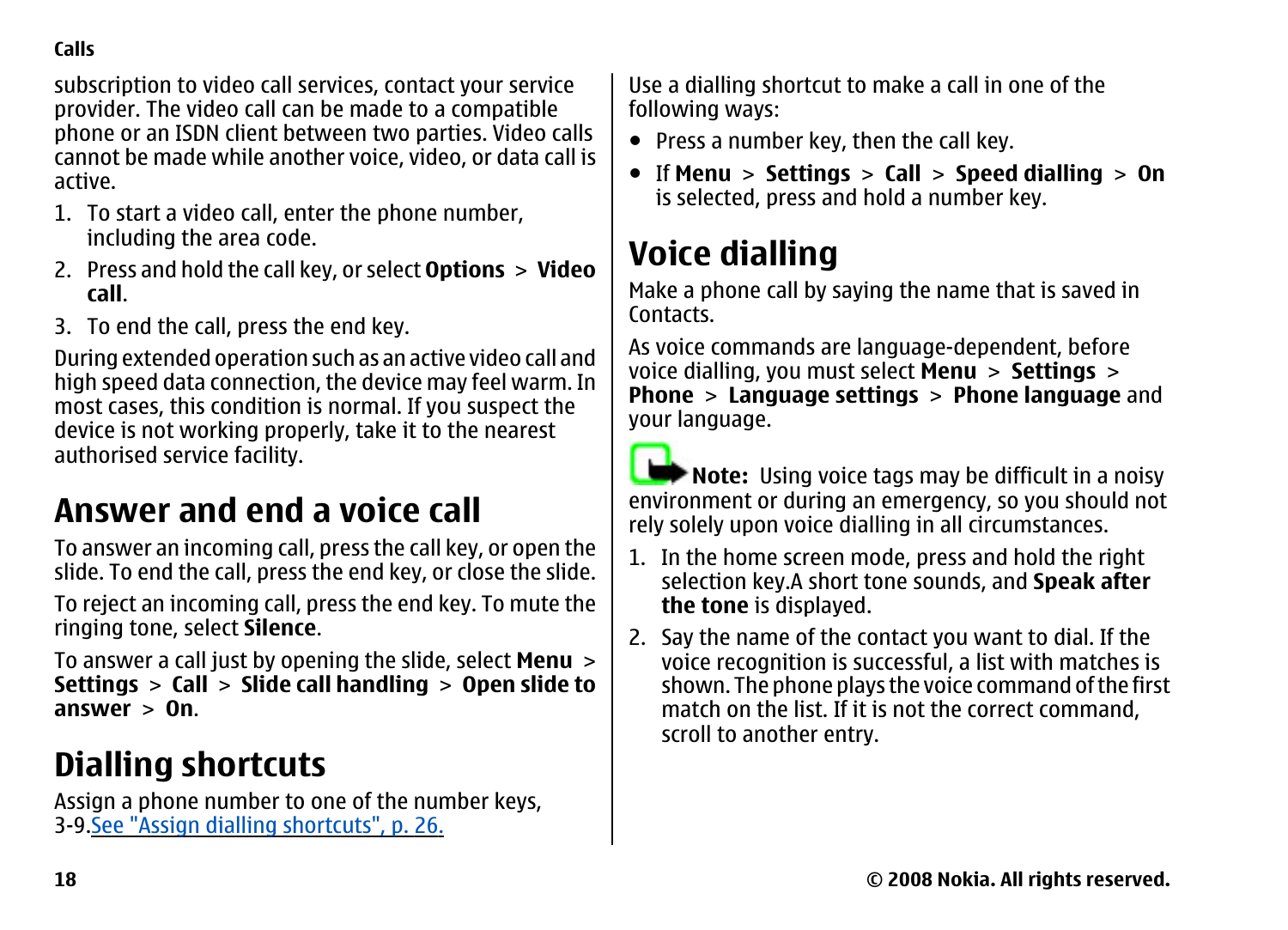## <span id="page-18-0"></span>**Options during a call**

Many of the options that you can use during a call are network services. For availability, contact your service provider.

During a call, select **Options** and from the available options.

## **4. Write text**

### **Text modes**

To enter text (for example, when writing messages) you can use traditional or predictive text input.

When you write text, press and hold **Options** to switch between traditional text input, indicated by  $\setminus$  and predictive text input, indicated by  $\Delta$ . Not all languages are supported by predictive text input.

The character cases are indicated by Abc, abc, and ABC.

To change the character case, press **#**. To change from the letter to number mode, indicated by 123, press and hold **#**, and select **Number mode**. To change from the number to the letter mode, press and hold **#**.

To set the writing language, select **Options** <sup>&</sup>gt;**Writing language**.

**Warning:** Do not hold the device near your ear when the loudspeaker is in use, because the volume may be extremely loud.

## **Traditional text input**

Press a number key, 2-9, repeatedly until the desired character appears. The available characters depend on the selected writing language.

If the next letter you want is located on the same key as the present one, wait until the cursor appears, and enter the letter.

To access the most common punctuation marks and special characters, press **1** repeatedly. To access the list of special characters, press **\***. To insert a space, press **0**.

## **Predictive text input**

Predictive text input is based on a built-in dictionary to which you can also add new words.

- 1. Start writing a word, using the keys **2** to **9**. Press each key only once for one letter.
- 2. To confirm a word, scroll right or add a space.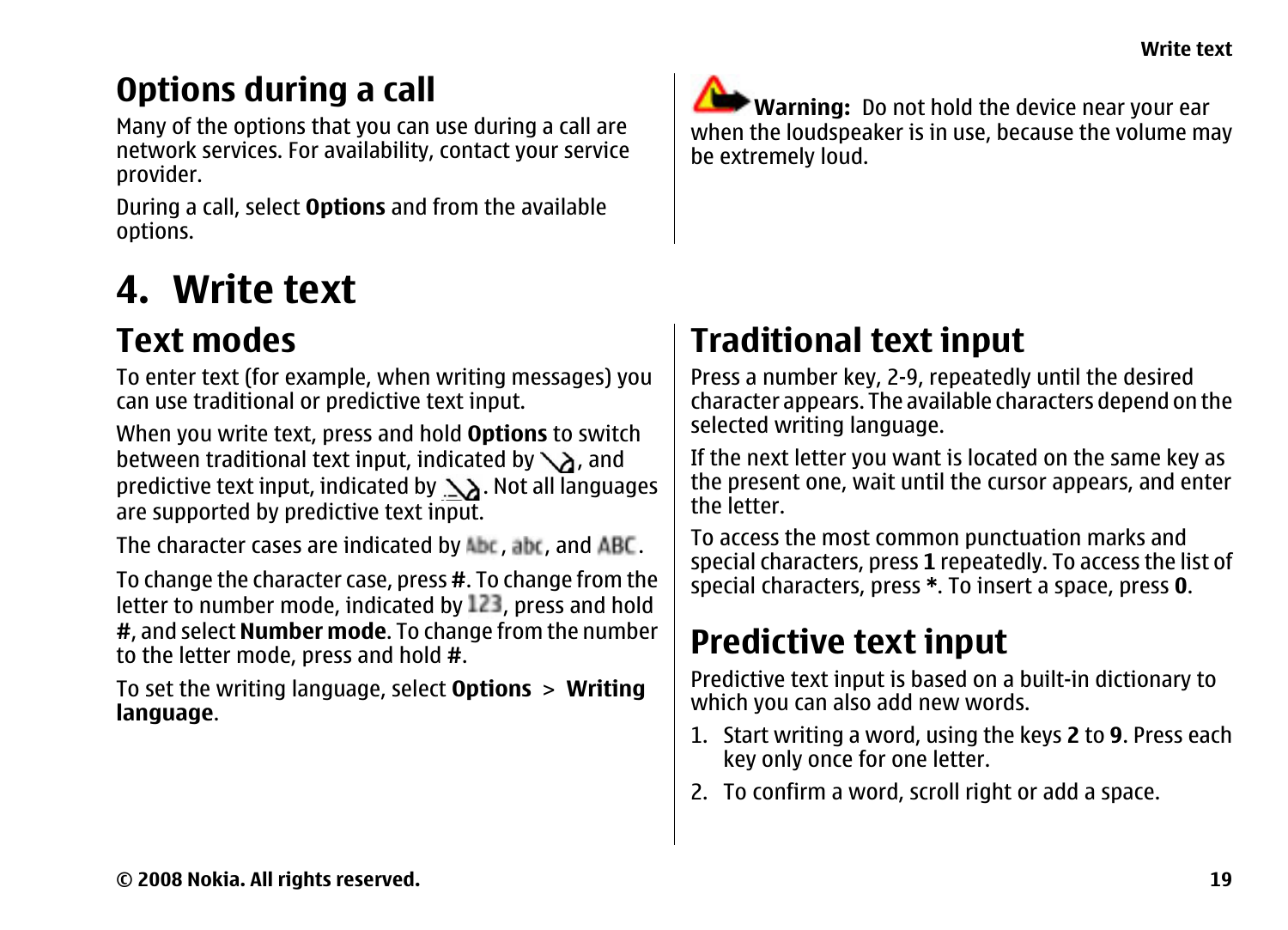#### <span id="page-19-0"></span>**Messaging**

- If the word is not correct, press **\*** repeatedly, and select the word from the list.
- If the ? character is displayed after the word, the word you intended to write is not in the dictionary. To add the word to the dictionary, select **Spell**. Enter the word using traditional text input, and select **Save**.

## **5. Messaging**

You can read, write, send and save text and multimedia messages, e-mail, audio and flash messages. The messaging services can only be used if they are supported by your network or service provider.

### **Text and multimedia messages**

You can create a message and optionally attach, for example, a picture. Your phone automatically changes a text message to a multimedia message when a file is attached.

#### **Text messages**

Your device supports text messages beyond the limit for a single message. Longer messages are sent as two or more messages. Your service provider may charge accordingly. Characters with accents or other marks, and characters from some language options, take up more space, and limit the number of characters that can be sent in a single message.

- To write compound words, enter the first part of the word, and scroll right to confirm it. Write the last part of the word, and confirm the word.
- 3. Start writing the next word.

An indicator at the top of the display shows the total number of characters left and the number of messages needed for sending.

Before you can send messages, you must save your message centre number. Select **Menu** <sup>&</sup>gt;**Messaging** <sup>&</sup>gt; **Message settings** <sup>&</sup>gt;**Text messages** <sup>&</sup>gt;**Message centres** <sup>&</sup>gt;**Add centre**, enter a name, and the number from the service provider.

#### **Multimedia messages**

A multimedia message can contain text, pictures, and sound or video clips.

Only devices that have compatible features can receive and display multimedia messages. The appearance of a message may vary depending on the receiving device.

The wireless network may limit the size of MMS messages. If the inserted picture exceeds this limit the device may make it smaller so that it can be sent by MMS.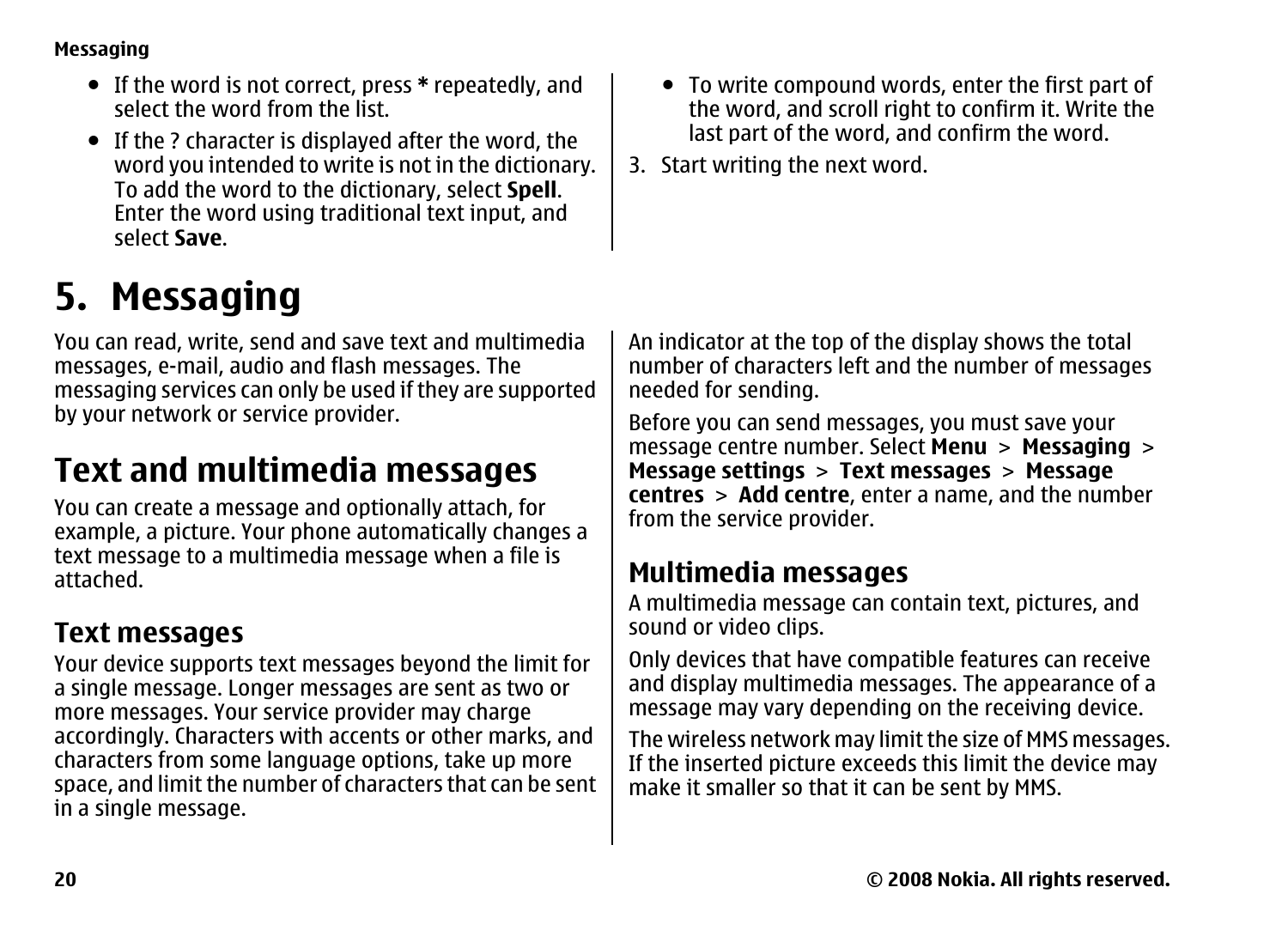<span id="page-20-0"></span>**Important:** Exercise caution when opening messages. Messages may contain malicious software or otherwise be harmful to your device or PC.

For availability and subscription to the multimedia messaging service (MMS), contact your service provider. You may also download the configuration settings. [See](#page-9-0) ["Nokia support", p. 10.](#page-9-0)

#### **Create a text or multimedia message**

- 1. Select **Menu** <sup>&</sup>gt;**Messaging** <sup>&</sup>gt;**Create message** <sup>&</sup>gt; **Message**.
- 2. To add recipients, scroll to the **To:** field, and enter the recipient's number or e-mail address, or select **Add** to select recipients from the available options. Select **Options** to add recipients and subjects and to set sending options.
- 3. Scroll to the **Text:** field, and enter the message text.
- 4. To attach content to the message, scroll to the attachment bar at the bottom of the display and select the desired type of content.
- 5. To send the message, press **Send**.

The message type is indicated at the top of the display and changes automatically depending on the content of the message.

Service providers may charge differently depending on the message type. Check with your service provider for details.

#### **Read a message and reply**



**Important:** Exercise caution when opening messages. Messages may contain malicious software or otherwise be harmful to your device or PC.

Your phone issues a notification when you receive a message. Select **View** to display the message. If more than one message was received, to display a message, select the message from the Inbox and **Open**. Use the scroll key to view all parts of the message.

To create an answer message, select **Reply**.

#### **Send messages Message sending**

To send the message, select **Send**. The phone saves the message in the **Outbox** folder, and the sending starts.

**Note:** The message sent icon or text on your device screen does not indicate that the message is received at the intended destination.

If message sending is interrupted, the phone tries to resend the message a few times. If these attempts fail, the message remains in the **Outbox** folder. To cancel the sending of the messages in the **Outbox** folder, select **Options** <sup>&</sup>gt;**Cancel sending**.

To save the sent messages in the **Sent items** folder, select **Menu** <sup>&</sup>gt;**Messaging** <sup>&</sup>gt;**Message settings** <sup>&</sup>gt;**General settings** <sup>&</sup>gt;**Save sent messages**.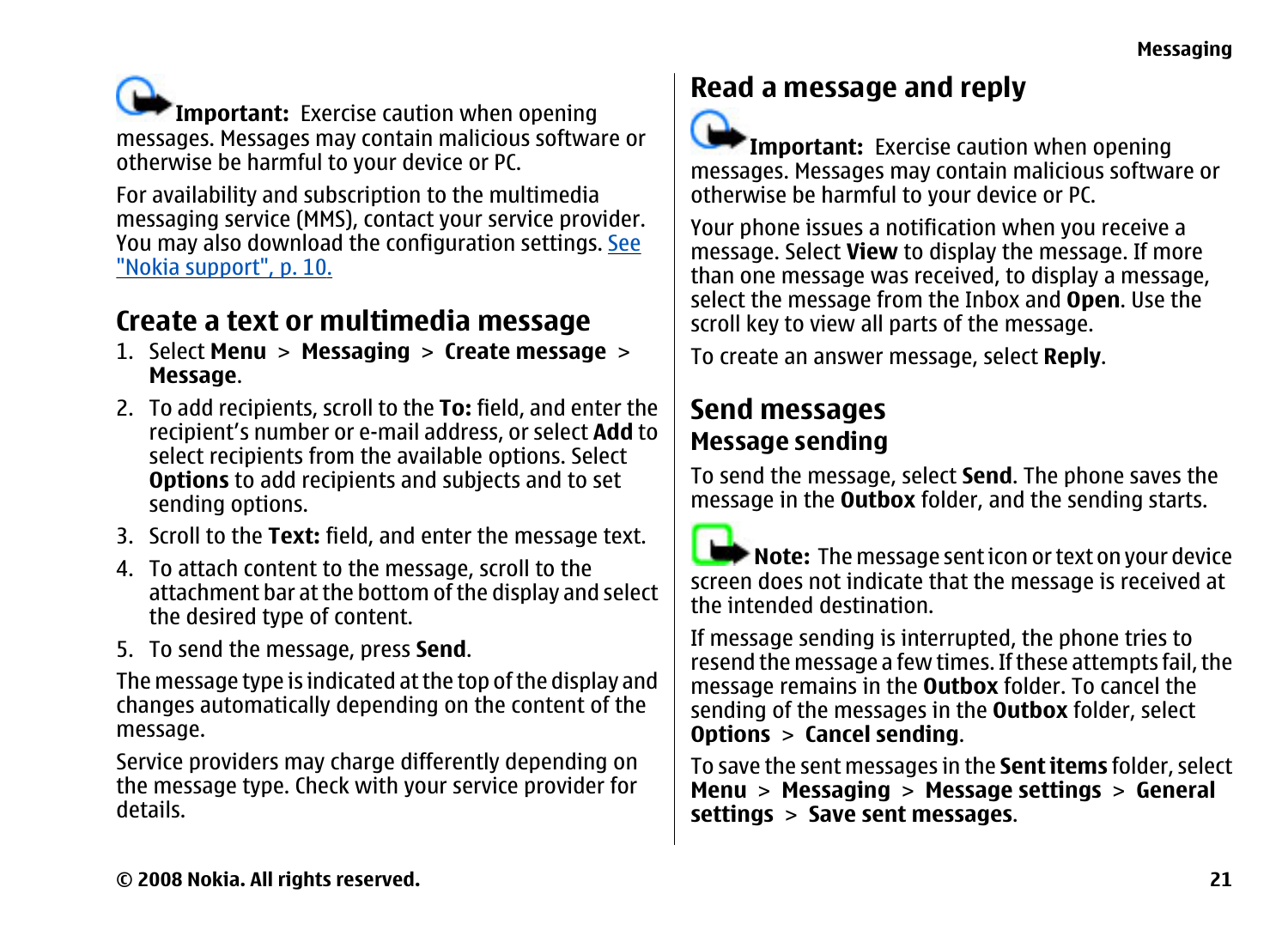#### <span id="page-21-0"></span>**Messaging**

#### **Organise your messages**

The phone saves received messages in the **Inbox** folder. Organise your messages in the saved items folder.

To add, rename, or delete a folder, select **Menu** <sup>&</sup>gt; **Messaging** <sup>&</sup>gt;**Saved items** <sup>&</sup>gt;**Options**.

### **E-mail**

Access your POP3 or IMAP4 e-mail account with your phone to read, write and send e-mail. This e-mail application is different from the SMS e-mail function.

Before you can use e-mail, you must have an e-mail account and the correct settings. To check the availability and the settings of your e-mail account, contact your email service provider. You may receive the e-mail configuration settings as a configuration message. [See](#page-8-0) ["Configuration setting service", p. 9.](#page-8-0)

#### **E-mail setup wizard**

The e-mail setup wizard starts automatically if no e-mail settings are defined in the phone. To start the setup wizard for an additional e-mail account, select **Menu** <sup>&</sup>gt; **Messaging** and the existing e-mail account. Select **Options** > **Add mailbox** to start the e-mail setup wizard. Follow the instructions on the display.

#### **Write and send an e-mail**

You may write your e-mail before connecting to the e-mail service.

#### 1. Select **Menu** <sup>&</sup>gt;**Messaging** <sup>&</sup>gt;**Create message** <sup>&</sup>gt;**Email message**.

- 2. Enter the recipient's e-mail address, the subject, and the e-mail message. To attach a file, select **Options** <sup>&</sup>gt; **Insert** and from the available options.
- 3. If more than one e-mail account is defined, select the account from which you want to send the e-mail.
- 4. To send the e-mail, select **Send**.

#### **Read an e-mail and reply**



**Important:** Exercise caution when opening messages. Messages may contain malicious software or otherwise be harmful to your device or PC.

- 1. To download e-mail message headers, select **Menu** <sup>&</sup>gt; **Messaging** and your e-mail account.
- 2. To download an e-mail and its attachments, select the e-mail and **Open** or **Retrieve**.
- 3. To reply to or forward the e-mail, select **Options** and from the available options.
- 4. To disconnect from your e-mail account, select **Options** <sup>&</sup>gt;**Disconnect**. The connection to the e-mail account automatically ends after some time without activity.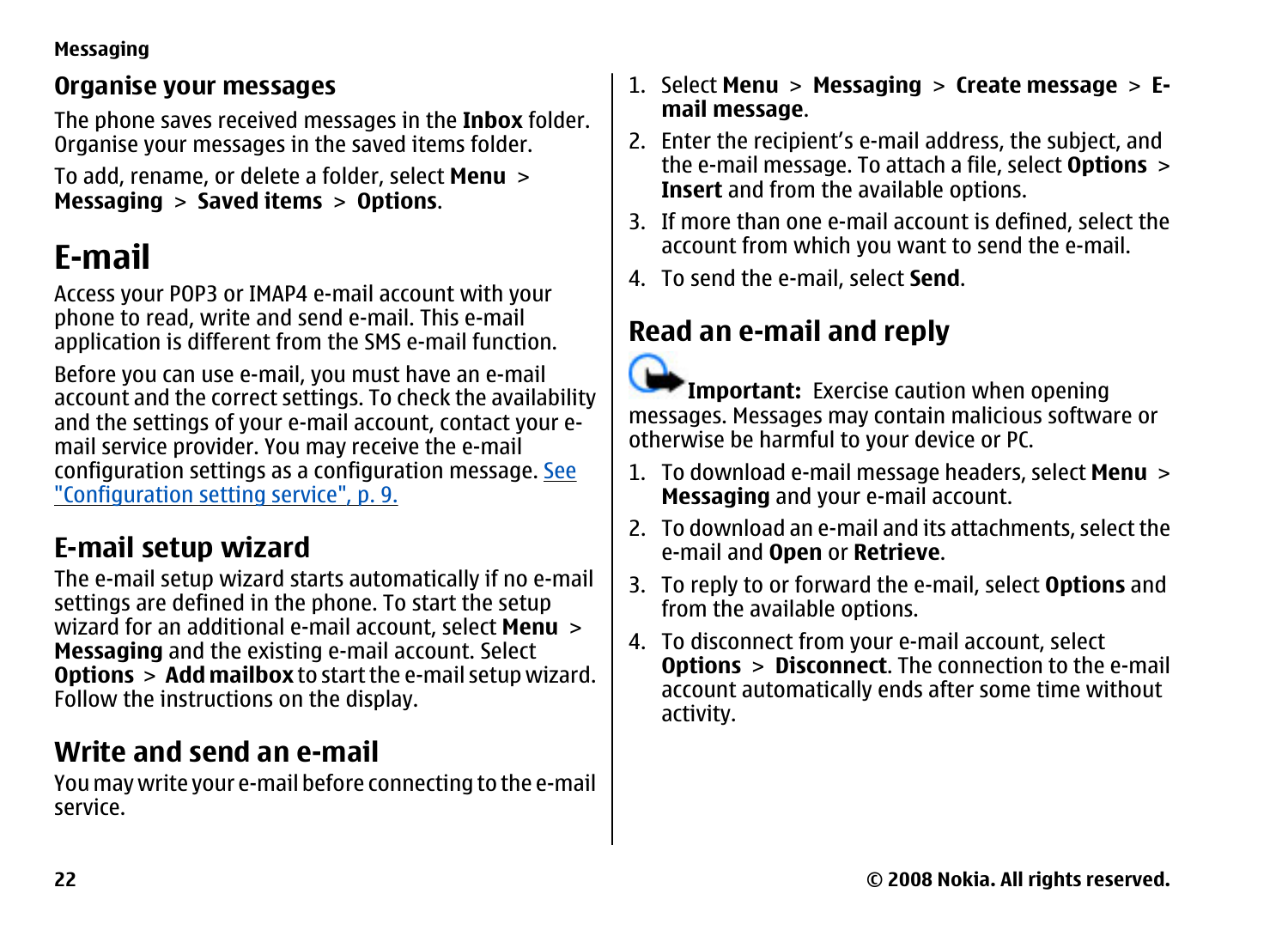#### <span id="page-22-0"></span>**New e-mail notifications**

Your phone can automatically check your e-mail account in time intervals and issue a notification when new e-mailis received.

- 1. Select **Menu** <sup>&</sup>gt;**Messaging** <sup>&</sup>gt;**Message settings** <sup>&</sup>gt; **E-mail messages** <sup>&</sup>gt;**Edit mailboxes**.
- 2. Select your e-mail account, **Downloading sett.**, and the following options:
	- **Mailbox upd. interval** to set how often your phone checks your e-mail account for new e-mail
	- **Automatic retrieval** to retrieve new e-mail automatically from your e-mail account
- 3. To enable the new e-mail notification, select **Menu** <sup>&</sup>gt; **Messaging** <sup>&</sup>gt;**Message settings** <sup>&</sup>gt;**E-mail messages** <sup>&</sup>gt;**New e-mail notif.** <sup>&</sup>gt;**On**.

### **Flash messages**

Flash messages are text messages that are instantly displayed upon reception.

- 1. To write a flash message, select **Menu** <sup>&</sup>gt; **Messaging** <sup>&</sup>gt;**Create message** <sup>&</sup>gt;**Flash message**.
- 2. Enter the recipient's phone number, write your message (maximum 70 characters), and select **Send**.

### **Nokia Xpress audio messages**

Create and send an audio message using MMS in a convenient way.

- 1. Select **Menu** <sup>&</sup>gt;**Messaging** <sup>&</sup>gt;**Create message** <sup>&</sup>gt; **Audio message**. The voice recorder opens.
- 2. Record your message. [See "Voice recorder", p. 42.](#page-41-0)
- 3. Enter one or more phone numbers in the **To:** field, or select **Add** to retrieve a number.
- 4. To send the message, select **Send**.

### **Info messages, SIM messages, and service commands**

#### **Info messages**

You can receive messages on various topics from your service provider (network service). For more information, contact your service provider.

Select **Menu** <sup>&</sup>gt;**Messaging** <sup>&</sup>gt;**Info messages** and from the available options.

#### **Service commands**

Service commands allow you to write and send service requests (USSD commands) to your service provider, such as activation commands for network services.

To write and send the service request, select **Menu** <sup>&</sup>gt; **Messaging** > **Serv. commands**. For details, contact your service provider.

#### **SIM messages**

SIM messages are specific text messages that are saved to your SIM card. You can copy or move those messages from the SIM to the phone memory, but not vice versa.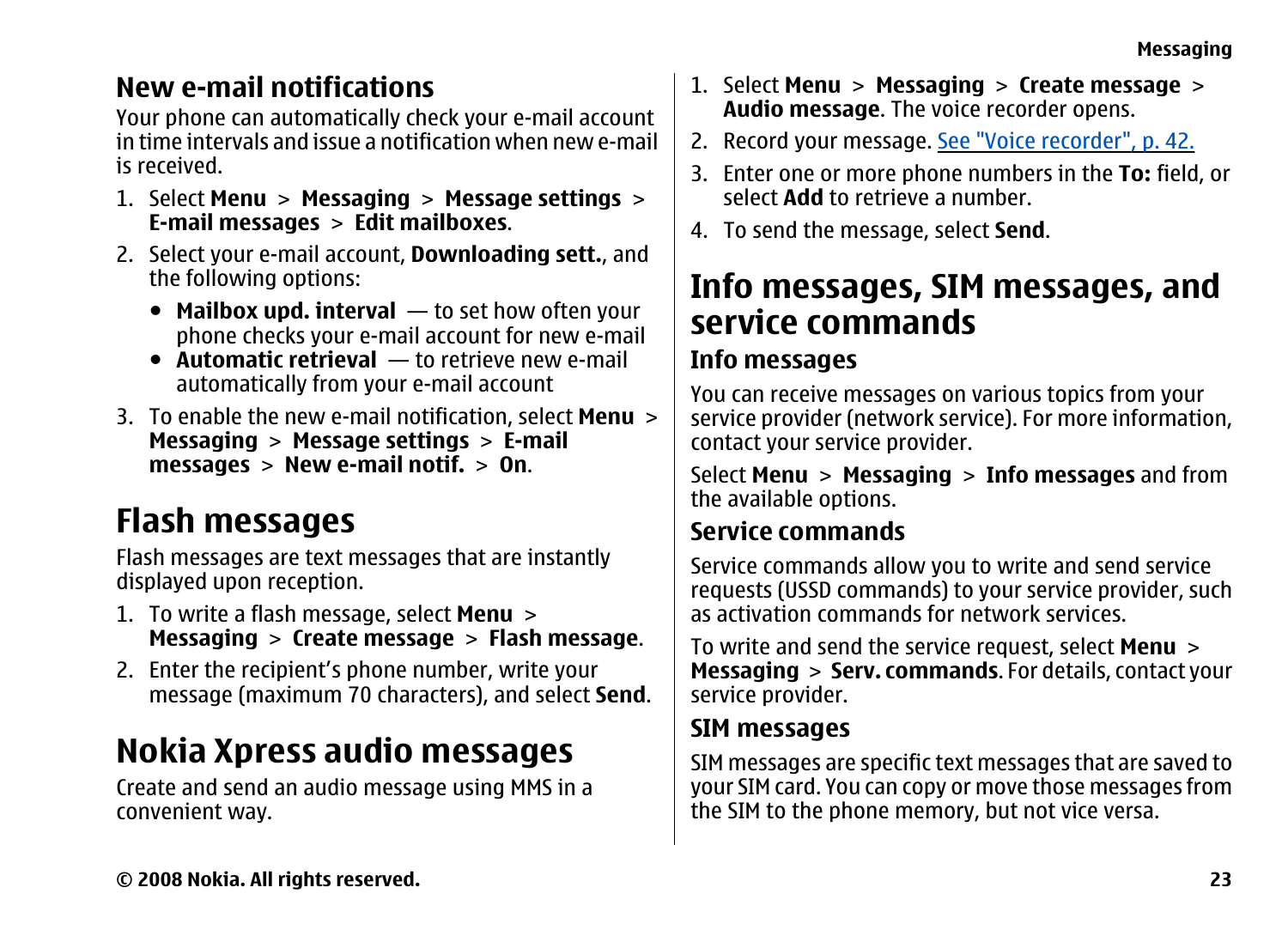<span id="page-23-0"></span>**Contacts**

To read SIM messages, select **Menu** <sup>&</sup>gt;**Messaging** <sup>&</sup>gt; **Options** <sup>&</sup>gt;**SIM messages**.

### **Voice messages**

The voice mailbox is a network service to which you may need to subscribe. For more information, contact your service provider.

To call your voice mailbox, press and hold **1**.

To edit your voice mailbox number, select **Menu** <sup>&</sup>gt; **Messaging** <sup>&</sup>gt;**Voice messages** <sup>&</sup>gt;**Voice call messages** <sup>&</sup>gt;**Voice mailbox no.**.

### **Message settings**

Select **Menu** <sup>&</sup>gt;**Messaging** <sup>&</sup>gt;**Message settings** and from the following:

● **General settings** — to save copies of sent messages in your phone, to overwrite old messages if the

## **6. Contacts**

You can save names, phone numbers as contacts in the phone memory and on the SIM card memory and search and recall them to make a phone call or to send a message. message memory becomes full, and to set up other preferences related to messages

- **Text messages** to allow delivery reports, to set up message centres for SMS and SMS e-mail, to select the type of character support, and to set up other preferences related to text messages
- **Multimedia messages** to allow delivery reports, to set up the appearance of multimedia messages, to allow the reception of multimedia messages and advertisements, and to set up other preferences related to multimedia messages
- **E-mail messages** to allow e-mail reception, to set the image size in e-mail, and to set up other preferences related to e-mail
- **Service messages** to activate service messages and to set up preferences related to service messages

### **Manage contacts**

#### **Select the memory for contacts**

The phone memory can save contacts with additional details, such as various phone numbers and text items. You can also save an image, a tone, or a video clip for a limited number of contacts.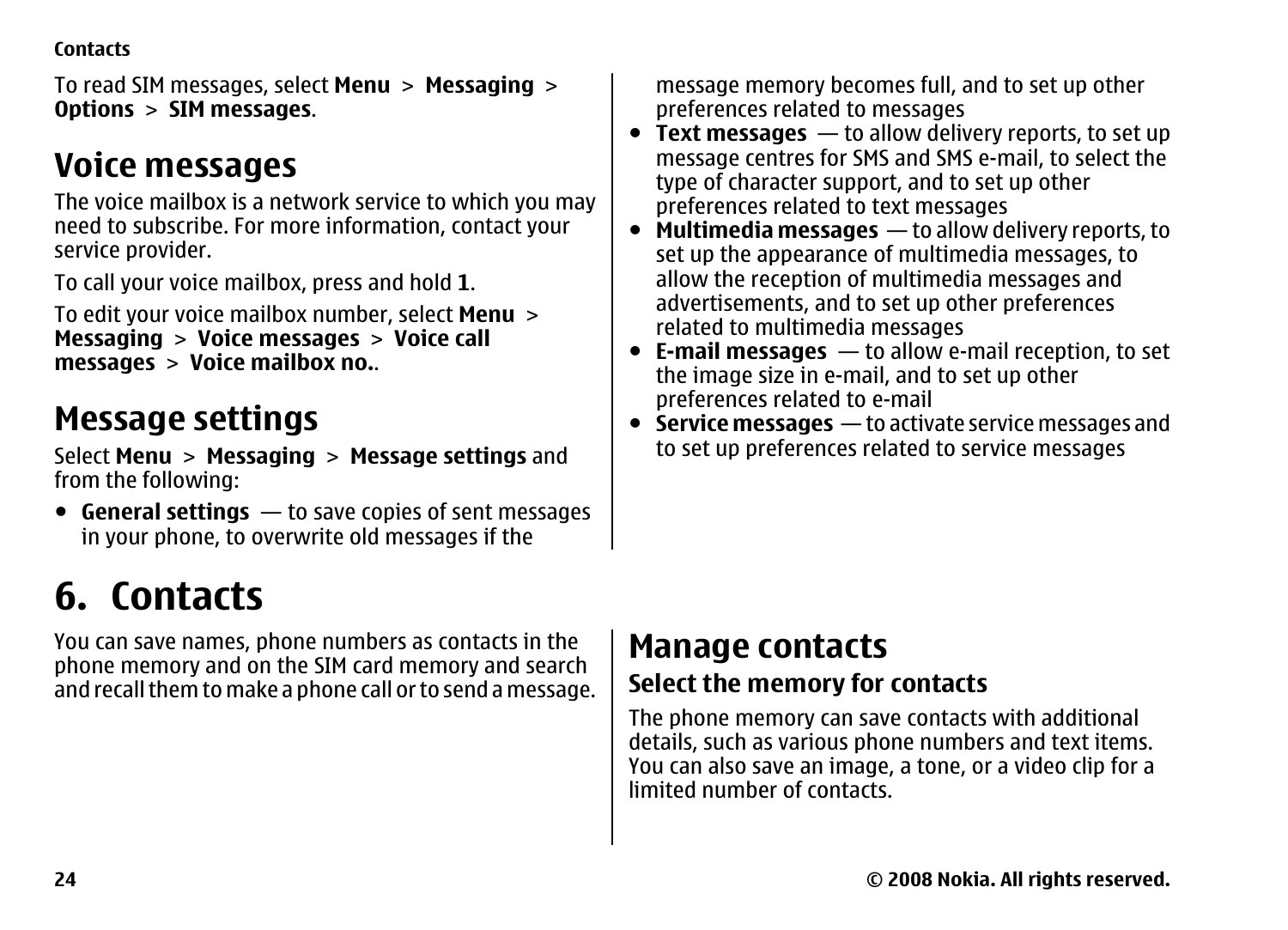<span id="page-24-0"></span>The SIM card memory can save names with one phone number attached to them. The contacts saved in the SIMcard memory are indicated by  $\Box$ .

Select **Menu** <sup>&</sup>gt;**Contacts** <sup>&</sup>gt;**Settings** <sup>&</sup>gt;**Memory in use**. When you select **Phone and SIM**, contacts are saved in the phone memory.

#### **Save names and numbers**

To save a name and phone number, select **Menu** <sup>&</sup>gt; **Contacts** <sup>&</sup>gt;**Add new**.

The first number you save is automatically set as the default number and is indicated with a frame around thenumber type indicator (for example,  $\Box$ ). When you select a name from contacts (for example, to make a call), the default number is used unless you select another number.

#### **Add and edit details**

To add or change a detail to a contact, select the contact and **Details** <sup>&</sup>gt;**Options** <sup>&</sup>gt;**Add detail**.

#### **Copy or move contacts**

- 1. Select the first contact to copy or move and **Options**<sup>&</sup>gt; **Mark**.
- 2. Mark the other contacts, and select **Options** <sup>&</sup>gt;**Copy marked** or **Move marked**.

#### **Copy or move all contacts**

Select **Menu** <sup>&</sup>gt;**Contacts** <sup>&</sup>gt;**Copy contacts** or **Move contacts**.

#### **Delete contacts**

Select the contact and **Options** <sup>&</sup>gt;**Delete contact**.

To delete all the contacts, select **Menu** <sup>&</sup>gt;**Contacts** <sup>&</sup>gt; **Del. all contacts** <sup>&</sup>gt;**From phone memory** or **From SIM card**.

To delete a number, text item, or an image attached to the contact, search for the contact, and select **Details**. Scroll to the desired detail, select **Options** <sup>&</sup>gt;**Delete** and the desired option.

#### **Create a contact group**

Arrange contacts into caller groups with different ringing tones and group images.

- 1. Select **Menu** <sup>&</sup>gt;**Contacts** <sup>&</sup>gt;**Groups**.
- 2. To create a new group, select **Add** or **Options** <sup>&</sup>gt;**Add new group**.
- 3. Enter the group name, select an image and a ringing tone if you want to add them to the group, and select **Save**.
- 4. To add contacts to the group, select the group and **View** <sup>&</sup>gt;**Add**.

### **Business cards**

You can send and receive a person's contact information from a compatible device that supports the vCard standard.

To send a business card, search for the contact, and select **Details** <sup>&</sup>gt;**Options** <sup>&</sup>gt;**Send business card**.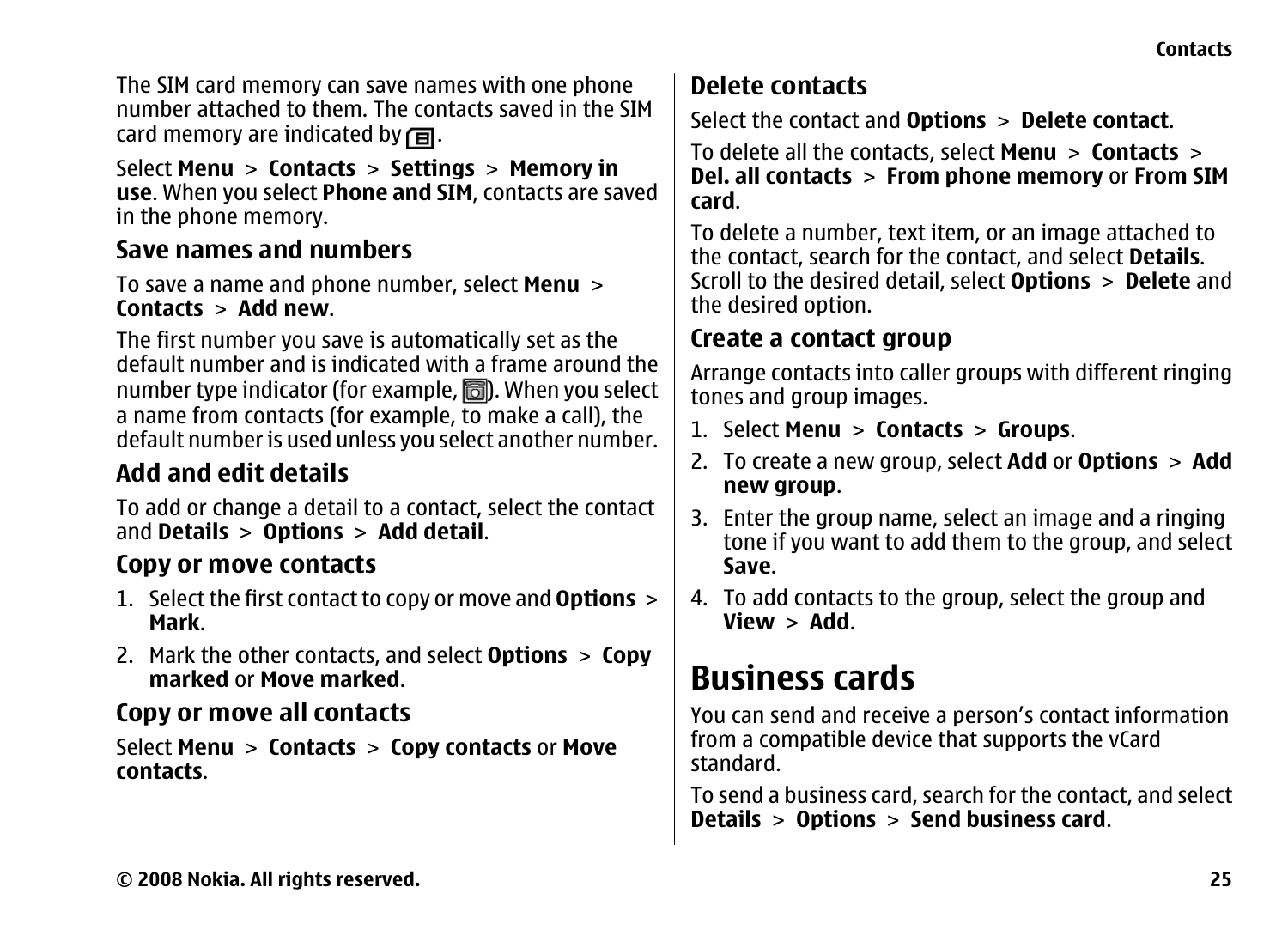<span id="page-25-0"></span>When you receive a business card, select **Show** <sup>&</sup>gt;**Save** to save the business card in the phone memory.

### **Assign dialling shortcuts**

Create shortcuts by assigning phone numbers to the number keys 3-9.

## **7. Call log**

To view the information on your calls, messages, data, and synchronisation, select **Menu** <sup>&</sup>gt;**Log** and from the available options.

## **8. Position log**

The network may send you a position request (network service). To subscribe and to agree upon the delivery of positioning information, contact your service provider.

To accept or reject the position request, select **Accept** or **Reject**. If you miss the request, the phone automatically

## **9. Connectivity**

Your phone provides several features to connect to other devices to transmit and receive data. You can also connectthe phone to a wireless LAN (WLAN or Wi-Fi) to access the internet and make phone calls through the internet.You

- 2. Select **Assign**, or, if a number has already been assigned to the key, select **Options** <sup>&</sup>gt;**Change**.
- 3. Enter a number or search for a contact.

**Note:** The actual invoice for calls and services from your service provider may vary, depending on network features, rounding off for billing, taxes, and so forth.

accepts or rejects it according to what you have agreed with your network operator or service provider.

To view the information on the 10 most recent privacy notifications and requests, select **Menu** <sup>&</sup>gt;**Log** <sup>&</sup>gt; **Positioning** <sup>&</sup>gt;**Position log**.

can also connect the phone to a wireless LAN to access the internet.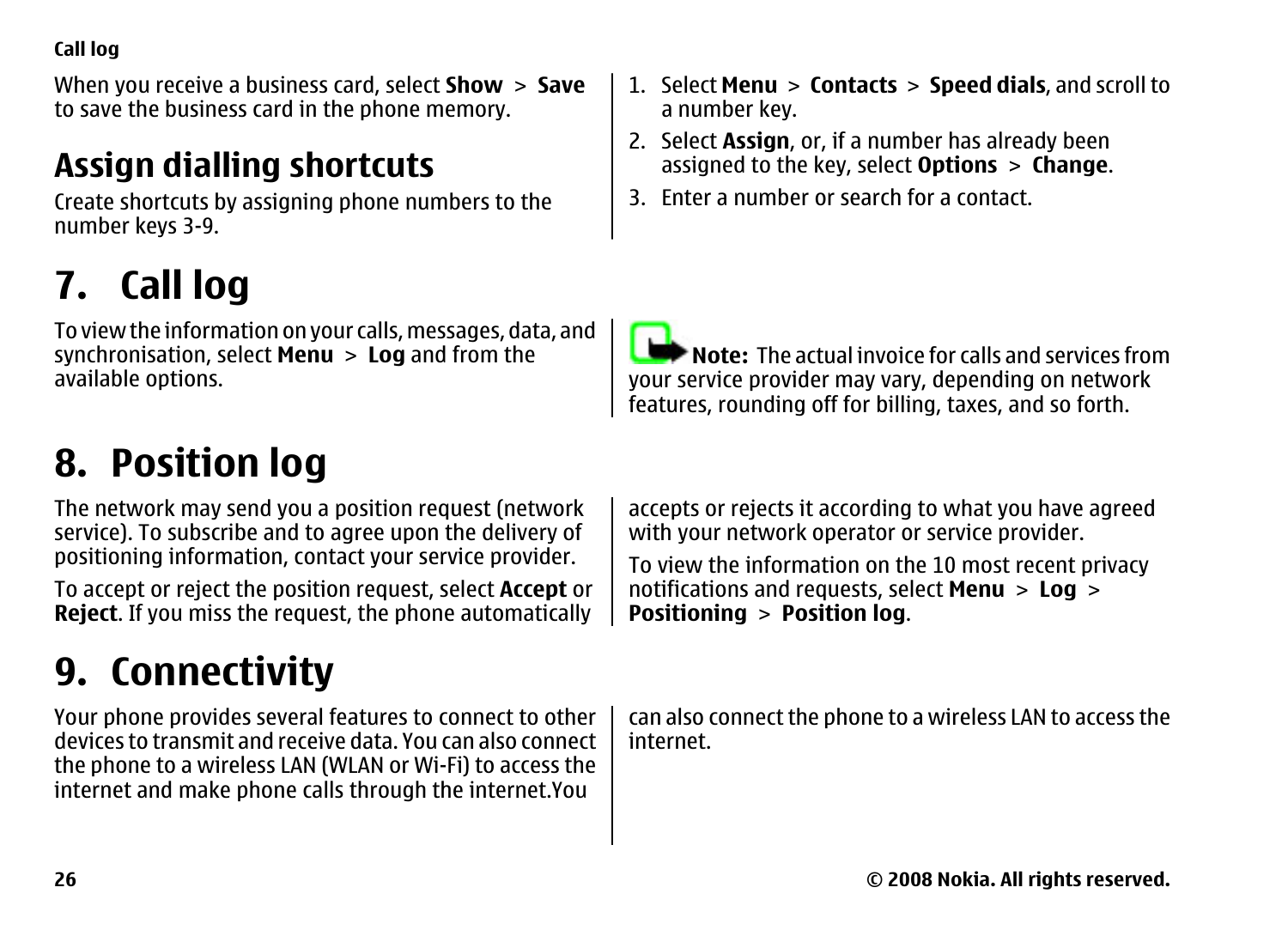### <span id="page-26-0"></span>**WLAN connectivity**

You can use a wireless LAN (WLAN) connection to access the internet from various applications or for voice calls over the internet (VoIP). Your phone supports WLAN according to IEEE 802.11b and IEEE 802.11g.

Some places, like France, have restrictions on the use of wireless LAN. Check with your local authorities for more information.

Features using wireless LAN increase the demand on battery power and reduce the battery life.

#### **Find WLANs and connect**

Display a list of available wireless local area networks (WLAN), connect to or save a WLAN, or search for a hidden WI AN<sup>1</sup>

To view available WLANs, select **Menu** <sup>&</sup>gt;**Settings** <sup>&</sup>gt; **Connectivity** <sup>&</sup>gt;**WLAN** <sup>&</sup>gt;**Available WLANs**.

**indicates that you are connected to the WLAN (red** radio wave)

indicates the signal strength

 indicates a secured WLAN. To connect, you need the corresponding access data.

indicates a saved WLAN

To update the list, select **Options** <sup>&</sup>gt;**Refresh list**.

To view the encryption type and other details of a WLAN , select **Options** <sup>&</sup>gt;**Details**.



**Important:** Always enable one of the available encryption methods to increase the security of your wireless LAN connection. Using encryption reduces the risk of unauthorised access to your data.

To connect to one of the available WLANs, select the WLAN and **Connect**. You are asked to save the WLAN.

To save a WLAN from the list of available WLANs, select **Options** <sup>&</sup>gt;**Save**.

To disconnect from a WLAN, select the WLAN from the list of available WLANs, and select **Discon.**.

#### **Hidden networks**

Hidden WLANs do not broadcast their service set identifier (SSID). They are marked as hidden networks in the list of available WLANs. You can only connect to a hidden network if you know its SSID.

- 1. Select **(Hidden network)**.
- 2. Enter the SSID of the network, and select **OK**.

When you save the hidden network, it appears in the list of available WLANs without searching again.

#### **Automatic search for WLANs**

Select **Menu** <sup>&</sup>gt;**Settings** <sup>&</sup>gt;**Connectivity** <sup>&</sup>gt;**WLAN** <sup>&</sup>gt; **WLAN search**.

The phone will periodically search for available saved WLANs and open an internet connection, if an application needs one. To save the battery, turn off the automatic search when not needed.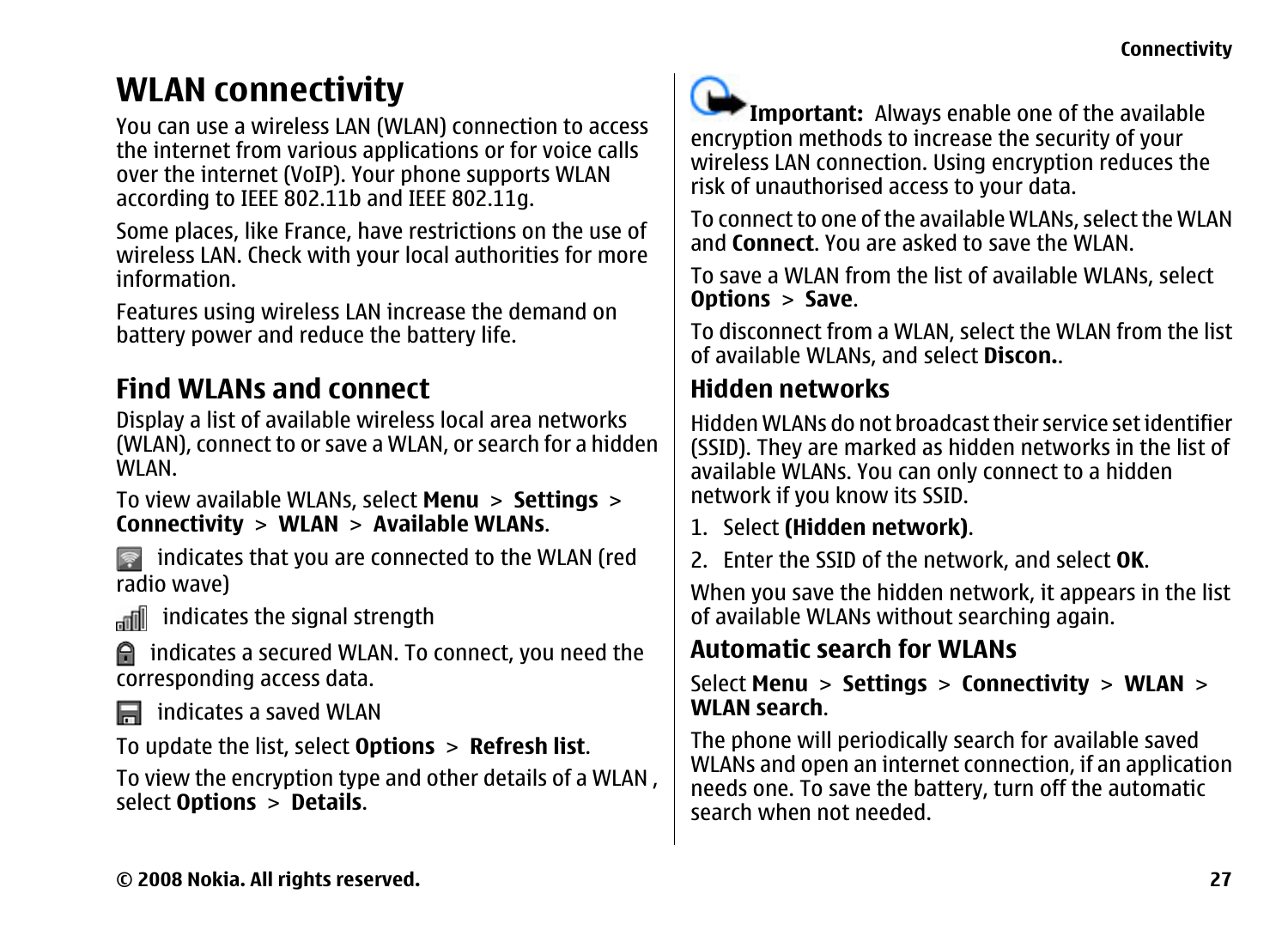#### <span id="page-27-0"></span>**Connectivity**

#### **Saved WLANs**

Display, manage, connect to, and prioritise your saved WLANS<sup>.</sup>

Select **Menu** <sup>&</sup>gt;**Settings** <sup>&</sup>gt;**Connectivity** <sup>&</sup>gt;**WLAN** <sup>&</sup>gt; **Saved WLANs** The WLAN with the highest priority is listed first. Your device attempts to connect to it.

To connect manually, select a WLAN and **Connect**.

#### **Manage your WLANs**

Select **Options** and from the following:

- **Organise priority** to change the priorities of saved WLANs
- **Forward settings** to forward the settings of a saved WLAN. Enter the security code, and the phone number, and select **Send**. [See "Security", p. 36.](#page-35-0)
- **Add new network** to add a new WLAN and define the access data

#### **Edit WLAN parameters**

Scroll to a WLAN, select **Edit** and from the following:

- **Connection method** to select whether to connect to a WLAN automatically when it becomes available
- **Network name** to enter a name for the WLAN
- **Network settings** to define the WLAN settings

### **Internet calls (VoIP)**

Voice over internet protocol technology, also known as VoIP or voice over IP, allows you to make phone calls over an IP network, such as the internet. You must be

registered with an internet telephony provider. For availability and costs, please contact your service provider.

#### **Set up your internet telephone account**

The internet telephone wizard helps you to set up your account. Have your account information from your internet telephony provider available before you start the wizard.

Ensure that you have a valid SIM card inserted in the phone and that you are connected to a saved wireless LAN (WLAN). [See "WLAN connectivity", p. 27.](#page-26-0)

- 1. Select **Menu** > **Settings** > **Connectivity** > **Internet telephone** <sup>&</sup>gt;**Accounts**.
- 2. To create an internet telephone account, select **Add new**. To create an additional account, select **Options** <sup>&</sup>gt;**Add new**.
- 3. Select **Connect**, and follow the instructions on the display.

When the wizard has finished, your account appears in the accounts list.

If the internet telephone settings do not work, contact your service provider.

To set an account as default, select the account from the list.

To view details of your account, select **Options** <sup>&</sup>gt; **Details**.

To delete an account, select **Options** <sup>&</sup>gt;**Delete**.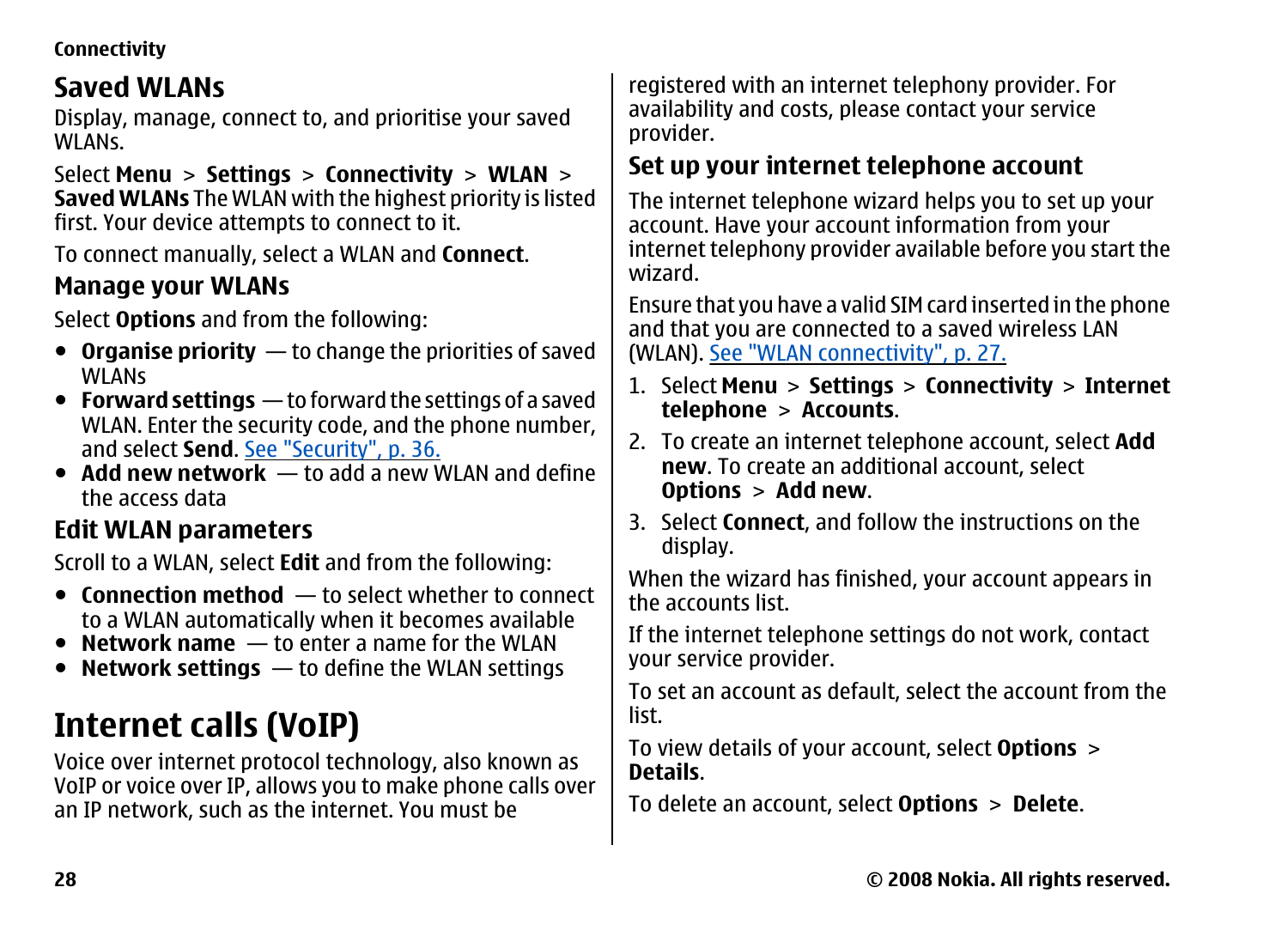#### <span id="page-28-0"></span>**Preferred call type**

To set the preferred call type, select **Menu** <sup>&</sup>gt;**Settings** <sup>&</sup>gt; **Call** <sup>&</sup>gt;**Call type setting** and from the following:

- **Internet call only** Only internet telephony is used for calls.
- **Prefer internet call** Internet telephony is used for calls if a WLAN connection is available. If not, the mobile network is used, if available.
- **Voice call only** Only the GSM network is used for calls.
- **Prefer voice call** The mobile network is used for calls if available. If not, internet telephony is used, if available.

For emergency calls, only a cellular network is used regardless of the selected preferred call type.

### **Bluetooth wireless technology**

Bluetooth technology allows you to connect your phone, using radio waves, to a compatible Bluetooth device within 10 metres (32 feet).

This device is compliant with Bluetooth Specification 2.0 + EDR supporting the following profiles: advanced audio distribution, audio video remote control, dial-up networking, file transfer, generic access, generic audio/ video distribution, generic object exchange, handsfree, headset, object push, phonebook access, serial port, service discovery application, and SIM access. To ensure interoperability between other devices supporting Bluetooth technology, use Nokia approved accessories for this model. Check with the manufacturers of other devicesto determine their compatibility with this device.

Features using Bluetooth technology increase the demand on battery power and reduce the battery life.

#### **Set up a Bluetooth connection**

Select **Menu** <sup>&</sup>gt;**Settings** <sup>&</sup>gt;**Connectivity** <sup>&</sup>gt;**Bluetooth**, and do the following:

- 1. Select **My phone's name**, and enter a name for your phone.
- 2. To activate Bluetooth connectivity, select **Bluetooth** > **On.**  $\frac{1}{2}$  indicates that Bluetooth connectivity is active.
- 3. To connect your phone to an audio accessory, select **Conn. to audio access.** and the device that you want to connect to.
- 4. To pair your phone with any Bluetooth device in range, select **Paired devices** <sup>&</sup>gt;**Add new device**.

Scroll to a found device, and select **Add**.

Enter a passcode (up to 16 characters) on your phone and allow the connection on the other Bluetoothdevice.

Operating the device in hidden mode is a safer way to avoid malicious software. Do not accept Bluetooth connectivity from sources you do not trust. Alternatively, switch off the Bluetooth function. This does not affectother functions of the device.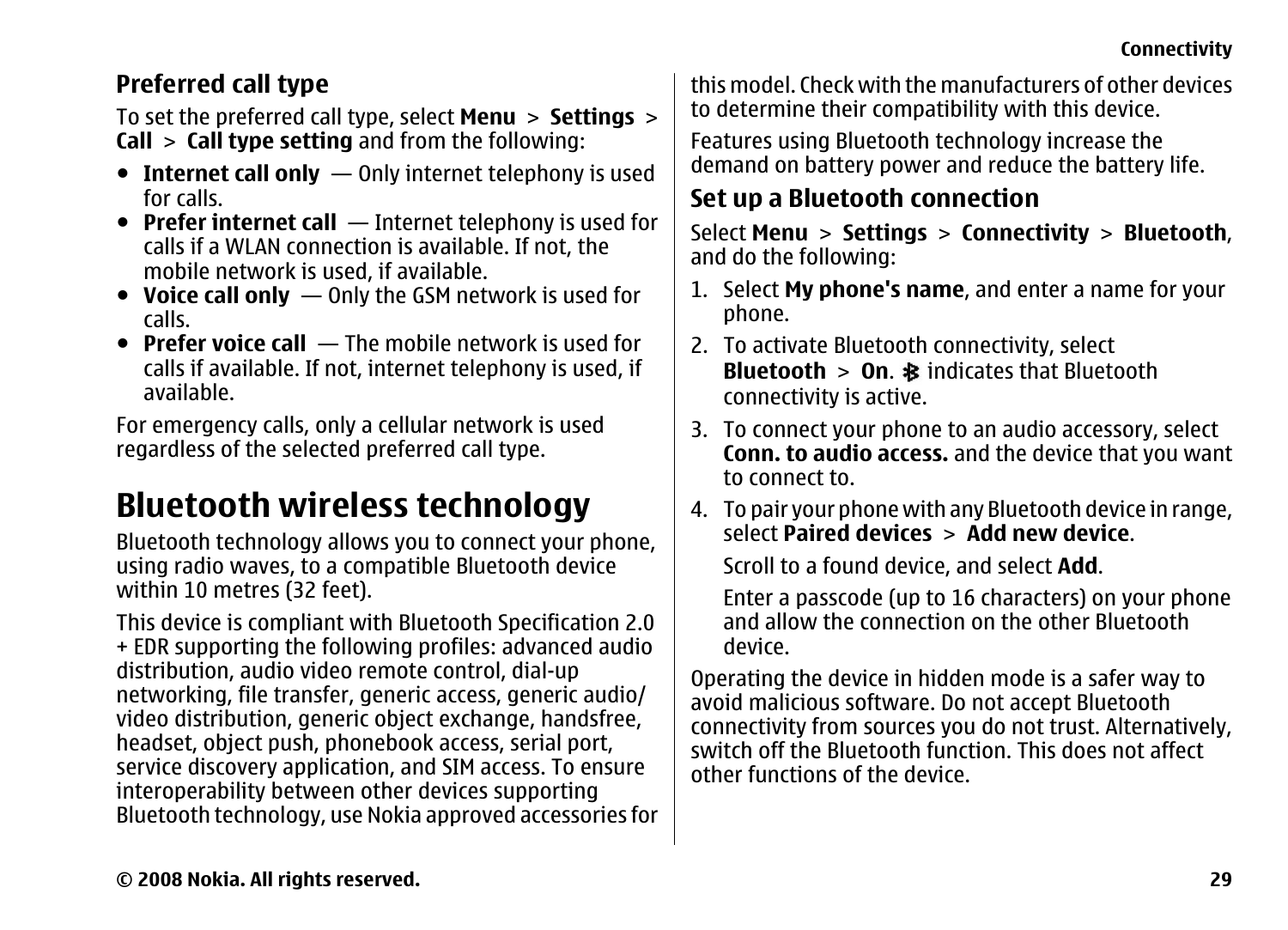#### <span id="page-29-0"></span>**Connectivity**

#### **PC connection to the internet**

Use Bluetooth technology to connect your compatible PC to the internet without PC Suite software. Your phone must be able to connect to the internet (network service), and your PC must support Bluetooth technology. After connecting to the network access point (NAP) service of the phone, and pairing with your PC, your phone automatically opens a packet data connection to the internet.

### **Packet data**

General packet radio service (GPRS) is a network service that allows mobile phones to send and receive data over an internet protocol (IP)-based network.

To define how to use the service, select **Menu** <sup>&</sup>gt; **Settings** > **Connectivity** > **Packet data** > **Packet data conn.** and from the following options:

- **When needed** to set the packet data connection to established when required by an application. The connection will be cut when the application is closed.
- **Always online** to automatically connect to a packet data network when you switch the phone on

You can use your phone as a modem by connecting it to a compatible PC using Bluetooth technology or a USB data cable. For details, see Nokia PC Suite documentation. [See](#page-9-0) ["Nokia support", p. 10.](#page-9-0)

### **USB data cable**

You can use the USB data cable to transfer data betweenthe phone and a compatible PC or a printer supporting PictBridge.

To activate the phone for data transfer or image printing, connect the data cable, and select the mode:

- **Ask on conn.** to set your phone to ask whether the connection should be established
- **PC Suite** to use the cable for PC Suite
- **Printing & media** to use the phone with a PictBridge compatible printer or with a compatible PC
- **Data storage** to connect to a PC that does not have Nokia software and use the phone as data storage

To change the USB mode, select **Menu** <sup>&</sup>gt;**Settings** <sup>&</sup>gt; **Connectivity** <sup>&</sup>gt;**USB data cable** and the desired USB mode.

### **Synchronisation and backup**

Select **Menu** <sup>&</sup>gt;**Settings** <sup>&</sup>gt;**Sync and backup** and from the following:

- **Phone switch** Synchronise or copy selected data between your phone and another phone using Bluetooth technology.
- **Create backup** Create a backup of selected data.
- **Restore backup** Select a stored backup file, and restore it to the phone. Select **Options** <sup>&</sup>gt;**Details** for information about the selected backup file.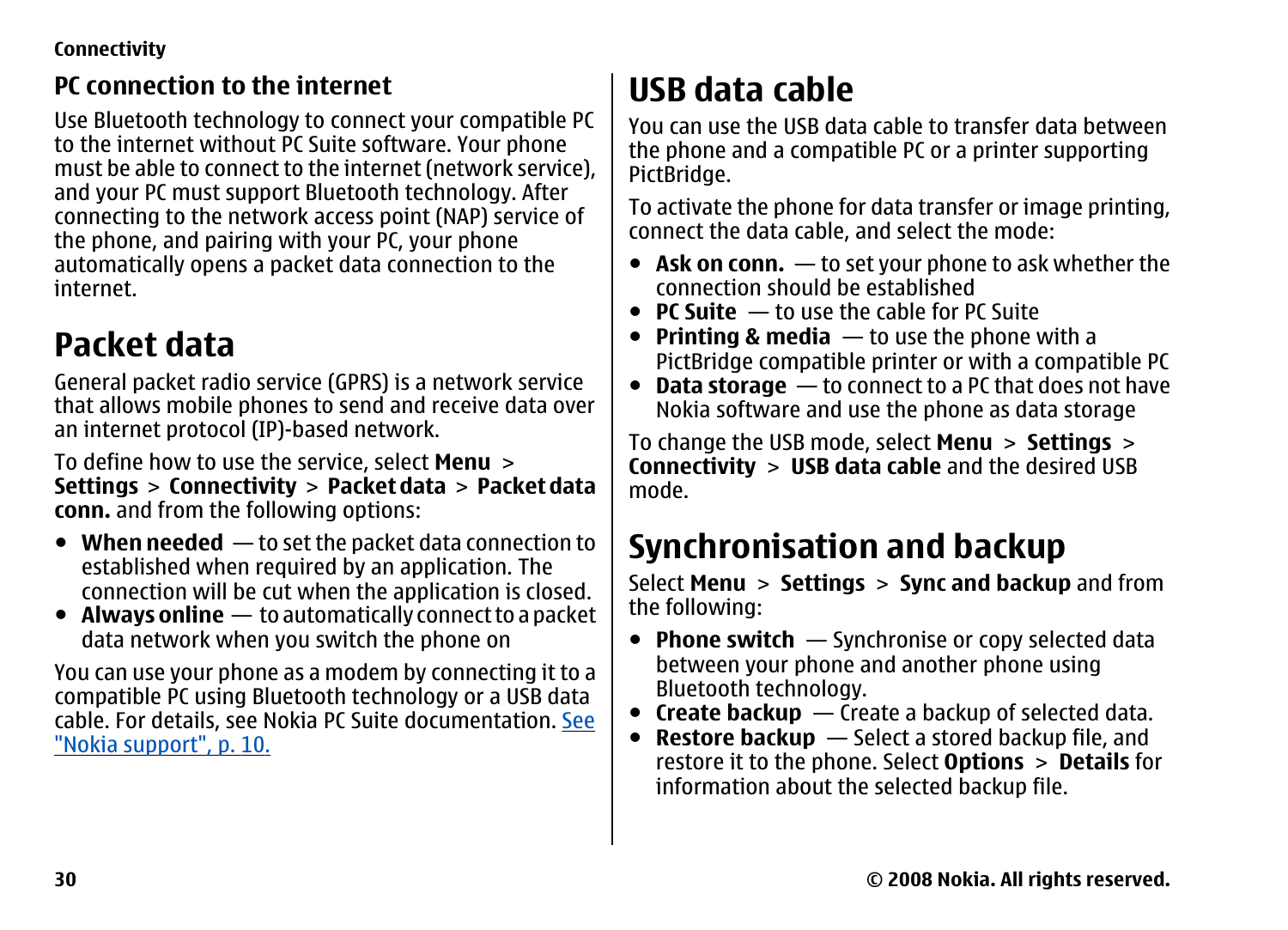<span id="page-30-0"></span>● **Data transfer** — Synchronise or copy selected data between your phone and another device, PC, or network server (network service).

### **Nokia PC Suite**

With Nokia PC Suite, you can manage your music, synchronise contacts, calendar, notes, and to-do notes

## **10. Settings**

### **Profiles**

Your phone has various setting groups called profiles, which you can customise with ringing tones for different events and environments.

Select **Menu** <sup>&</sup>gt;**Settings** <sup>&</sup>gt;**Profiles**, the desired profile, and from the following options:

- **Activate** to activate the selected profile
- **Personalise** to change the profile settings
- **Timed** to set the profile to be active for a certain time. When the time set for the profile expires, the previous profile that was not timed becomes active.

### **Themes**

A theme contains elements for personalising your phone.

Select **Menu** <sup>&</sup>gt;**Settings** <sup>&</sup>gt;**Themes** and from the following options:

between your phone and a compatible PC or a remote internet server (network service). You may find more information and PC Suite on the Nokia website. [See "Nokia](#page-9-0)[support", p. 10.](#page-9-0)

- **Select theme** Open the **Themes** folder, and select a theme.
- **Theme downloads** Open a list of links to download more themes.

### **Tones**

You can change the tone settings of the selected active profile.

Select **Menu** <sup>&</sup>gt;**Settings** <sup>&</sup>gt;**Tones**. You can find the same settings in the **Profiles** menu.

If you select the highest ringing tone level, the ringing tone reaches its highest level after a few seconds.

### **Lights**

To activate or deactivate light effects associated with different phone functions, select **Menu** <sup>&</sup>gt;**Settings** <sup>&</sup>gt; **Lights**.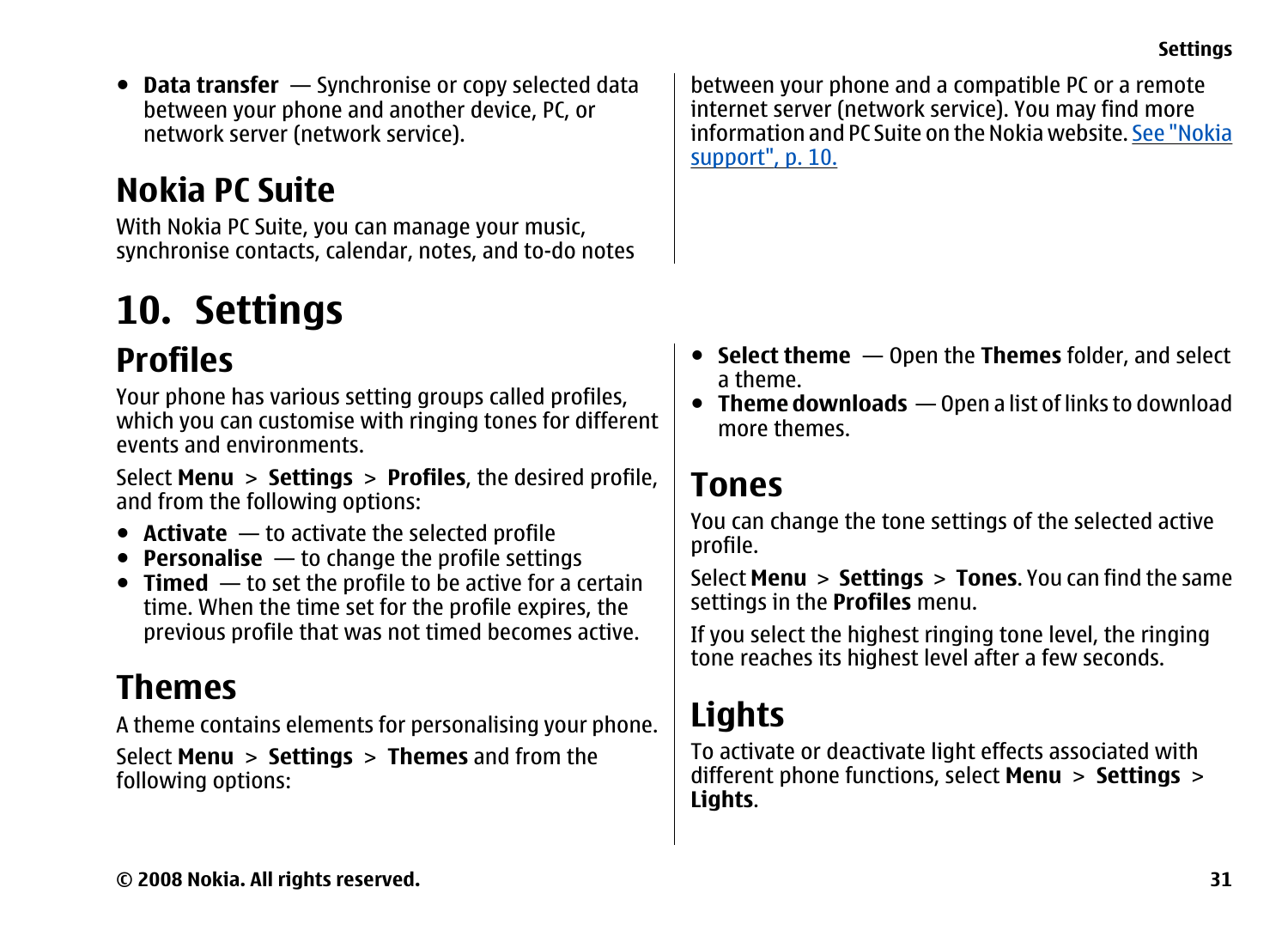<span id="page-31-0"></span>**Settings**

### **Display**

Select **Menu** <sup>&</sup>gt;**Settings** <sup>&</sup>gt;**Display** and from the following:

- **Wallpaper** to add a background image for the home screen mode
- **Home screen** to activate, organise, and personalise the home screen mode
- **Home screen font col.** to select the font colour for the home screen mode
- **Navigation key icons** to display the scroll key icons in the home screen mode
- **Notification details** to display details in missed call and message notifications
- **Slide animation** to display an animation when you open or close the slide
- **Font size** to set the font size for messaging, contacts, and web pages
- **Operator logo** to display the operator logo
- **Cell info display** to display the cell identity, if available from the network

## **Date and time**

To change the clock type, time, time zone, or date, select **Menu** <sup>&</sup>gt;**Settings** <sup>&</sup>gt;**Date and time**.

When travelling to a different time zone, select **Menu** <sup>&</sup>gt; **Settings** <sup>&</sup>gt;**Date and time** <sup>&</sup>gt;**Date & time settings** <sup>&</sup>gt; **Time zone:**, and scroll left or right to select the time zone of your location. The time and date are set according to the time zone and enable your phone to display the

correct sending time of received text or multimedia messages.

For example, GMT -5 denotes the time zone for New York (USA), 5 hours west of Greenwich, London (UK).

### **My shortcuts**

With personal shortcuts you get quick access to often used functions of the phone.

#### **Left and right selection keys**

To change the function assigned to the left or right selection key, select **Menu** <sup>&</sup>gt;**Settings** <sup>&</sup>gt;**My shortcuts** <sup>&</sup>gt;**Left selection key** or **Right selection key** and the desired function.

In the home screen, if the left selection key is **Go to**, to activate a function, select **Go to** <sup>&</sup>gt;**Options** and from the following:

- **Select options** to add or remove a function
- **Organise** to rearrange the functions

#### **Other shortcuts**

Select **Menu** <sup>&</sup>gt;**Settings** <sup>&</sup>gt;**My shortcuts** and from the following:

- **Navigation key** to assign other functions from a predefined list to the navigation key (scroll key).
- **Home screen key** to select the movement of the navigation key to activate the home screen mode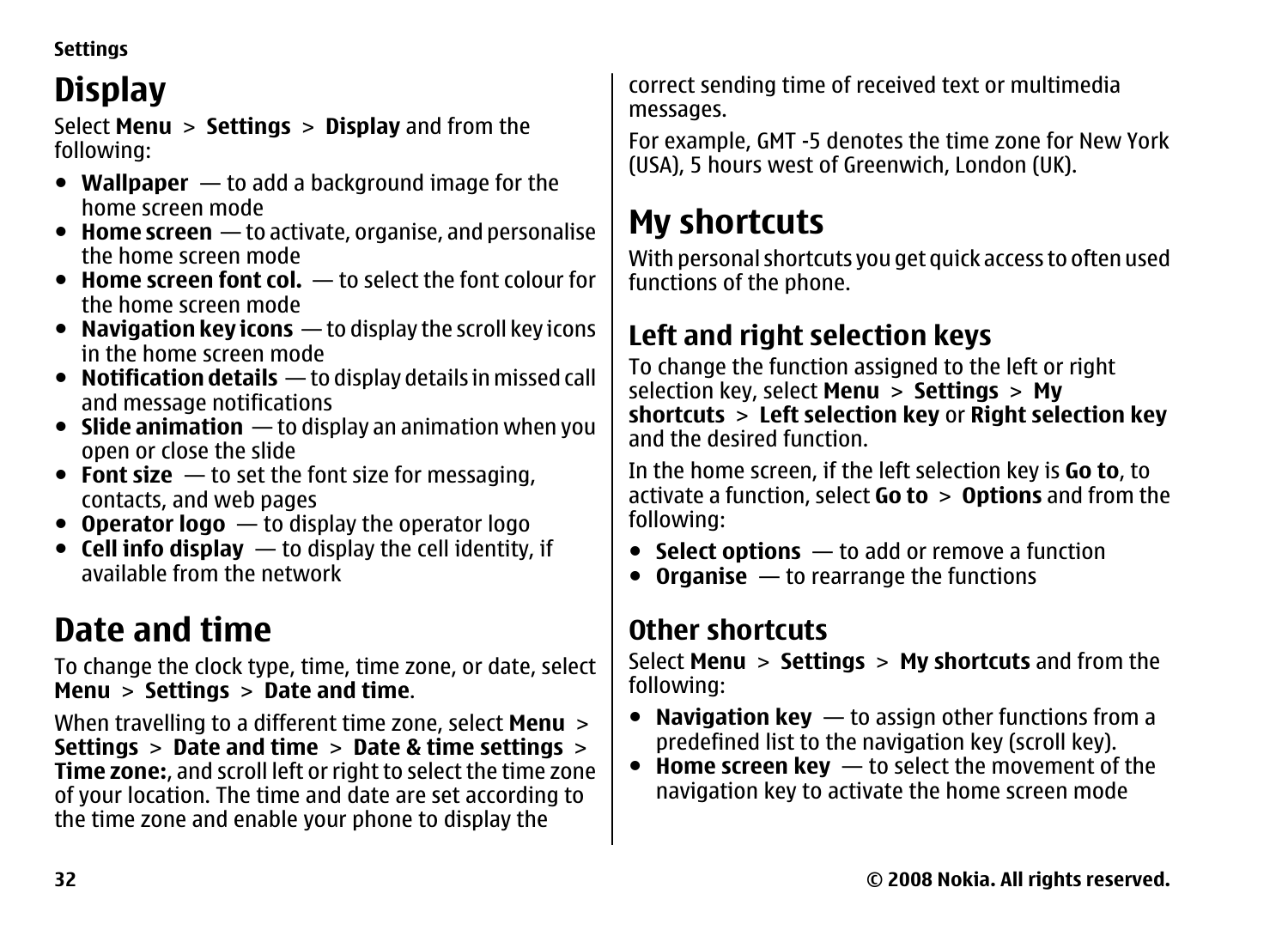### <span id="page-32-0"></span>**Call**

Select **Menu** <sup>&</sup>gt;**Settings** <sup>&</sup>gt;**Call** and from the following:

- **Call type setting** to select the preferred way to establish a phone call
- **Call divert** to divert your incoming calls (network service). You may not be able to divert your calls if some call barring functions are active. [See](#page-35-0) ["Security", p. 36.](#page-35-0)
- **Anykey answer** to answer an incoming call by briefly pressing any key, except the power key, the left and right selection keys, or the end key
- **Automatic redial** to automatically redial the number if a call fails. The phone tries to call the number 10 times.
- **Video-voice redial** the phone automatically repeats a voice call to the same number to which a video call has failed
- **Voice clarity** to enhance speech intelligibility, especially in noisy environments
- **Speed dialling** to dial the names and phone numbers assigned to the number keys (2-9) by pressing and holding the corresponding number key
- **Call waiting** to have the network notify you of an incoming call while you have a call in progress (network service)
- **Call duration display** to display the duration of the call in progress
- **Summary after call** to briefly display the approximate duration after each call
- **Send my caller ID** − to show your phone number to the person you are calling (network service). To use the setting agreed upon with your service provider, select **Set by network**.
- **Send net caller ID** to show your internet caller ID to the person you are calling (network service). This function may vary depending on the network.
- **Outgoing call line** to select the phone line for making calls, if your SIM card supports multiple phone lines (network service)
- **Slide call handling** to answer or end a call by opening or closing the slide

### **Phone**

Select **Menu** <sup>&</sup>gt;**Settings** <sup>&</sup>gt;**Phone** and from the following:

- **Language settings** to set the language of your phone, select **Phone language** and a language. To set the language of your phone according to the information on the SIM card, select **Phone language** <sup>&</sup>gt;**Automatic**.
- **Memory status** to check the memory consumption
- ● **Automatic keyguard** — to lock the keypad automatically after a preset time delay when the phone is in the home screen mode and no function has beenused
- **Security keyguard** to ask for the security code when you unlock the keyguard
- **Voice recognition** [See "Voice](#page-33-0) [commands", p. 34.](#page-33-0)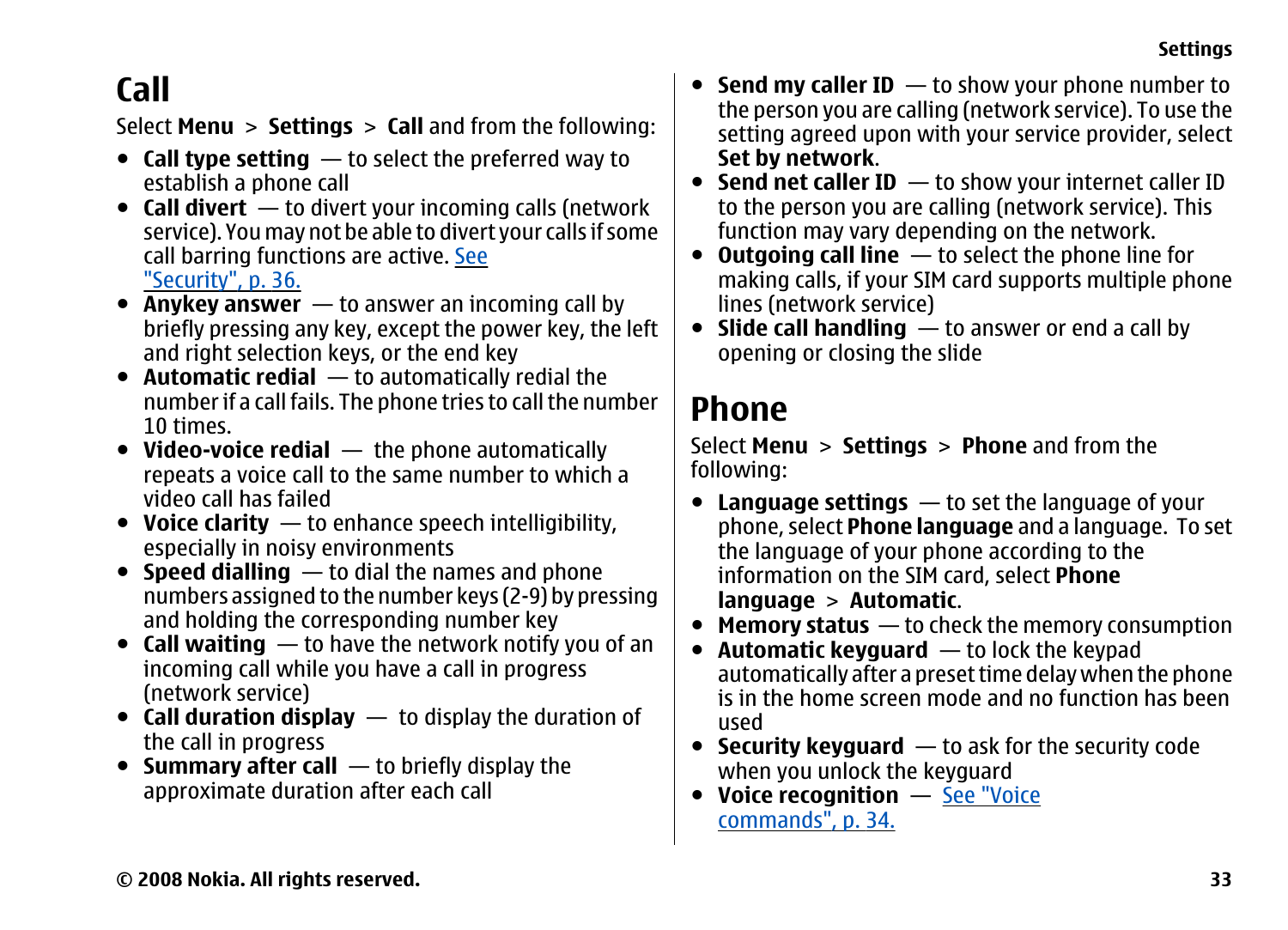#### <span id="page-33-0"></span>**Settings**

- **Flight query** to be asked whether to use the flight mode when you switch the phone on. With the flight mode, all radio connections are switched off.
- **Phone updates** to receive software updates from your service provider (network service). This option may not be available, depending on your phone. [See](#page-34-0) ["Software updates over the air", p. 35.](#page-34-0)
- **Operator selection** to set a cellular network available in your area
- **Help text activation** to select whether the phone shows help texts
- **Start-up tone** to play a tone when you switch the phone on
- **Confirm SIM actions** (network service) [See "SIM](#page-48-0) [services", p. 48.](#page-48-0)

### **Voice commands**

Call contacts and use your phone by speaking a voice command.

Voice commands are language-dependent. To set the language, select **Menu** <sup>&</sup>gt;**Settings** <sup>&</sup>gt;**Phone** <sup>&</sup>gt; **Language settings** <sup>&</sup>gt;**Phone language** and your language.

To train the voice recognition of your phone to your voice, select **Menu** <sup>&</sup>gt;**Settings** <sup>&</sup>gt;**Phone** <sup>&</sup>gt;**Voice recognition** <sup>&</sup>gt;**Voice recog. training**.

To activate a voice command for a function, select **Menu**<sup>&</sup>gt; **Settings** <sup>&</sup>gt;**Phone** <sup>&</sup>gt;**Voice recognition** <sup>&</sup>gt;**Voice**

**commands**, a feature, and the function.  $\bigoplus$  indicates that the voice command is activated.

To activate the voice command, select **Add**. To play the activated voice command, select **Play**.

To use voice commands, see ["Voice dialling"](#page-17-0), p. [18](#page-17-0).

To manage the voice commands, scroll to a function, and select **Options** and from the following:

- **Edit** or **Remove** to rename or deactivate the voice command
- **Add all** or **Remove all** to activate or deactivate voice commands for all functions in the voice commands list

### **Accessories**

This menu and its various options are shown only if the phone is or has been connected to a compatible mobile accessory.

Select **Menu** <sup>&</sup>gt;**Settings** <sup>&</sup>gt;**Accessories**. Select an accessory, and an option depending on the accessory.

### **Configuration**

You can configure your phone with settings that are required for certain services. Your service provider may also send you these settings. [See "Configuration setting](#page-8-0) [service", p. 9.](#page-8-0)

Select **Menu** <sup>&</sup>gt;**Settings** <sup>&</sup>gt;**Configuration** and from the following options: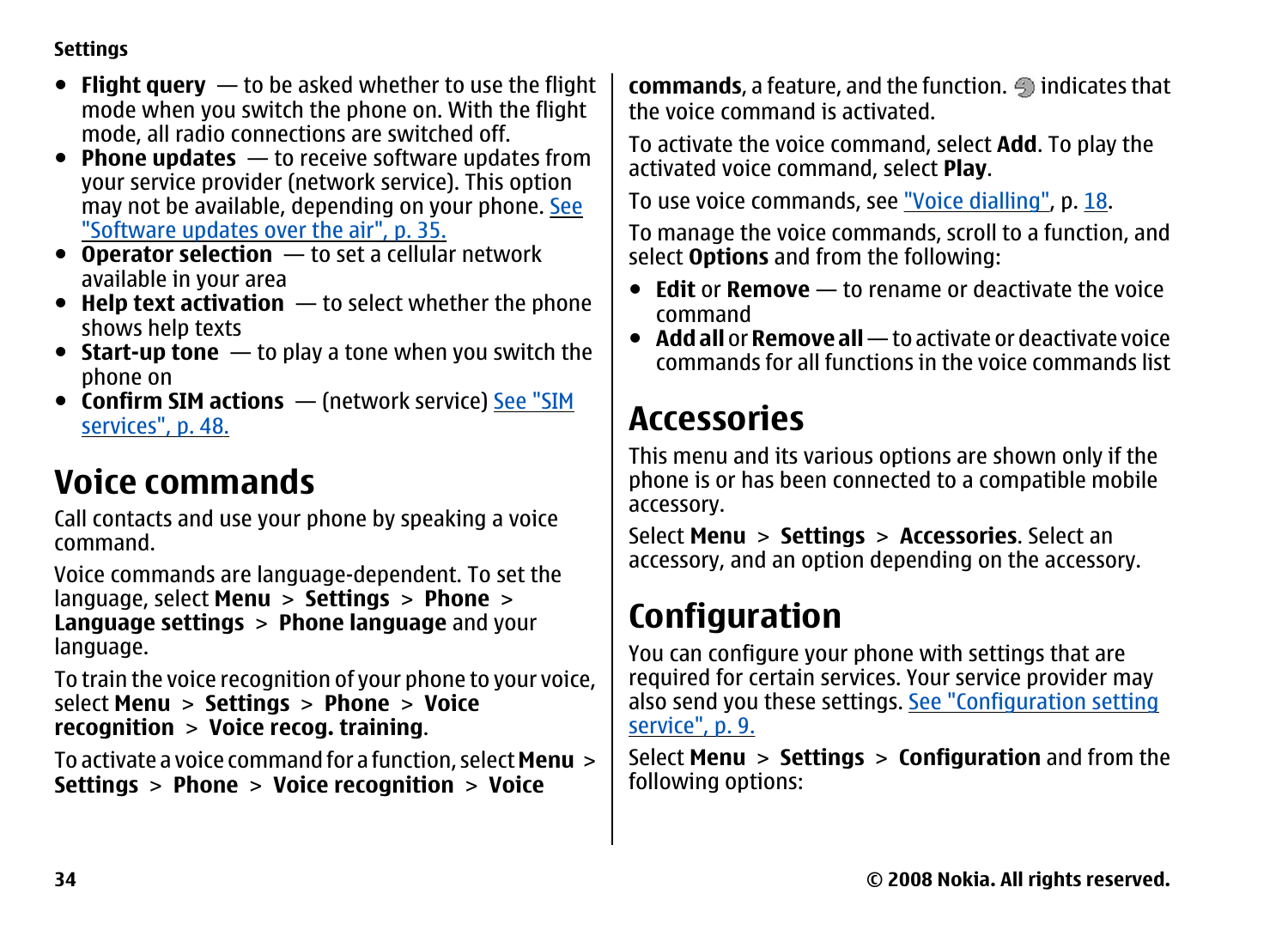- <span id="page-34-0"></span>● **Default config. sett.** — to view the service providers saved in the phone and set a default service provider
- **Activ. def. in all apps.** to activate the default configuration settings for supported applications
- **Preferred access pt.** to view the saved access points
- **Connect to support** to download the configuration settings from your service provider
- **Device manager sett.** to allow or prevent the phone from receiving software updates. This option may not be available, depending on your phone. See "Software updates over the air", p. 35.
- **Personal config. sett.** to manually add new personal accounts for various services and to activate or delete them. To add a new personal account, select **Add**, or **Options** <sup>&</sup>gt;**Add new**. Select the service type, and enter the required parameters. To activate a personal account, scroll to it, and select **Options** <sup>&</sup>gt; **Activate**.

### **Software updates over the air**

Your service provider may send phone software updates over the air directly to your phone (network service). This option may not be available, depending on your phone.

Downloading software updates may involve the transmission of large amounts of data through your service provider's network. Contact your service provider for information about data transmission charges.

Make sure that the device battery has enough power, or connect the charger before starting the update.

**Warning:** If you install a software update, you cannot use the device, even to make emergency calls, until the installation is completed and the device is restarted. Be sure to back up data before accepting installation of an update.

#### **Software update settings**

This option may not be available, depending on your phone.

To allow or disallow software and configuration updates, select **Menu** <sup>&</sup>gt;**Settings** <sup>&</sup>gt;**Configuration** <sup>&</sup>gt;**Device manager sett.** <sup>&</sup>gt;**Serv. softw. updates**.

#### **Request a software update**

- 1. Select **Menu** <sup>&</sup>gt;**Settings** <sup>&</sup>gt;**Phone** <sup>&</sup>gt;**Phone updates** to request available software updates from your service provider.
- 2. Select **Current softw. details** to display the current software version and check whether an update is needed.
- 3. Select **Downl. phone softw.** to download and install a software update. Follow the instructions on the display.
- 4. If the installation was cancelled after the download, select **Install softw. update** to start the installation.

The software update may take several minutes. If there are problems with the installation, contact your service provider.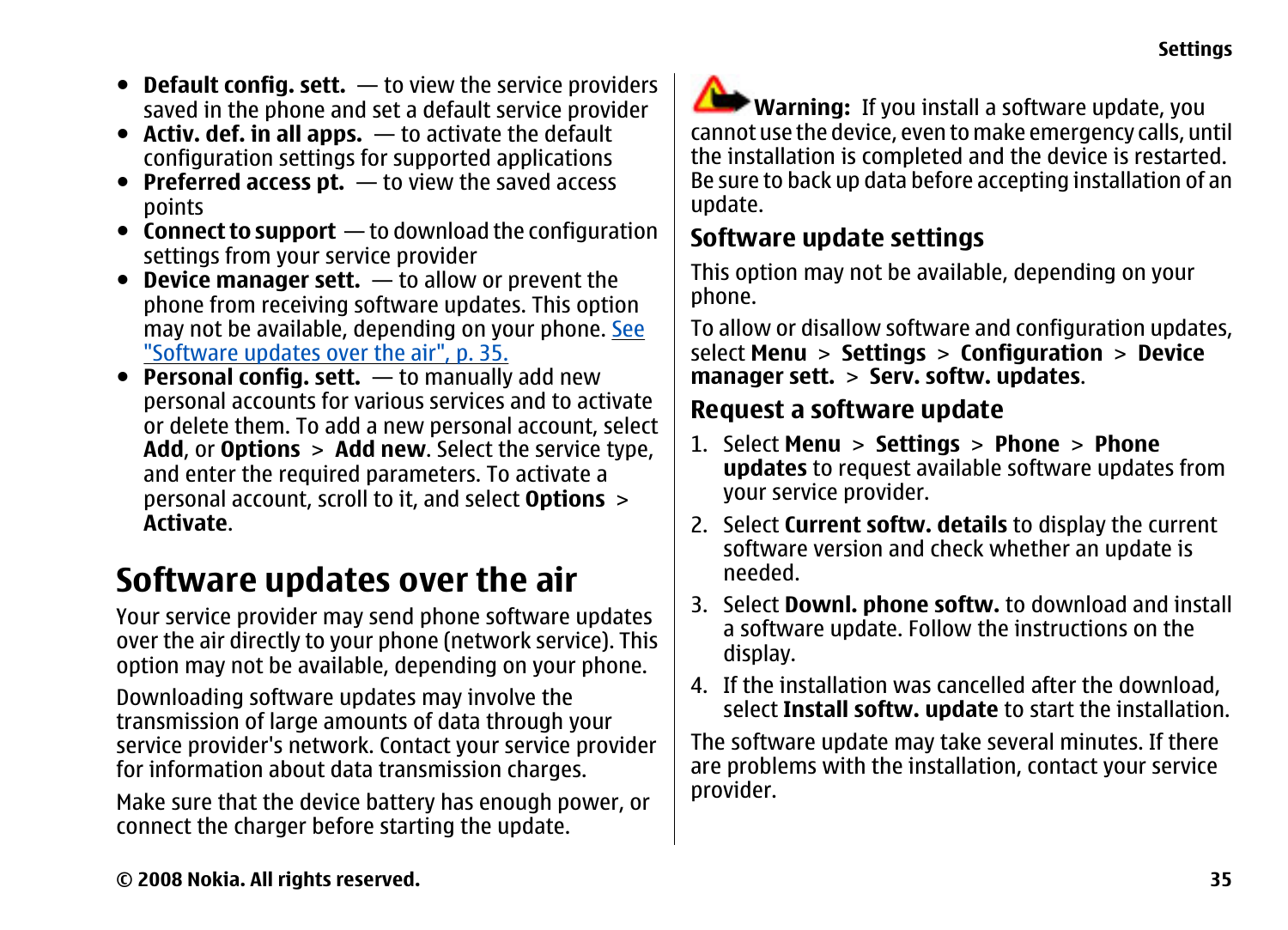#### <span id="page-35-0"></span>**Settings**

### **Security**

When security features that restrict calls are in use (such as call barring, closed user group, and fixed dialling), calls may be possible to the official emergency number programmed into your device.

Select **Menu** <sup>&</sup>gt;**Settings** <sup>&</sup>gt;**Security** and from the following:

- **PIN code request** or **UPIN code request** to request for your PIN or UPIN code every time the phone is switched on. Some SIM cards do not allow the coderequest to be turned off.
- **Call barring service** to restrict incoming calls to and outgoing calls from your phone (network service). A barring password is required.
- **Fixed dialling** to restrict your outgoing calls to selected phone numbers if supported by your SIM card. When the fixed dialling is on, GPRS connections are not possible except while sending text messages over a GPRS connection. In this case, the recipient's phone number and the message centre number must be included in the fixed dialling list.
- **Closed user group** to specify a group of people whom you can call and who can call you (network service)
- **Security level** to request the security code whenever a new SIM card is inserted into the phone,

select **Phone**. To request the security code when the SIM card memory is selected, and you want to change the memory in use, select **Memory**.

- **Access codes** to change the security code, PIN code, UPIN code, PIN2 code, or barring password
- **PIN2 code request** to select whether the PIN2 code is required when using a specific phone feature which is protected by the PIN2 code. Some SIM cards do not allow the code request to be turned off.
- **Code in use** to select the type of PIN code
- ● **Authority certificates** or **User certificates** — to view the list of the authority or user certificates downloaded into your phone. [See "Browser security", p. 44.](#page-43-0)
- **Security module sett.** to view **Secur. module details**, activate **Module PIN request**, or change the module PIN and signing PIN. [See "Access codes", p. 9.](#page-8-0)

### **Restore factory settings**

To restore the phone back to factory conditions, select **Menu** <sup>&</sup>gt;**Settings** <sup>&</sup>gt;**Rest. factory sett.** and from the following:

- **Restore settings only** Reset all preference settings without deleting any personal data.
- **Restore all** Reset all preference settings and delete all personal data, such as contacts, messages, media files, and activation keys.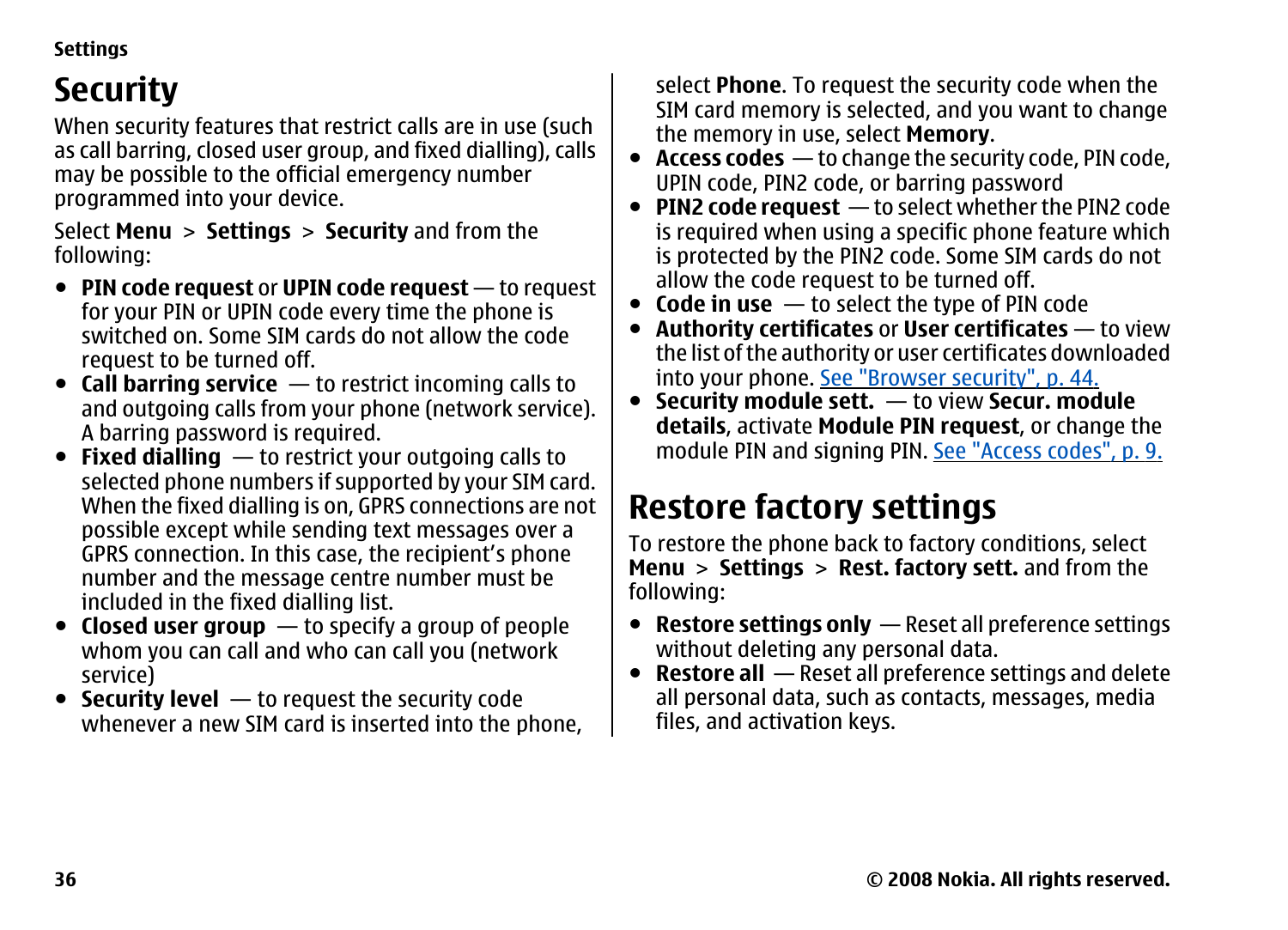## <span id="page-36-0"></span>**11. Operator menu**

Access a portal to services provided by your network operator. For more information, contact your network

## **12. Gallery**

Manage images, video clips, music files, themes, graphics, tones, recordings, and received files. These files are stored in the phone memory or on a memory card and may be arranged in folders.

### **Folders and files**

- 1. To view the list of folders, select **Menu** <sup>&</sup>gt;**Gallery**.
- 2. To view the list of files in a folder, select a folder and **Open**.
- 3. To view the folders of the memory card when moving a file, scroll to the memory card, and press the scroll key right.

### **Print images**

Your phone supports Nokia XpressPrint to print images that are in the jpeg format.

1. To connect your phone to a compatible printer, use a data cable or send the image by Bluetooth to a printer supporting Bluetooth technology. [See "Bluetooth](#page-28-0) [wireless technology", p. 29.](#page-28-0)

operator. The operator can update this menu with a service message.

2. Select the image you want to print and **Options** <sup>&</sup>gt; **Print**.

### **Share images and videos online**

Share images and video clips in compatible online sharing services on the web.

To use online sharing, you must subscribe to an online sharing service (network service).

To upload an image or a video clip to an online sharing service, select the file from Gallery, **Options** <sup>&</sup>gt;**Send** <sup>&</sup>gt; **Upload to web**, and an online sharing service.

For more information on online sharing and compatible service providers, see the Nokia product support pages or your local Nokia website.

You can view uploads on the internet pages of the online sharing service on your device. [See "Web](#page-42-0) [uploads", p. 43.](#page-42-0)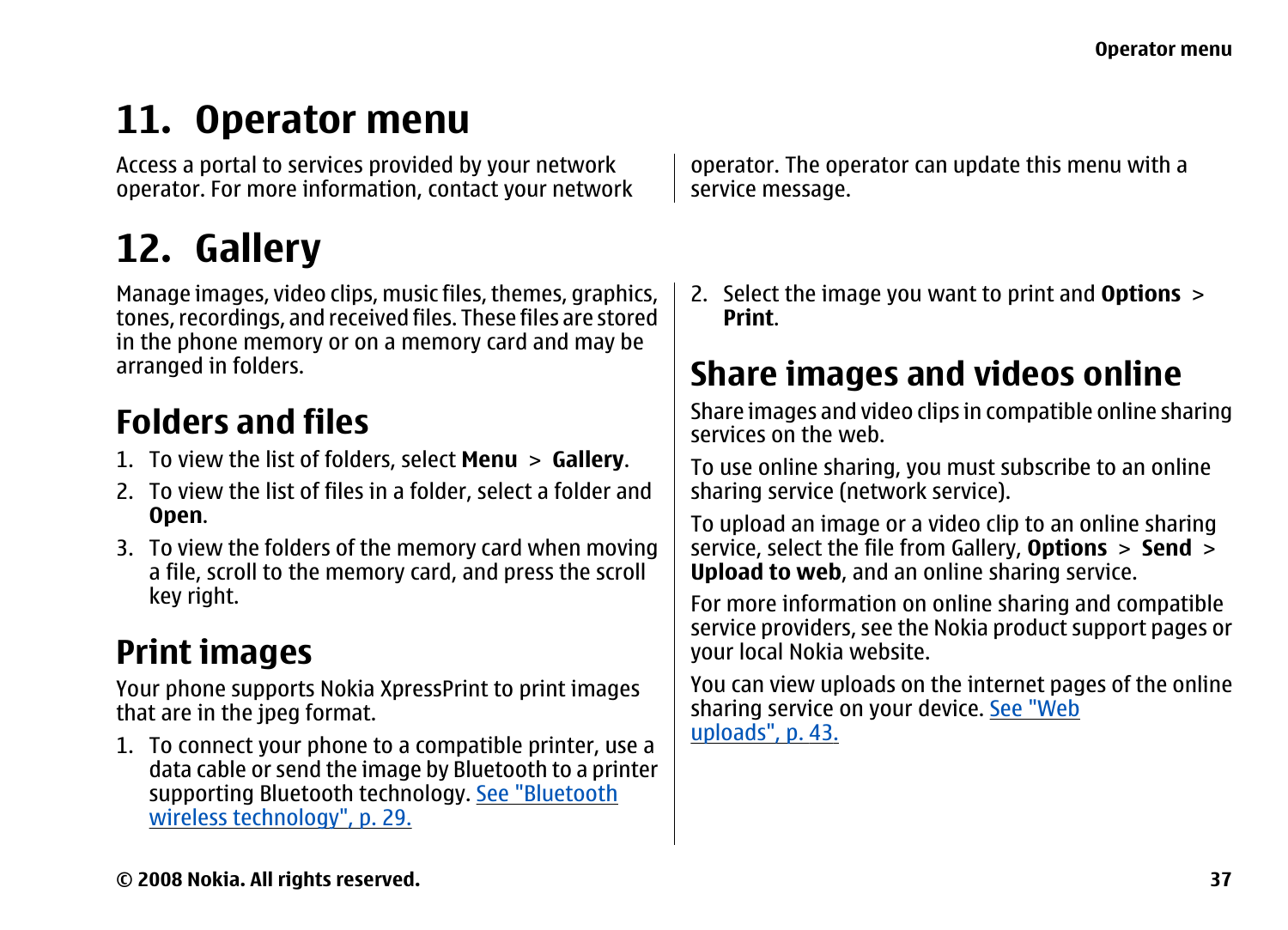<span id="page-37-0"></span>**Gallery**

### **Memory card**

Use a memory card to store your multimedia files, such as video clips, music tracks, sound files, images, and messaging data.

Some of the folders in **Gallery** with content that the phone uses (for example, **Themes**) may be stored on the memory card.

#### **Format the memory card**

Some supplied memory cards are preformatted; others require formatting. When you format a memory card, all data on the card is permanently lost.

- 1. To format a memory card, select **Menu** <sup>&</sup>gt;**Gallery** or **Applications**, the memory card folder **...** and **Options** <sup>&</sup>gt;**Format memory card** <sup>&</sup>gt;**Yes**.
- 2. When formatting is complete, enter a name for the memory card.

#### **Lock the memory card**

To set a password (maximum 8 characters) to lock your memory card against unauthorised use, select the memory card folder and **Options** <sup>&</sup>gt;**Set password**.

The password is stored in your phone, and you do not have to enter it again while you are using the memory card on

the same phone. If you want to use the memory card on another device, you are asked for the password.

To remove the password, select **Options** <sup>&</sup>gt;**Delete password**.

#### **Check memory consumption**

To check the memory consumption of different data groups and the available memory to install new software on your memory card, select the memory card  $\Box$  and **Options** <sup>&</sup>gt;**Details**.

### **TV-out mode**

To view images and video clips, play games, browse the web, or make video calls on the screen of a compatible TV:

- 1. Switch on the TV, and connect the TV-out cable, CA-92U, to the video and audio inputs.
- 2. Connect the TV-out cable to the Nokia AV Connector.
- 3. Select the appropriate AV channel on the TV, if needed.
- 4. You may have to select the cable mode on your phone. Select **Menu** <sup>&</sup>gt;**Settings** <sup>&</sup>gt;**Accessories** <sup>&</sup>gt;**TV cable** and from the available options.

The TV screen displays the phone display.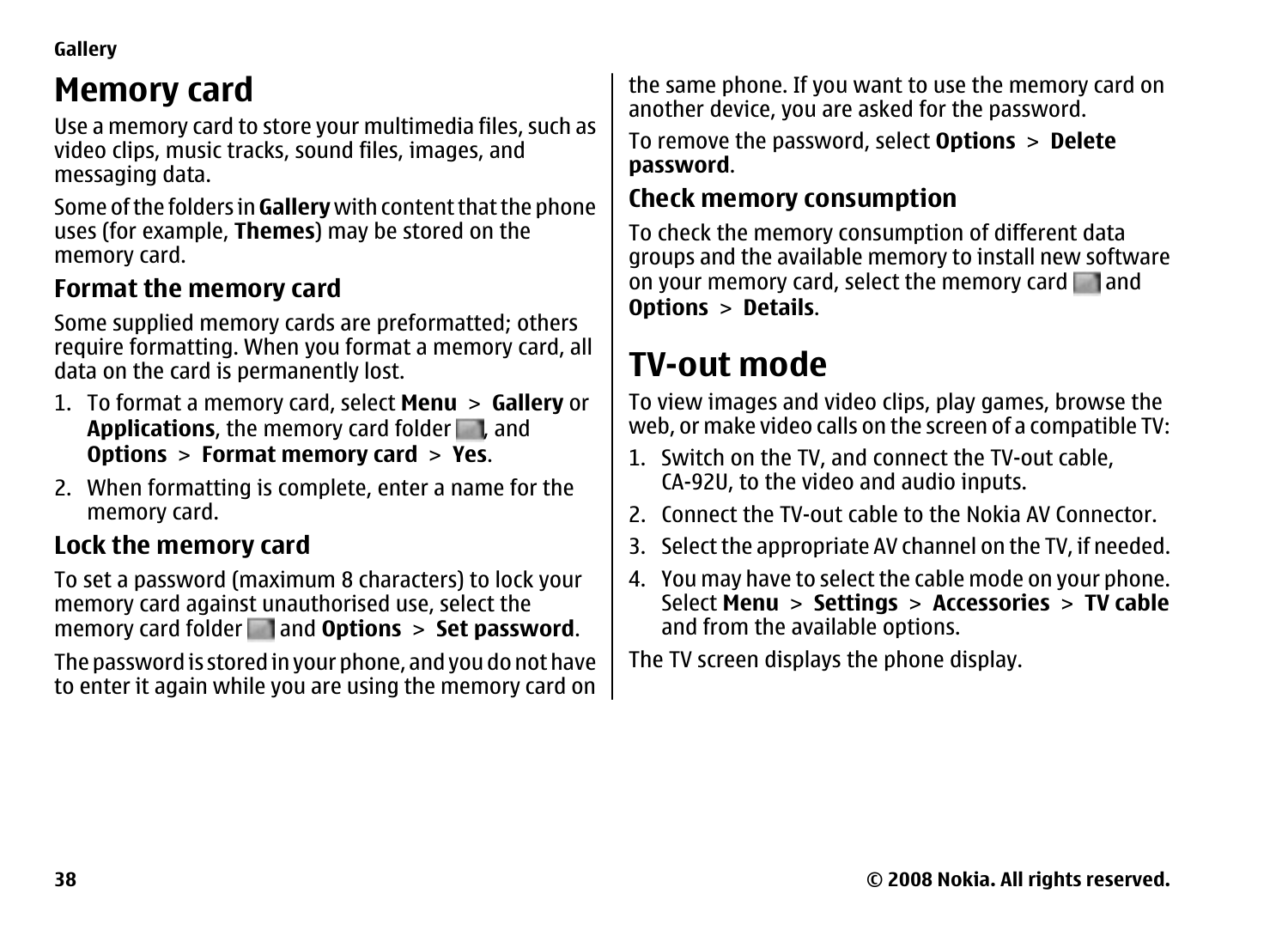### <span id="page-38-0"></span>**13. Media**

### **Camera and video**

Take pictures or record video clips with the built-in camera.

#### **Take a picture**

To use the stillpicture function, press the camerakey; or, if the video function is on, scroll up or down.



Ensure that the lens cover is open.

To zoom in and out in camera mode, scroll left and right, or press the volume keys.

To take a picture, press the camera key. The phone saves the pictures on the memory card, if available, or in the phone memory.

To auto focus, press camera key halfway down. A white frame appears in the display. When focusing is finished the frame changes colour to green and the picture can be captured pushing the camera key fully down. A red frame indicates that the camera is not in focus. In that case, release the camera button, and refocus the camera.

Keep a safe distance when using the flash. Do not use the flash on people or animals at close range. Do not cover the flash while taking a picture.

To take all pictures with the camera flash, select **Options** <sup>&</sup>gt;**Flash** <sup>&</sup>gt;**Flash on**; or to activate the flash automatically when the light conditions are dim, select **Automatic**.

To display a picture immediately after you take it, select **Options** <sup>&</sup>gt;**Settings** <sup>&</sup>gt;**Image preview time** and the preview time. During the preview time, to take another picture, select **Back**. To send the picture to another device or to an available service, select **Options** <sup>&</sup>gt;**Send** and from the available options.

Your device supports an image capture resolution of 2592x1944 pixels .

#### **Record a video clip**

To activate the video function, press and hold the camera key; or, if the camera function is on, scroll up or down.

Ensure the lens cover is open.

To start the video recording, select **Record** or press the camera key; to pause the recording, select **Pause** or press the camera key; to resume the recording, select **Continue** or press the camera key; to stop the recording, select **Stop**.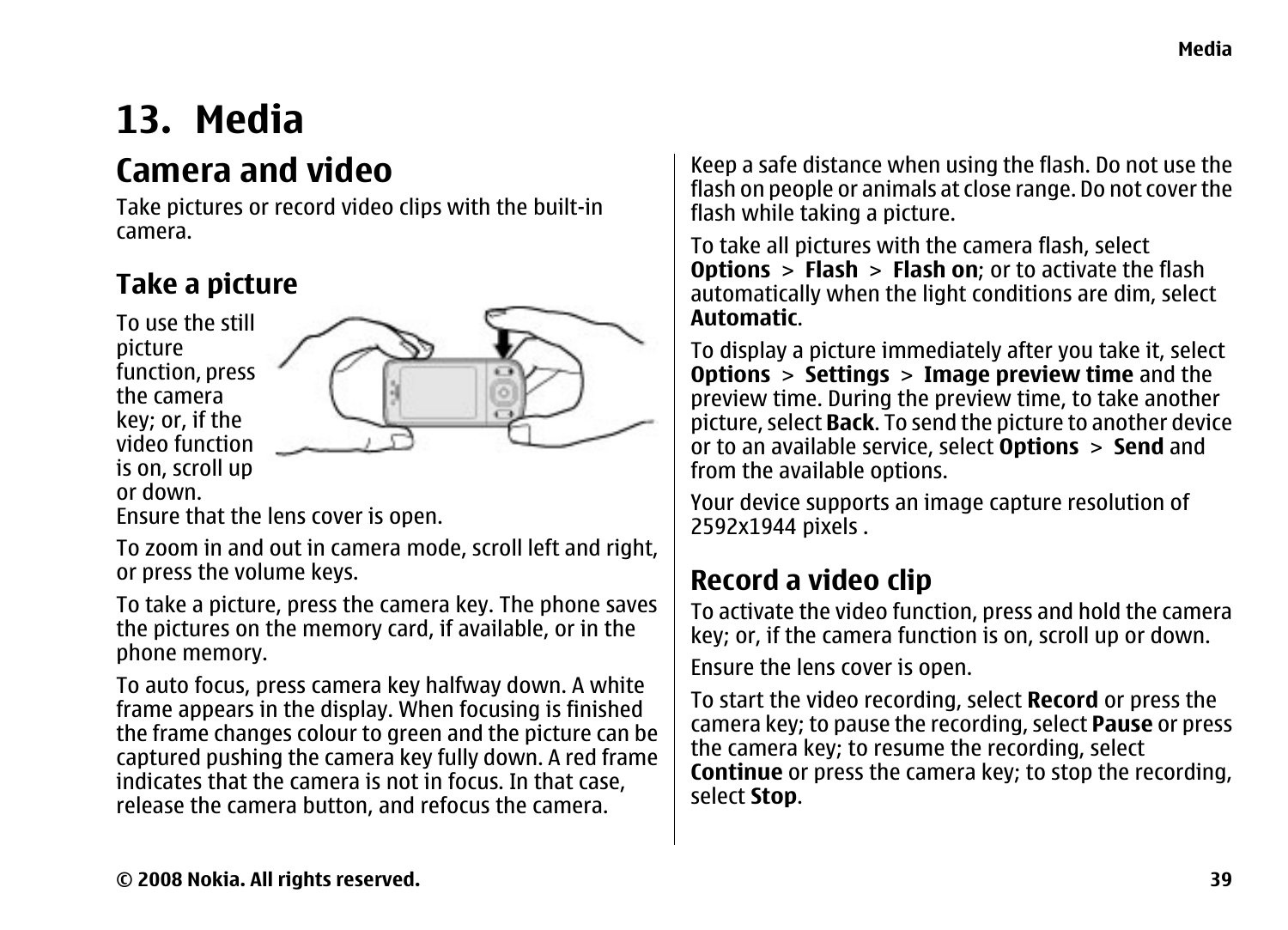#### <span id="page-39-0"></span>**Media**

Your device supports a video resolution of 640x480 pixels and saves the video clips on the memory card, if available, or in the phone memory.

#### **Camera and video options**

To use a filter, select **Options** <sup>&</sup>gt;**Effects**.

To adapt the camera to the light conditions, select **Options** <sup>&</sup>gt;**White balance**.

To change other camera and video settings and to select the image and video storage, select **Options** <sup>&</sup>gt; **Settings**.

### **Media player**

Your phone includes a media player for listening to songs and viewing video clips. Music and video files stored in the music folder in the phone memory or on the memory card are automatically detected and added to the music library.

To open the media player, select **Menu** <sup>&</sup>gt;**Media** <sup>&</sup>gt; **Media player**.

#### **Music menu**

Access your music and video files stored in the phone memory or on the memory card, download music or video clips from the web, or view compatible video streams from a network server (network service).

To listen to music or play a video clip, select a file from the available folders and **Play**.

To download files from the web, select **Options** <sup>&</sup>gt; **Downloads** and a download site.

To update the music library after you have added files, select **Options** <sup>&</sup>gt;**Update library**.

#### **Create a playlist**

To create a playlist with your music selection:

- 1. Select **Playlists** <sup>&</sup>gt;**Create playlist**, and enter the name of the playlist.
- 2. Add music or video clips from the displayed lists.
- 3. Select **Done** to store the playlist.

#### **Configure a streaming service**

You may receive the streaming settings as a configuration message from the service provider.[See "Configuration](#page-8-0) [setting service", p. 9.](#page-8-0) You can also enter the settings manually. [See "Configuration", p. 34.](#page-33-0)

To activate the settings:

- 1. Select **Options** <sup>&</sup>gt;**Downloads** <sup>&</sup>gt;**Streaming settings** <sup>&</sup>gt;**Configuration**.
- 2. Select a service provider, **Default**, or **Personal config.** for streaming.
- 3. Select **Account** and a streaming service account from the active configuration settings.

#### **Play songs**

**Warning:** Listen to music at a moderate level. Continuous exposure to high volume may damage your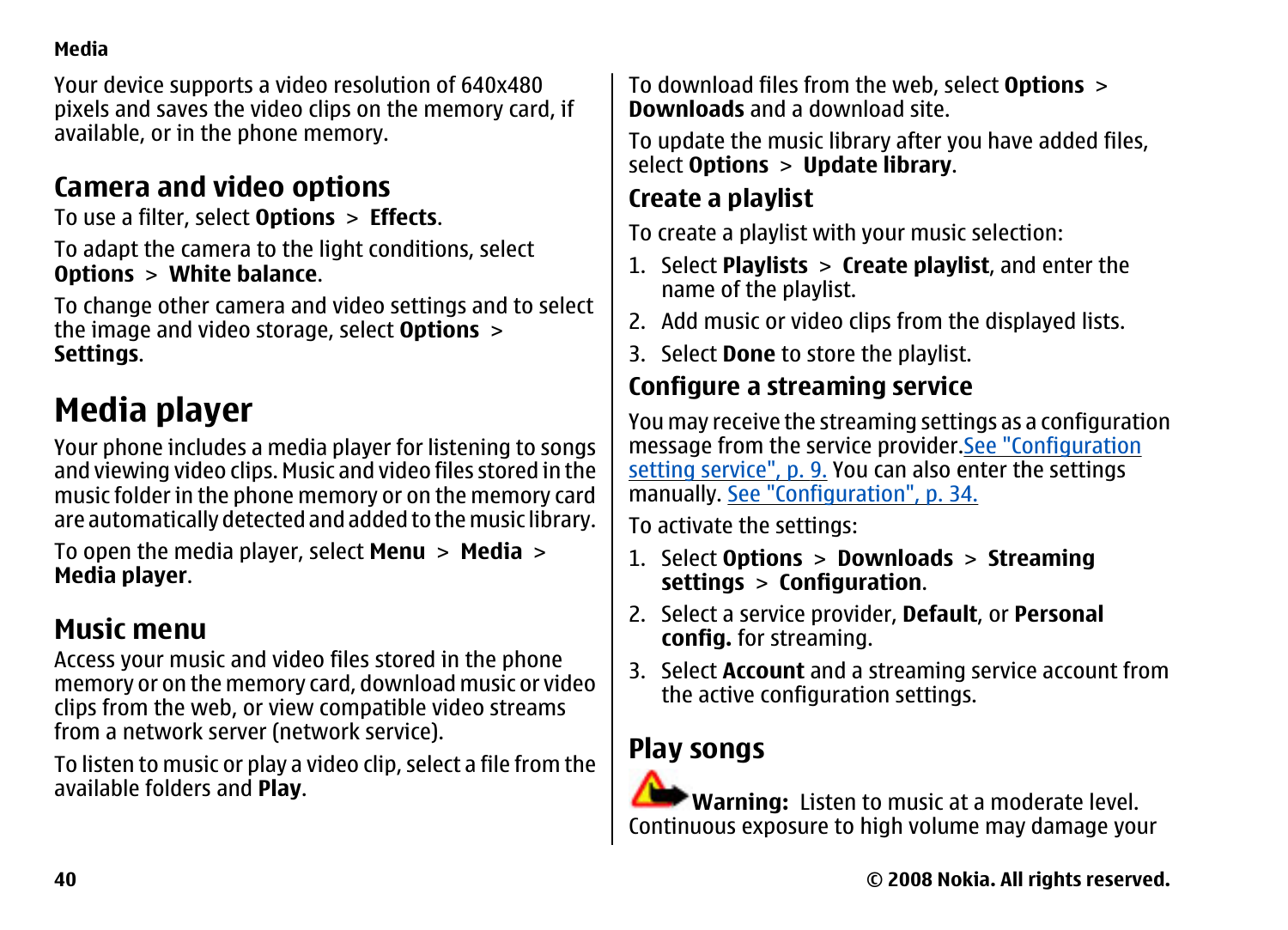<span id="page-40-0"></span>hearing. Do not hold the device near your ear when the loudspeaker is in use, because the volume may be extremely loud.

To adjust the volume level, press the volume keys. Operate the player with the virtual keys on the display.

To start playing, select  $\blacktriangleright$ .

To pause playing, select **II**.

To skip to the next song, select  $\blacktriangleright$ . To skip to the beginning of the previous song, select  $\blacksquare$  twice.

To fast-forward the current song, select and hold  $\blacktriangleright\blacksquare$ . To rewind the current song, select and hold  $\blacksquare$ . Release the key at the position you want to continue the music playback.

To switch to the music menu, select  $\blacksquare$  on the display.

To switch to the current playlist, select  $\left[\cdot,\cdot\right]$  on the display.

To close the media player menu, and to continue music playback in the background, press the end key.

To stop the media player, press and hold the end key.

#### **Change the media player look**

Your phone provides several themes to change the look of the media player.

Select **Menu** <sup>&</sup>gt;**Media** <sup>&</sup>gt;**Media player** <sup>&</sup>gt;**Go to Media player** <sup>&</sup>gt;**Options** <sup>&</sup>gt;**Settings** <sup>&</sup>gt;**Media player theme** and one of the listed themes. The virtual keys may change depending on the theme.

### **Radio**

The FM radio depends on an antenna other than the wireless device antenna. A compatible headset or accessory needs to be attached to the device for the FM radio to function properly.

**Warning:** Listen to music at a moderate level. Continuous exposure to high volume may damage your hearing. Do not hold the device near your ear when the loudspeaker is in use, because the volume may be extremely loud.

Select **Menu** <sup>&</sup>gt;**Media** <sup>&</sup>gt;**Radio**.

To adjust the volume level, press the volume keys of the phone.

To use the graphical keys on the display, scroll up, down, left, or right.

To close the radio menu, and to continue playing the radio in the background, press the end key.

To switch the radio off, press and hold the end key.

#### **Tune in to radio stationsSearch and save stations**

- 1. To start the search, select and hold  $\lt$  or  $\gt$ . To change the radio frequency in 0.05 MHz steps, briefly press  $\leq$  or  $\geq$ .
- 2. To save a station to a memory location, select **Options** <sup>&</sup>gt;**Save station**.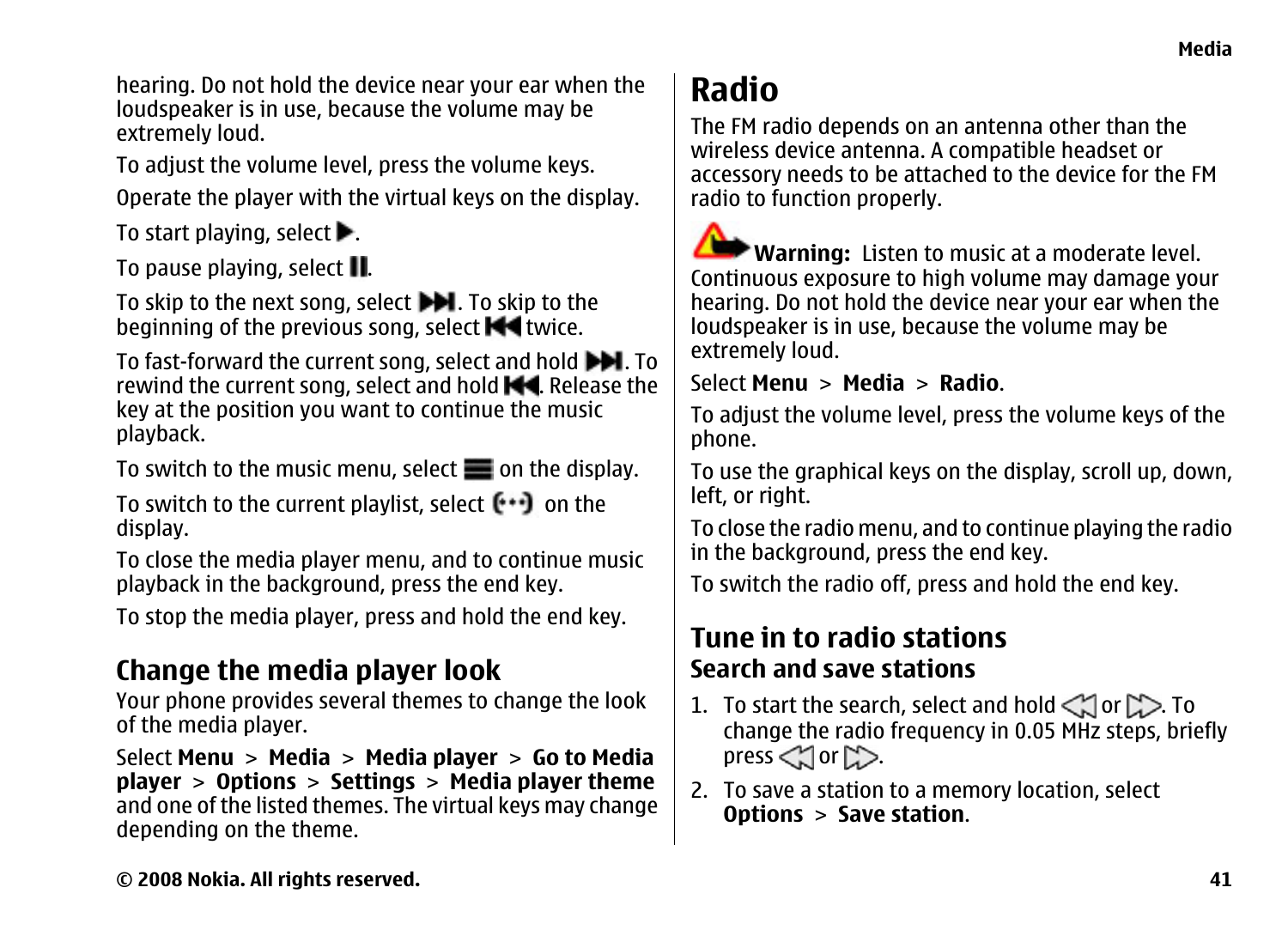#### <span id="page-41-0"></span>**Web**

3. To enter the name of the radio station, select **Options** <sup>&</sup>gt;**Stations** <sup>&</sup>gt;**Options** <sup>&</sup>gt;**Rename**.

Select **Options** and from the following:

- **Search all stations** to automatically search for the available stations at your location
- **Set frequency** to enter the frequency of the desired radio station
- **Stations** to list, organise, rename, or delete saved stations

#### **Change stations**

Select  $\bigwedge$  or $\bigtriangledown$ , or press the number key corresponding to the number of the station in the station list.

#### **Radio settings**

Select **Options** <sup>&</sup>gt;**Settings** and from the following:

- **RDS** to select whether to display information from the radio data system
- **Auto-frequency** to enable the automatic switch to a frequency with the best reception of the tuned in station (available when RDS is activated)
- **Play via** to select the headset or the loudspeaker
- **Output** to switch between stereo and mono output
- **Radio theme** to select a radio theme

### **Voice recorder**

Record speech, sound, or an active call, and save them in **Gallery**.

Select **Menu** <sup>&</sup>gt;**Media** <sup>&</sup>gt;**Voice recorder**. To use thegraphical keys  $\textcircled{\tiny{\textsf{m}}}$  ,  $\text{m}$  on the display, scroll left or right.

#### **Record sound**

- 1. Select , or, during a call, select **Options** <sup>&</sup>gt;**Record**. While recording a call, all parties to the call hear a faint beeping. To pause the recording, select  $\Box$ .
- 2. To end the recording, select  $\blacksquare$ . The recording is saved in the Recordings folder in Gallery.

Select **Options** to play or send the last recording, to access the list of recordings, or to select the memory and the folder to store the recordings.

### **Equaliser**

Adjust the sound when using the music player.

```
Select Menu >Media >Equaliser.
```
To activate a predefined equaliser set, scroll to one of the sets, and select **Activate**.

#### **Create a new equaliser set**

- 1. Select one of the last two sets in the list and **Options**<sup>&</sup>gt; **Edit**.
- 2. Scroll left or right to access the virtual sliders and up or down to adjust the slider.
- 3. To save the settings and create a name for the set, select **Save** and **Options** <sup>&</sup>gt;**Rename**.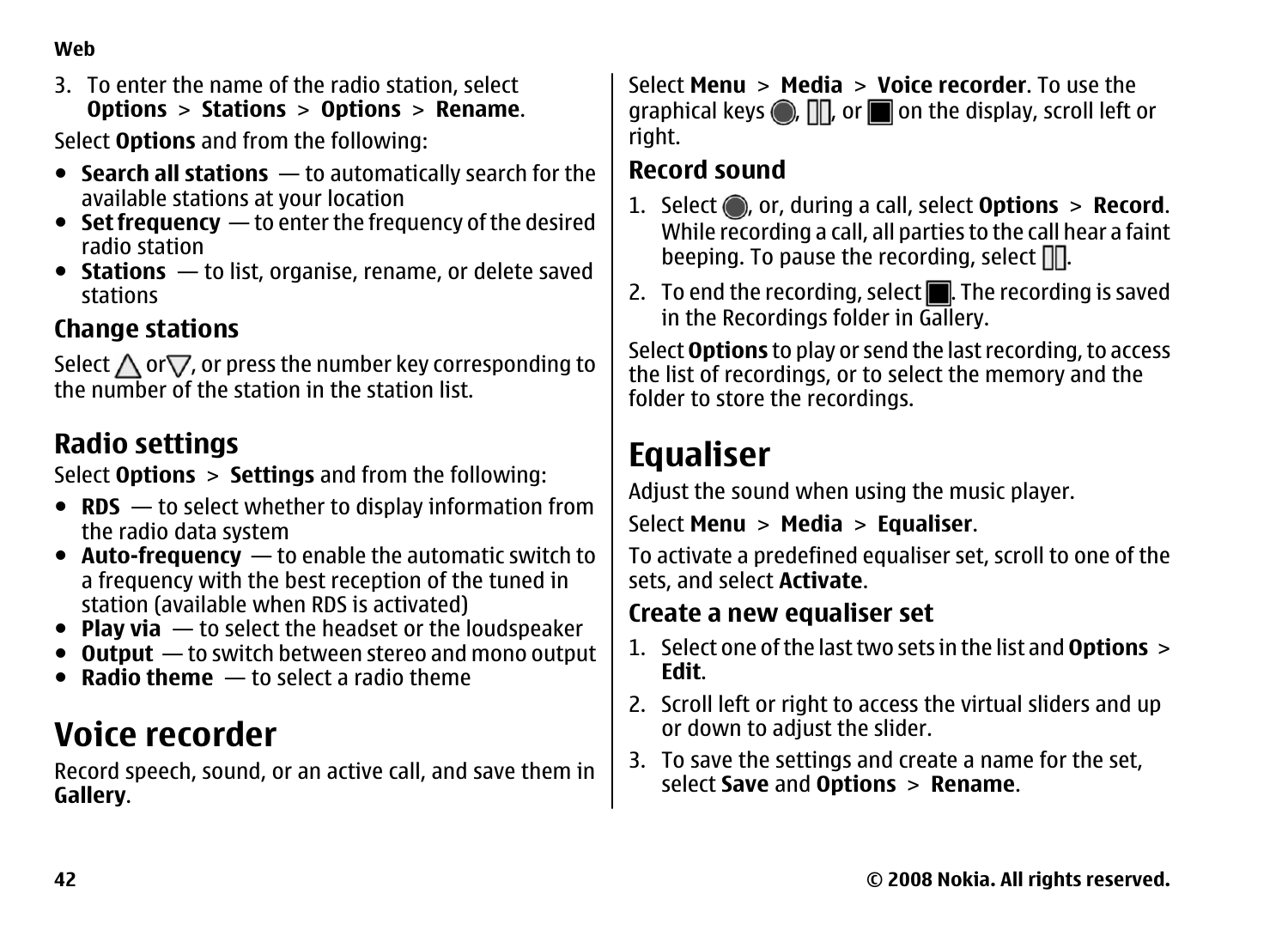## <span id="page-42-0"></span>**14. Web**

You can access various internet services with your phone browser. The appearance of the internet pages may vary due to screen size. You may not be able to see all the details on the internet pages.

**Important:** Use only services that you trust and that offer adequate security and protection against harmful software.

For the availability of these services, pricing, and instructions, contact your service provider.

You may receive the configuration settings required for browsing as a configuration message from your service provider.

To set up the service, select **Menu** <sup>&</sup>gt;**Web** <sup>&</sup>gt;**Web settings** <sup>&</sup>gt;**Configuration sett.**, a configuration, and an account.

### **Connect to a service**

To make a connection to the service, select **Menu** <sup>&</sup>gt; **Web** <sup>&</sup>gt;**Home**; or in the standby mode, press and hold **0**.

To select a bookmark, select **Menu** <sup>&</sup>gt;**Web** <sup>&</sup>gt; **Bookmarks**.

To select the last visited URL, select **Menu** > **Web** > **Last web addr.**.

To enter the address of a service, select **Menu** <sup>&</sup>gt;**Web** <sup>&</sup>gt; **Go to address**. Enter the address, and select **OK**.

After you make a connection to the service, you can start browsing its pages. The function of the phone keys may vary in different services. Follow the text guides on the phone display. For more information, contact your service provider.

### **Web uploads**

Open the web page of your online sharing service to view uploaded images and videos and to change settings (network service).

#### **Open an online sharing service**

- 1. Select **Menu** <sup>&</sup>gt;**Web** <sup>&</sup>gt;**Web uploads** and an online sharing service.
- 2. Select from the links offered by the service.

#### **Change settings of an online sharing service**

- 1. Select **Menu** <sup>&</sup>gt;**Web** <sup>&</sup>gt;**Web uploads** and an online sharing service.
- 2. Select **Options** <sup>&</sup>gt;**Settings** to open the settings page of the service.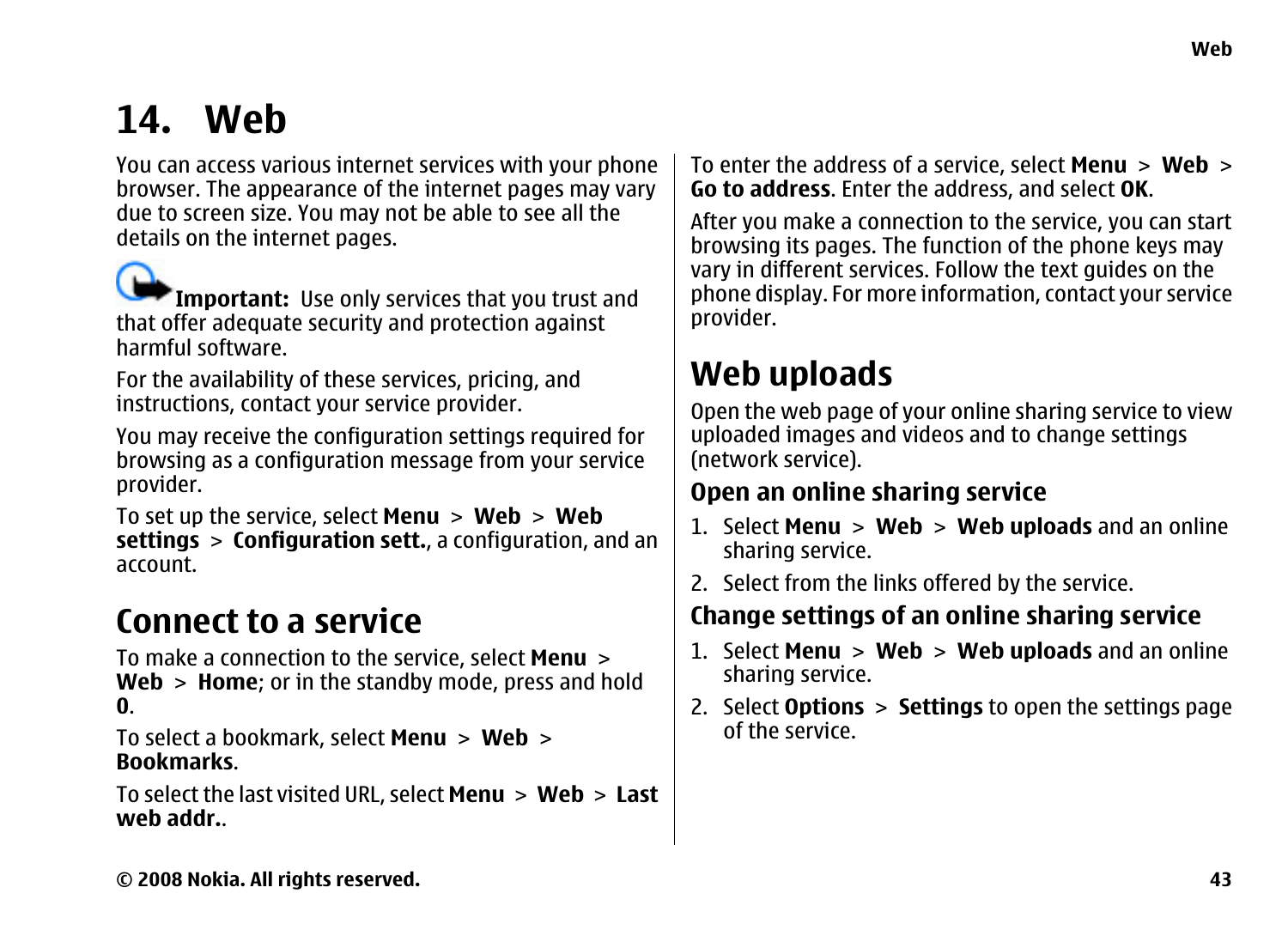### <span id="page-43-0"></span>**Appearance settings**

While browsing the web, select **Options** <sup>&</sup>gt;**Settings** and from the following:

- **Display** Select the font size, whether images are shown, and how the text is displayed.
- **General** Select whether web addresses are sent as Unicode (UTF-8), the encoding type for the contents, and whether JavaScript™ is enabled.

The available options may vary.

### **Cache memory**

A cache is a memory location that is used to store data temporarily. If you have tried to access or have accessed confidential information requiring passwords, empty the cache after each use. The information or services you have accessed are stored in the cache.

A cookie is data that a site saves in the cache memory of your phone. Cookies are saved until you clear the cache memory.

To clear the cache while browsing, select **Options** <sup>&</sup>gt; **Tools** <sup>&</sup>gt;**Clear the cache**.

To allow or prevent the phone from receiving cookies, select **Menu** <sup>&</sup>gt;**Web** <sup>&</sup>gt;**Web settings** <sup>&</sup>gt;**Security** <sup>&</sup>gt; **Cookies**; or, while browsing, select **Options** <sup>&</sup>gt; **Settings** <sup>&</sup>gt;**Security** <sup>&</sup>gt;**Cookies**.

### **Browser security**

Security features may be required for some services, such as banking services or online shopping. For such connections you need security certificates and possibly a security module which may be available on your SIM card. For more information, contact your service provider.

To view or change the security module settings, or to view a list of authority or user certificates downloaded to your phone, select **Menu** <sup>&</sup>gt;**Settings** <sup>&</sup>gt;**Security** <sup>&</sup>gt;**Security module sett.**, **Authority certificates**, or **User certificates**.

**Important:** Even if the use of certificates makes the risks involved in remote connections and softwareinstallation considerably smaller, they must be used correctly in order to benefit from increased security. The existence of a certificate does not offer any protection by itself; the certificate manager must contain correct, authentic, or trusted certificates for increased security to be available. Certificates have a restricted lifetime. If"Expired certificate" or "Certificate not valid yet" is shown, even if the certificate should be valid, check that the current date and time in your device are correct.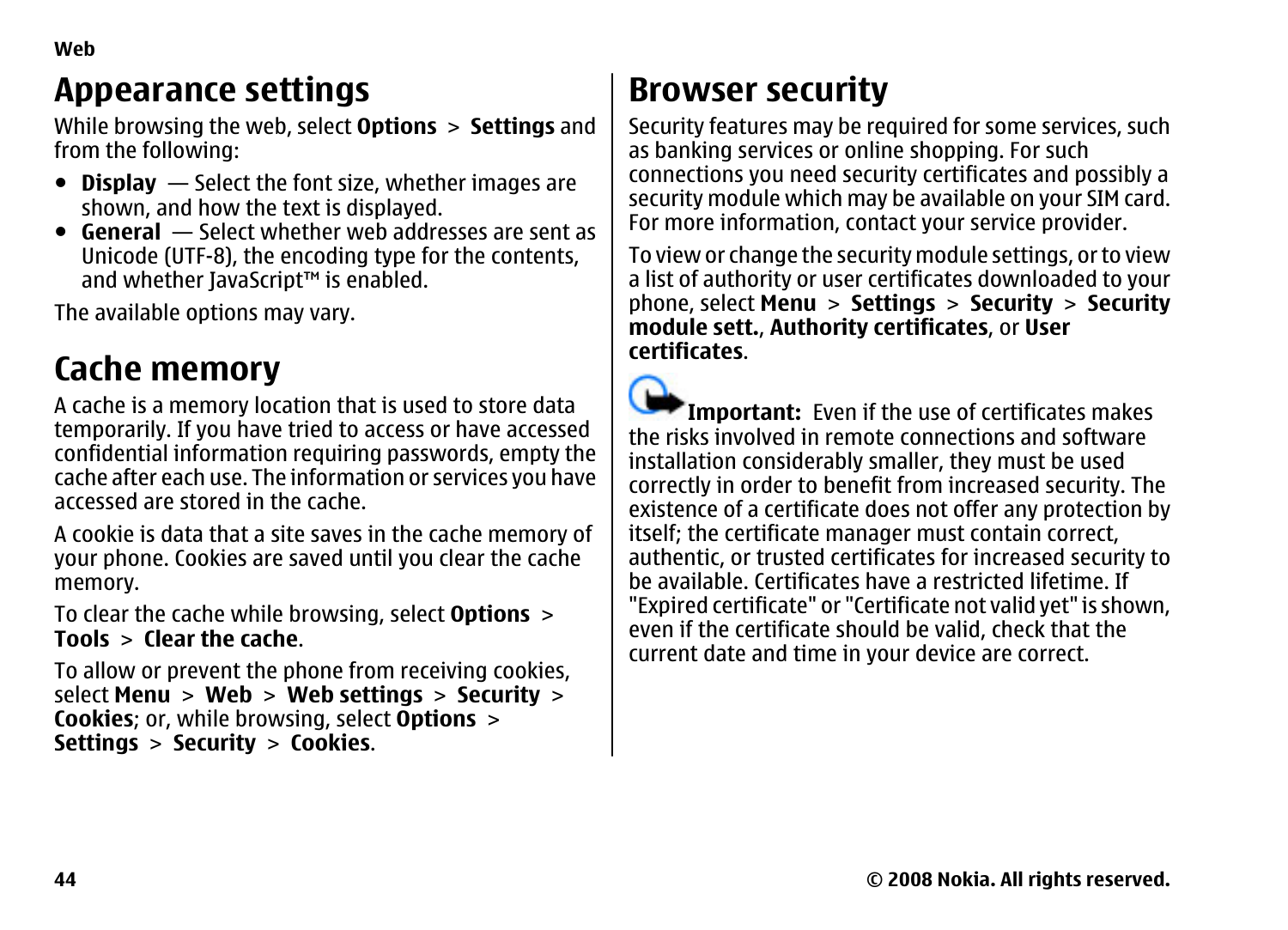### <span id="page-44-0"></span>**15. Maps**

You can browse maps for different cities and countries, search for addresses and points of interest, plan routes from one location to another, save locations as landmarks, and send them to compatible devices.

Almost all digital cartography is inaccurate and incomplete to some extent. Never rely solely on the cartography that you download for use in this device.

To use the Maps application, select **Menu** <sup>&</sup>gt;**Maps** and from the available options.

### **Download maps**

Your phone may contain pre-installed maps on the memory card. You can download a new set of maps through the internet using the Nokia Map Loader PC software.

#### **Nokia Map Loader**

To download the Nokia Map Loader on your PC and for further instructions, see [www.maps.nokia.com](http://www.maps.nokia.com).

Before you download new maps for the first time, ensure that you have a memory card inserted in the phone.

Select **Menu** <sup>&</sup>gt;**Maps** to do an initial configuration.

To change the selection of maps on your memory card, use the Nokia Map Loader to delete all maps on the memory card and download a new selection, to ensure that all maps are from the same release.

#### **Network map service**

You can set your phone to automatically download maps that you do not have in your phone when needed.

Select **Menu** <sup>&</sup>gt;**Maps** <sup>&</sup>gt;**Settings** <sup>&</sup>gt;**Network settings** <sup>&</sup>gt;**Allow network usage** <sup>&</sup>gt;**Yes** or **In home network**.

To prevent automatic download of maps, select **No**.

**Note:** Downloading maps may involve the transmission of large amounts of data through your service provider's network. Contact your service provider for information about data transmission charges.

### **Maps and GPS**

You can use the Global Positioning System (GPS) to support the Maps application. Find out your location, or measure distances and plot coordinates.

Once the internal GPS receiver in your device locates a satellite signal, it may take several minutes for the phone to display the current location. Subsequent connections should be faster, but if you have not used GPS for several days, or are very far away from the last place you used it, it may take several minutes to detect and display your location.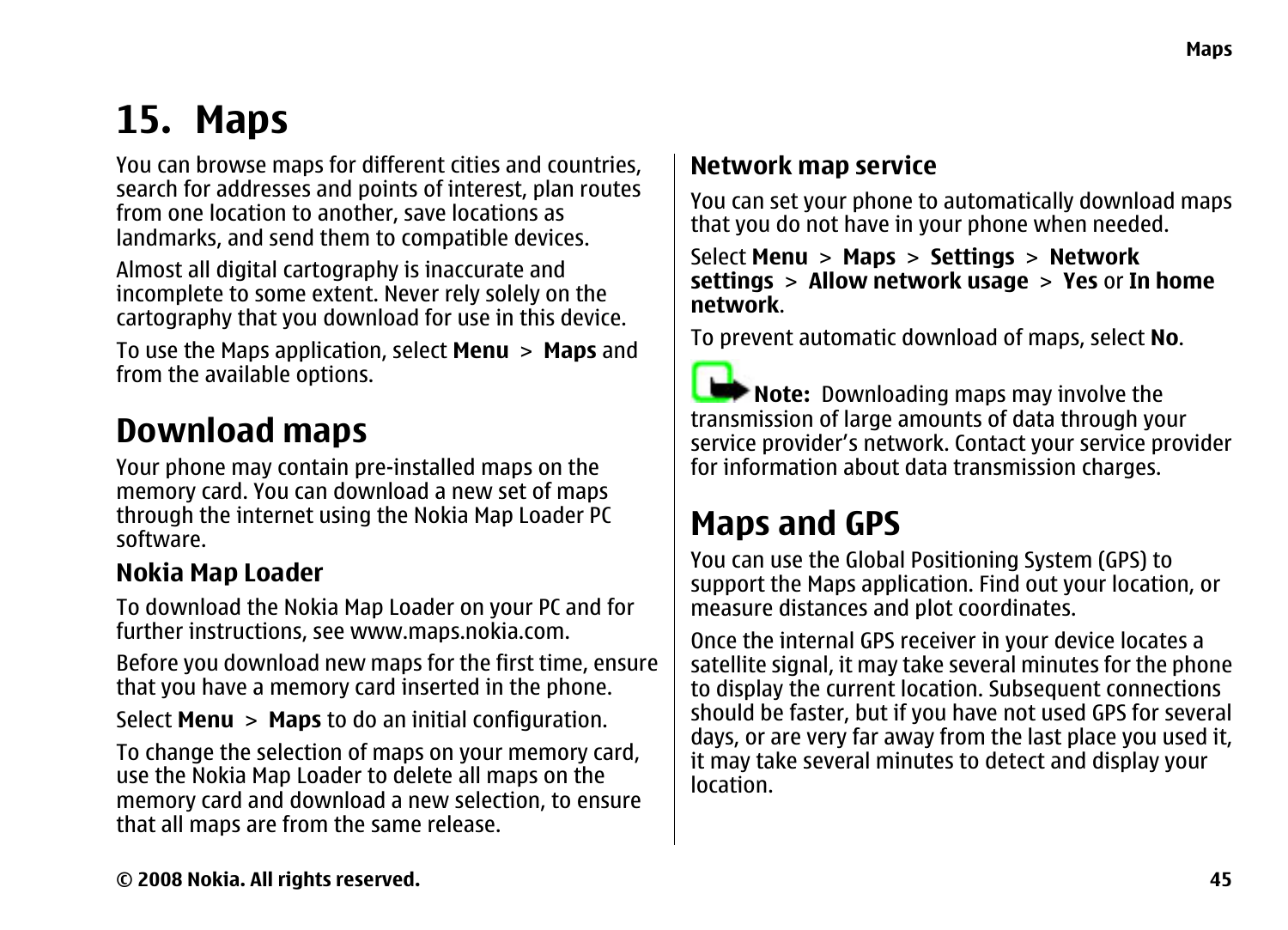<span id="page-45-0"></span>**Organiser**

### **Extra services**

You can upgrade Maps with a full voice-guided navigation, which requires a regional licence.

To purchase a navigation service with voice guidance, select **Menu** <sup>&</sup>gt;**Maps** <sup>&</sup>gt;**Extra services** <sup>&</sup>gt;**Purchase navigation**, and follow the instructions.

To use navigation with voice guidance, you must allow the Maps application to use a network connection.

# **16. Organiser**

### **Alarm clock**

To sound an alarm at a desired time.

#### **Set the alarm**

- 1. Select **Menu** <sup>&</sup>gt;**Organiser** <sup>&</sup>gt;**Alarm clock**.
- 2. Set the alarm on, and enter the alarm time.
- 3. To issue an alarm on selected days of the week, select **Repeat:** <sup>&</sup>gt;**On** and the days.
- 4. Select the alarm tone. If you select the radio as the alarm tone, connect the headset to the phone.
- 5. Set the snooze time-out, and select **Save**.

#### **Stop the alarm**

To stop the sounding alarm, select **Stop**. If you let the alarm sound for a minute or select **Snooze**, the alarm stops for the snooze time-out, then resumes.

The navigation licence is connected to your SIM card. If you insert another SIM card in your phone, you are asked to purchase a licence when starting navigation. During the purchase procedure, you are offered to transfer the existing navigation licence to the new SIM card without extra charge.

### **Calendar**

#### Select **Menu** <sup>&</sup>gt;**Organiser** <sup>&</sup>gt;**Calendar**.

The current day is framed. If there are any notes set for the day, the day is in bold type. To view the day notes, select **View**. To view a week, select **Options** <sup>&</sup>gt;**Week view**. To delete all notes in the calendar, select **Options**<sup>&</sup>gt; **Delete notes** <sup>&</sup>gt;**All notes**.

To edit settings related to date and time, select **Options**<sup>&</sup>gt; **Settings** and from the available options. To delete old notes automatically after a specified time, select **Options** <sup>&</sup>gt;**Settings** <sup>&</sup>gt;**Auto-delete notes** and from the available options.

#### **Make a calendar note**

Scroll to the date, and select **Options** <sup>&</sup>gt;**Make a note**. Select the note type, and fill in the fields.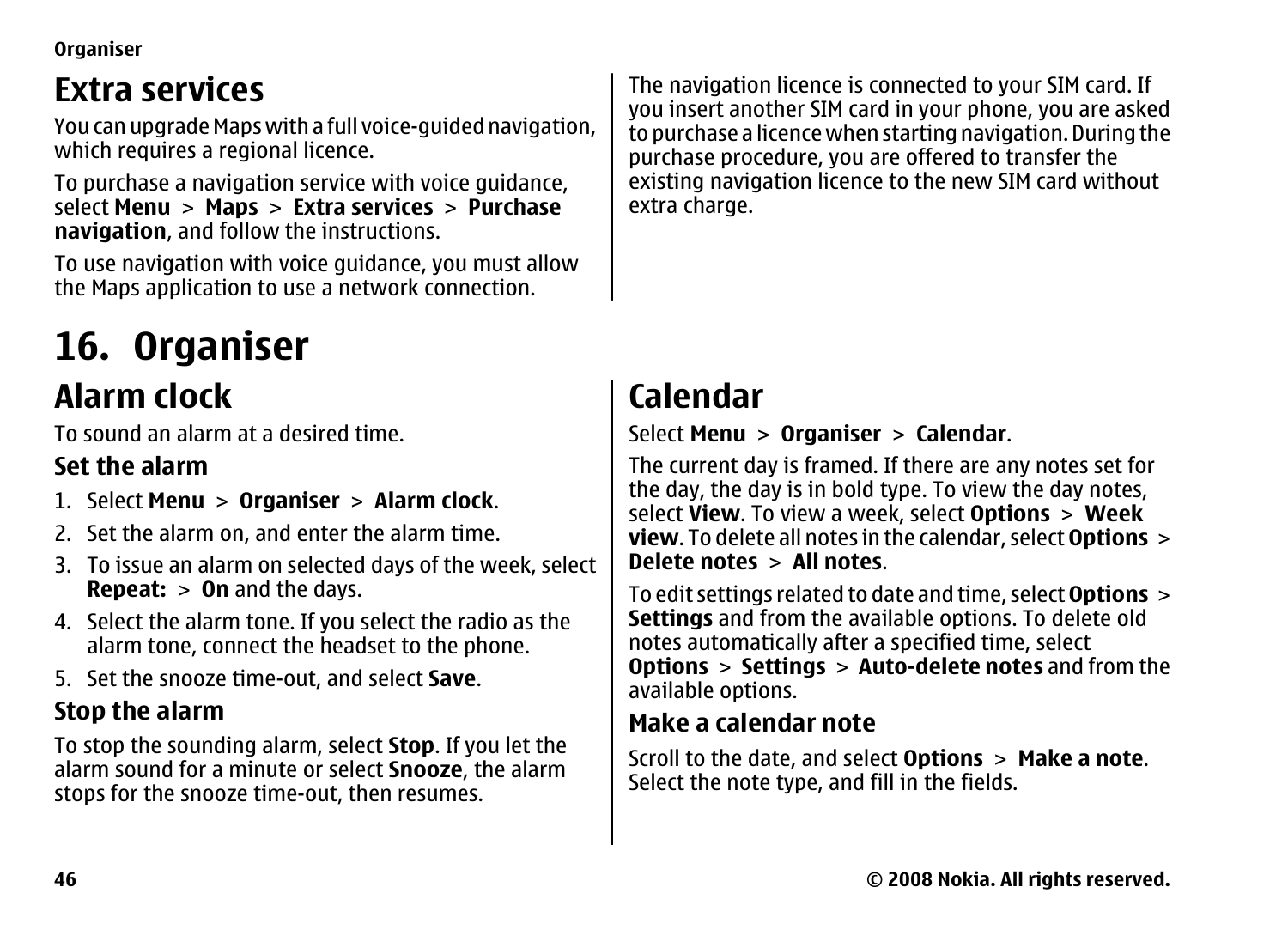### <span id="page-46-0"></span>**To-do list**

To save a note for a task that you must do, select **Menu** <sup>&</sup>gt; **Organiser** <sup>&</sup>gt;**To-do list**.

To make a note if no note is added, select **Add**; otherwise, select **Options** <sup>&</sup>gt;**Add**. Fill in the fields, and select **Save**.

To view a note, scroll to it, and select **View**.

### **Notes**

To write and send notes, select **Menu** <sup>&</sup>gt;**Organiser** <sup>&</sup>gt; **Notes**.

To make a note if no note is added, select **Add**; otherwise, select **Options** > **Make a note**. Write the note, and select **Save**.

### **Calculator**

Your phone provides a standard, a scientific, and a loan calculator.

Select **Menu** <sup>&</sup>gt;**Organiser** <sup>&</sup>gt;**Calculator** and, from the available options, the calculator type and the operating instructions.

This calculator has limited accuracy and is designed for simple calculations.

### **Countdown timer**

#### **Normal timer**

- 1. To activate the timer, select **Menu** <sup>&</sup>gt;**Organiser** <sup>&</sup>gt; **Countd. timer** <sup>&</sup>gt;**Normal timer**, enter a time, and write a note that is displayed when the time expires. To change the time, select **Change time**.
- 2. To start the timer, select **Start**.
- 3. To stop the timer, select **Stop timer**.

#### **Interval timer**

- 1. To have an interval timer with up to 10 intervals started, first enter the intervals.
- 2. Select **Menu** <sup>&</sup>gt;**Organiser** <sup>&</sup>gt;**Countd. timer** <sup>&</sup>gt; **Interval timer**.
- 3. To start the timer, select **Start timer** <sup>&</sup>gt;**Start**.

To select how the interval timer should start the next period, select **Menu** <sup>&</sup>gt;**Organiser** <sup>&</sup>gt;**Countd. timer** <sup>&</sup>gt; **Settings** <sup>&</sup>gt;**Contin. to next period** and from the available options.

## **Stopwatch**

You can measure time, take intermediate times, or take lap times using the stopwatch.

Select **Menu** <sup>&</sup>gt;**Organiser** <sup>&</sup>gt;**Stopwatch** and from the following options:

● **Split timing** — to take intermediate times. To reset the time without saving it, select **Options** <sup>&</sup>gt;**Reset**.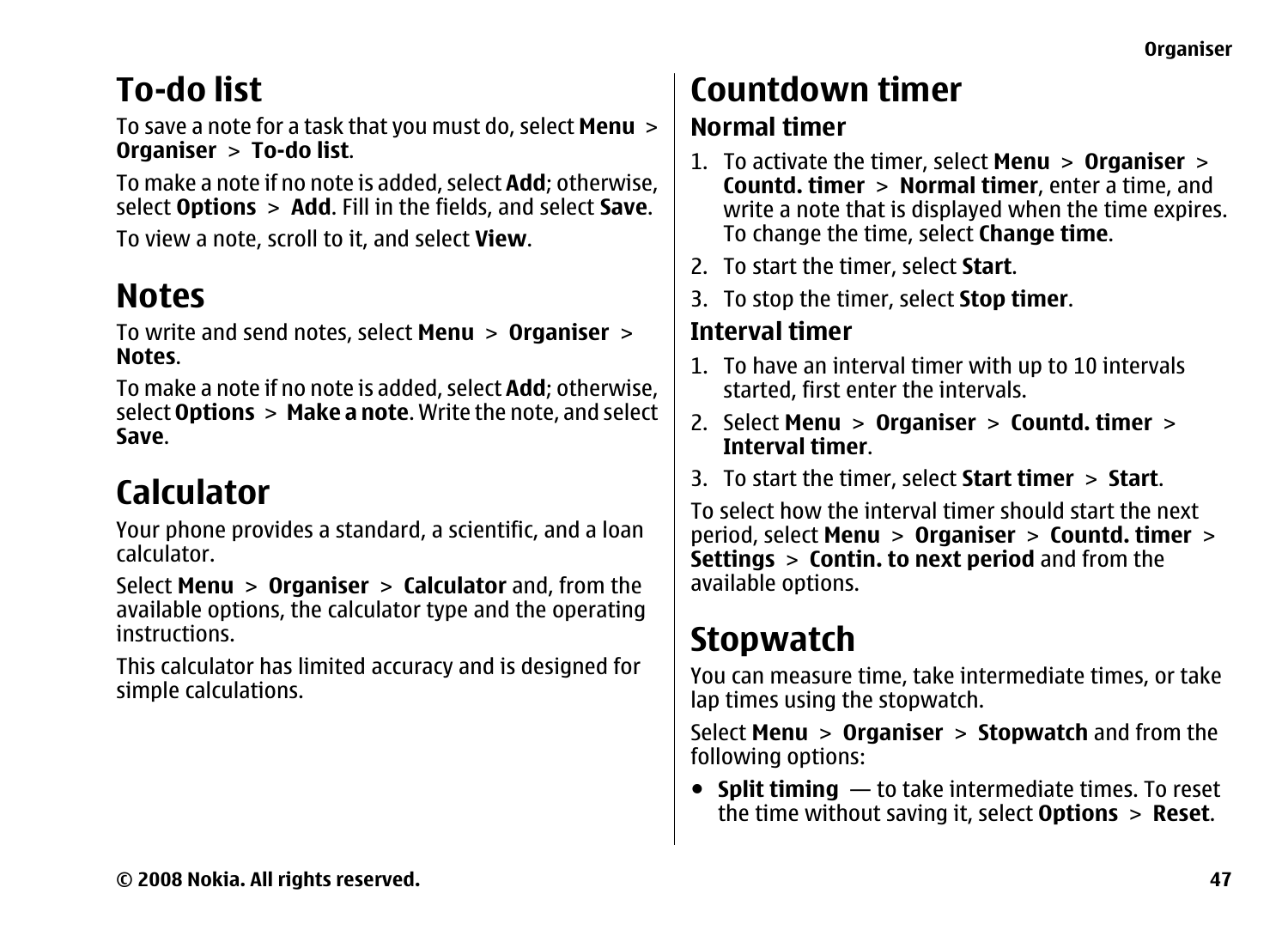#### <span id="page-47-0"></span>**Applications**

- **Lap timing** to take lap times
- **Continue** to view the timing that you have set in the background
- **Show last** to view the most recently measured time if the stopwatch is not reset

## **17. Applications**

Your phone may have some games or applications installed. These files are stored in the phone memory or on a memory card and may be arranged in folders. [See](#page-37-0) ["Memory card", p. 38.](#page-37-0)

### **Launch an application**

Select **Menu** <sup>&</sup>gt;**Applications** <sup>&</sup>gt;**Games**, **Memory card**, or **Collection**. Scroll to a game or an application, and select **Open**.

To set sounds, lights, and shakes for a game, select **Menu** <sup>&</sup>gt;**Applications** <sup>&</sup>gt;**Options** <sup>&</sup>gt;**Application settings**.

Other available options may include the following:

- **Update version** to verify that a new version of the application is available for download from the web (network service)
- **Web page** to provide further information or additional data for the application from an internet page (network service), if available
- **Application access** to restrict the application from accessing the network

● **View times** or **Delete times** — to view or delete the saved times

To set the stopwatch timing in the background, press the end key.

### **Download an application**

Your phone supports J2ME™ Java applications. Ensure that the application is compatible with your phone before downloading it.



**Important:** Only install and use applications and other software from trusted sources, such as applications that are Symbian Signed or have passed the Java Verified™ testing.

You can download new applications and games in different ways.

- Select **Menu** <sup>&</sup>gt;**Applications** <sup>&</sup>gt;**Options** <sup>&</sup>gt; **Downloads** <sup>&</sup>gt;**App. downloads** or **Game downloads**; the list of available bookmarks is shown.
- Use the Nokia Application Installer from PC Suite to download the applications to your phone.

For the availability of different services and pricing, contact your service provider.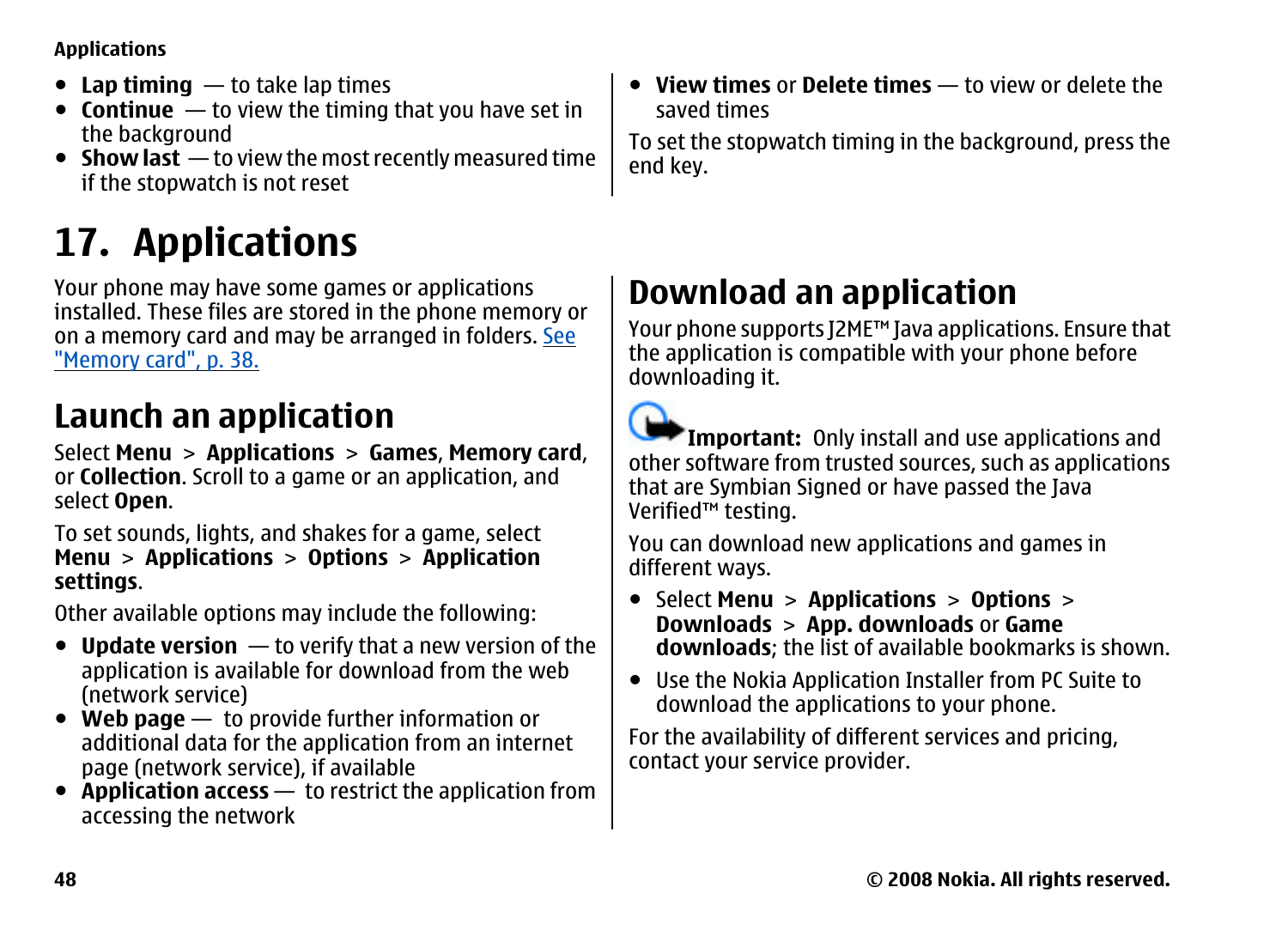## <span id="page-48-0"></span>**18. SIM services**

Your SIM card may provide additional services. You can access this menu only if it is supported by your SIM card. The name and contents of the menu depend on the available services.

To show the confirmation messages sent between your phone and the network when you are using the SIM services, select **Menu** <sup>&</sup>gt;**Settings** <sup>&</sup>gt;**Phone** <sup>&</sup>gt;**Confirm SIM actions**. This option may not be available depending on your SIM card. For details, contact your network operator.

Accessing these services may involve sending messages or making a phone call for which you may be charged.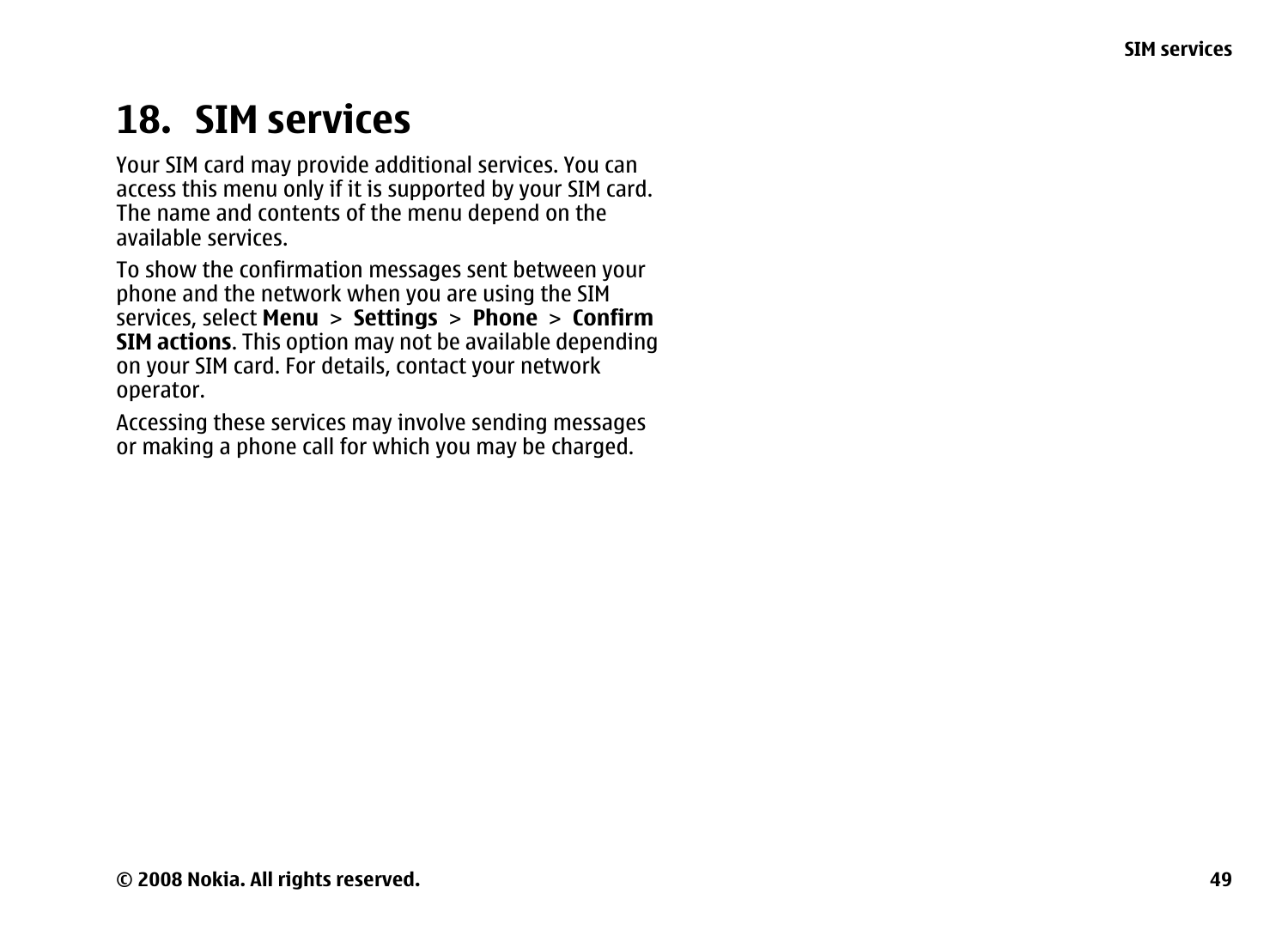### <span id="page-49-0"></span>**Enhancements**

**Warning:** Use only batteries, chargers, and accessories approved by Nokia for use with this particular model. The use of any other types may invalidate any approval or warranty, and may be dangerous.

For availability of approved accessories, please check with your dealer. When you disconnect the power cord of any accessory, grasp and pull the plug, not the cord.

## **Battery**

### **Battery and charger information**

Your device is powered by a rechargeable battery. The battery intended for use with this device is BL-5F. Nokia may make additional battery models available for this device. This device is intended for use when supplied with power from the following chargers: AC-8. The exact charger model number may vary depending on the type of plug. The plug variant is identified by one of the following: E, EB, X, AR, U, A, C, or UB.

The battery can be charged and discharged hundreds of times, but it will eventually wear out. When the talk and standby times are noticeably shorter than normal, replace the battery. Use only Nokia approved batteries, and recharge your battery only with Nokia approved chargers designated for this device. Use of an unapproved battery or charger may present a risk of fire, explosion, leakage, or other hazard.

If a battery is being used for the first time or if the battery has not been used for a prolonged period, it may be necessary to connect the charger, then disconnect and reconnect it to begin charging the battery. If the battery is completely discharged, it may take several minutes before the charging indicator appears on the display or before any calls can be made.

Always switch the device off and disconnect the charger before removing the battery.

Unplug the charger from the electrical plug and the device when not in use. Do not leave a fully charged battery connected to a charger, since overcharging may shorten its lifetime. If left unused, a fully charged battery will lose its charge over time.

Always try to keep the battery between 15°C and 25°C (59°F and 77°F). Extreme temperatures reduce the capacity and lifetime of the battery. A device with a hot or cold battery may not work temporarily. Battery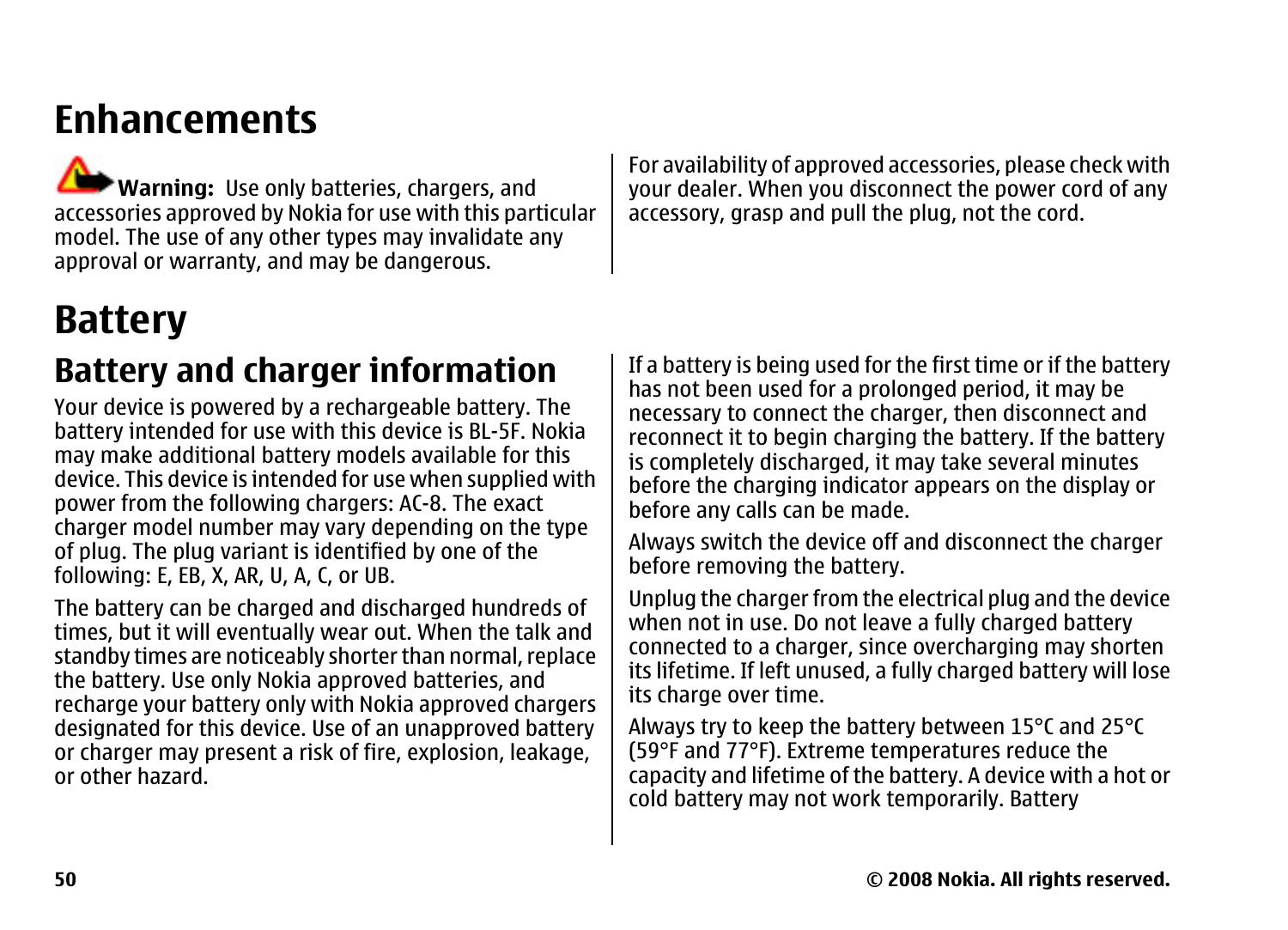<span id="page-50-0"></span>performance is particularly limited in temperatures well below freezing.

Do not short-circuit the battery. Accidental shortcircuiting can occur when a metallic object such as a coin, clip, or pen causes direct connection of the positive (+) and negative (-) terminals of the battery. (These look like metal strips on the battery.) This might happen, for example, when you carry a spare battery in your pocket or purse. Short-circuiting the terminals may damage the battery or the connecting object.

Do not dispose of batteries in a fire as they may explode. Batteries may also explode if damaged. Dispose of batteries according to local regulations. Please recycle when possible. Do not dispose as household waste.

Do not dismantle, cut, open, crush, bend, deform, puncture, or shred cells or batteries. In the event of a battery leak, do not allow the liquid to come in contact with the skin or eyes. In the event of such a leak, flush your skin or eyes immediately with water, or seek medical help.

Do not modify, remanufacture, attempt to insert foreign objects into the battery, or immerse or expose it to water or other liquids.

Improper battery use may result in a fire, explosion, or other hazard. If the device or battery is dropped, especially on a hard surface, and you believe the battery has been damaged, take it to a service centre for inspection before continuing to use it.

Use the battery only for its intended purpose. Never use any charger or battery that is damaged. Keep your battery out of the reach of small children.

### **Nokia battery authentication guidelines**

Always use original Nokia batteries for your safety. To check that you are getting an original Nokia battery, purchase it from a Nokia authorised service centre or dealer, and inspect the hologram label using the following steps:

Successful completion of the steps is not a total assurance of the authenticity of the battery. If you have any reason to believe that your battery is not an authentic, original Nokia battery, you should refrain from using it, and take it to the nearest Nokia authorised service centre or dealerfor assistance. If authenticity cannot be verified, return the battery to the place of purchase.

#### **Authenticate hologram**

1. When you look at the hologram on the label, you should see the Nokia connecting hands symbol from one angle and the Nokia Original Enhancements logo when looking from another angle.

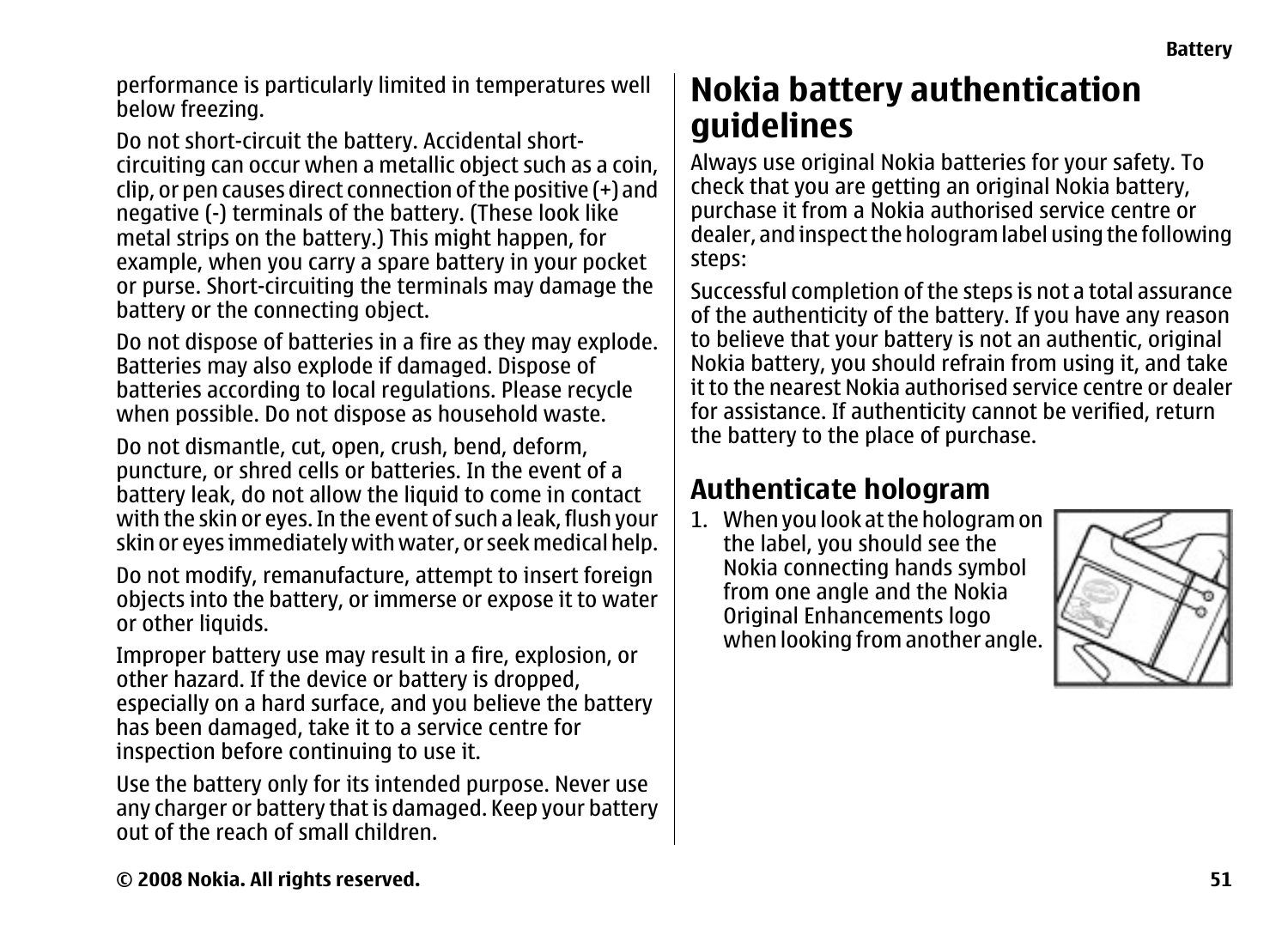#### <span id="page-51-0"></span>**Care and maintenance**

2. When you angle the hologram left, right, down and up, you should see 1, 2, 3 and 4 dots on each side respectively.



#### **What if your battery is not authentic?**

If you cannot confirm that your Nokia battery with the hologram on the label is an authentic Nokia battery,

## **Care and maintenance**

Your device is a product of superior design and craftsmanship and should be treated with care. The following suggestions will help you protect your warranty coverage.

- Keep the device dry. Precipitation, humidity, and all types of liquids or moisture can contain minerals that will corrode electronic circuits. If your device does get wet, remove the battery, and allow the device to dry completely before replacing it.
- Do not use or store the device in dusty, dirty areas. Its moving parts and electronic components can be damaged.
- Do not store the device in hot areas. High temperatures can shorten the life of electronic devices, damage batteries, and warp or melt certain plastics.

please do not use the battery. Take it to the nearest Nokia authorised service centre or dealer for assistance. The useof a battery that is not approved by Nokia may be dangerous and may result in poor performance and damage to your device and its accessories. It may also invalidate any approval or warranty applying to the device.

To find out more about original Nokia batteries, see [www.nokia.com/battery](http://www.nokia.com/battery).

- ● Do not store the device in cold areas. When the device returns to its normal temperature, moisture can form inside the device and damage electronic circuit boards.
- Do not attempt to open the device other than as instructed in this guide.
- Do not drop, knock, or shake the device. Rough handling can break internal circuit boards and fine mechanics.
- Do not use harsh chemicals, cleaning solvents, or strong detergents to clean the device.
- Do not paint the device. Paint can clog the moving parts and prevent proper operation.
- Use a soft, clean, dry cloth to clean any lenses, such as camera, proximity sensor, and light sensor lenses.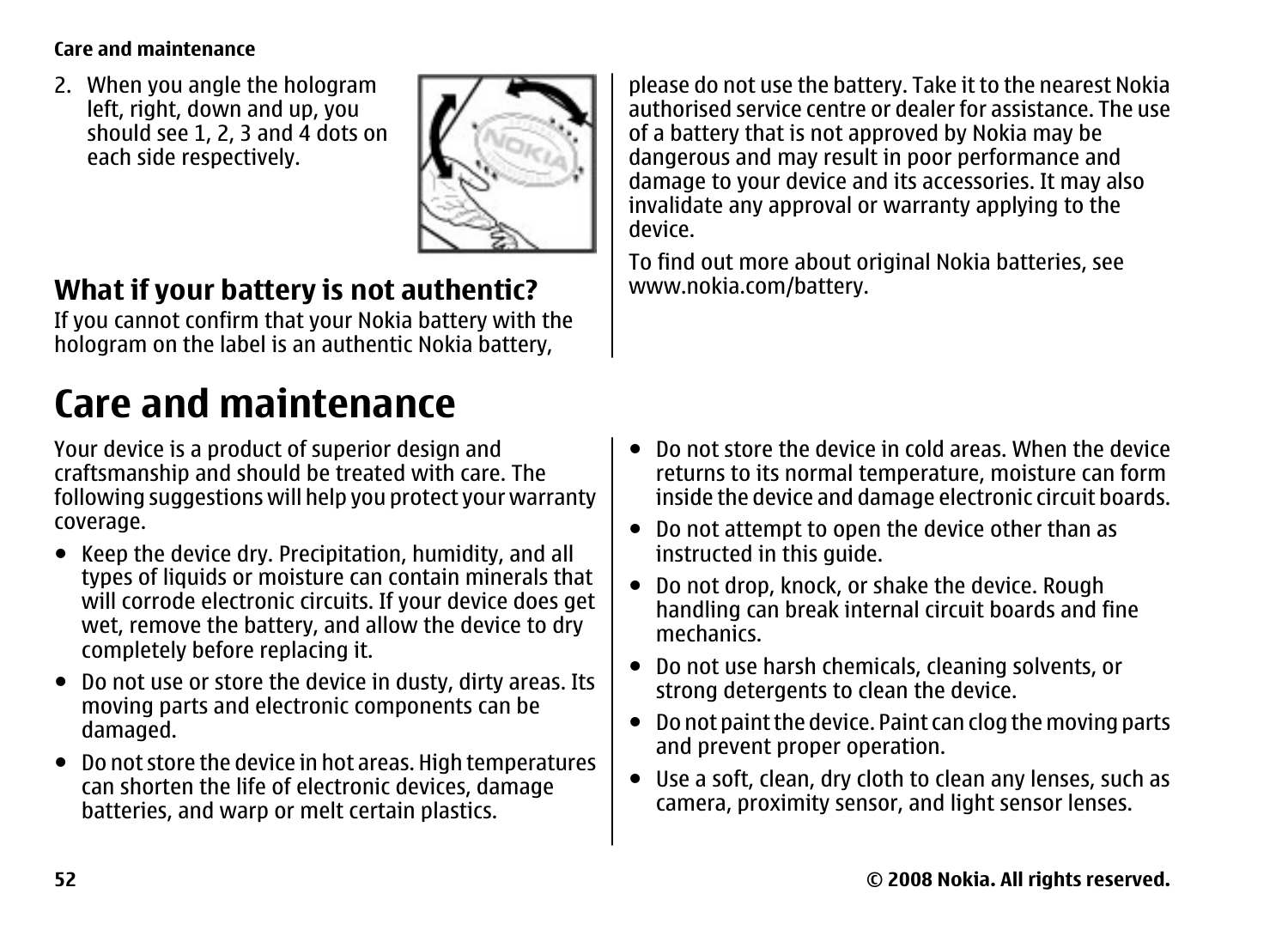- <span id="page-52-0"></span>● Use only the supplied or an approved replacement antenna. Unauthorised antennas, modifications, or attachments could damage the device and may violate regulations governing radio devices.
- Use chargers indoors.
- Always create a backup of data you want to keep, such as contacts and calendar notes.
- To reset the device from time to time for optimum performance, power off the device and remove the battery.

These suggestions apply equally to your device, battery, charger, or any enhancement. If any device is not working properly, take it to the nearest authorised service facility for service.

**Disposal**



The crossed-out wheeled-bin symbol on your

product, literature, or packaging reminds you that all electrical and electronic products, batteries, and accumulators must be taken to separate collection at the end of their working life. This requirement applies to the European Union and other locations where separate collection systems are available. Do not dispose of these products as unsorted municipal waste.

By returning the products to collection you help prevent uncontrolled waste disposal and promote the reuse of material resources. More detailed information is available from the product retailer, local waste authorities, national producer responsibility organizations, or your local Nokia representative. For the product Eco-Declaration or instructions for returning your obsolete product, go to country-specific information at [www.nokia.com](http://www.nokia.com).

## **Additional safety information**

### **Small children**

Your device and its accessories may contain small parts. Keep them out of the reach of small children.

### **Operating environment**

This device meets RF exposure guidelines when used either in the normal use position against the ear or when positioned at least 1.0 centimetre (3/8 inch) away from the body. When a carry case, belt clip, or holder is used for body-worn operation, it should not contain metal and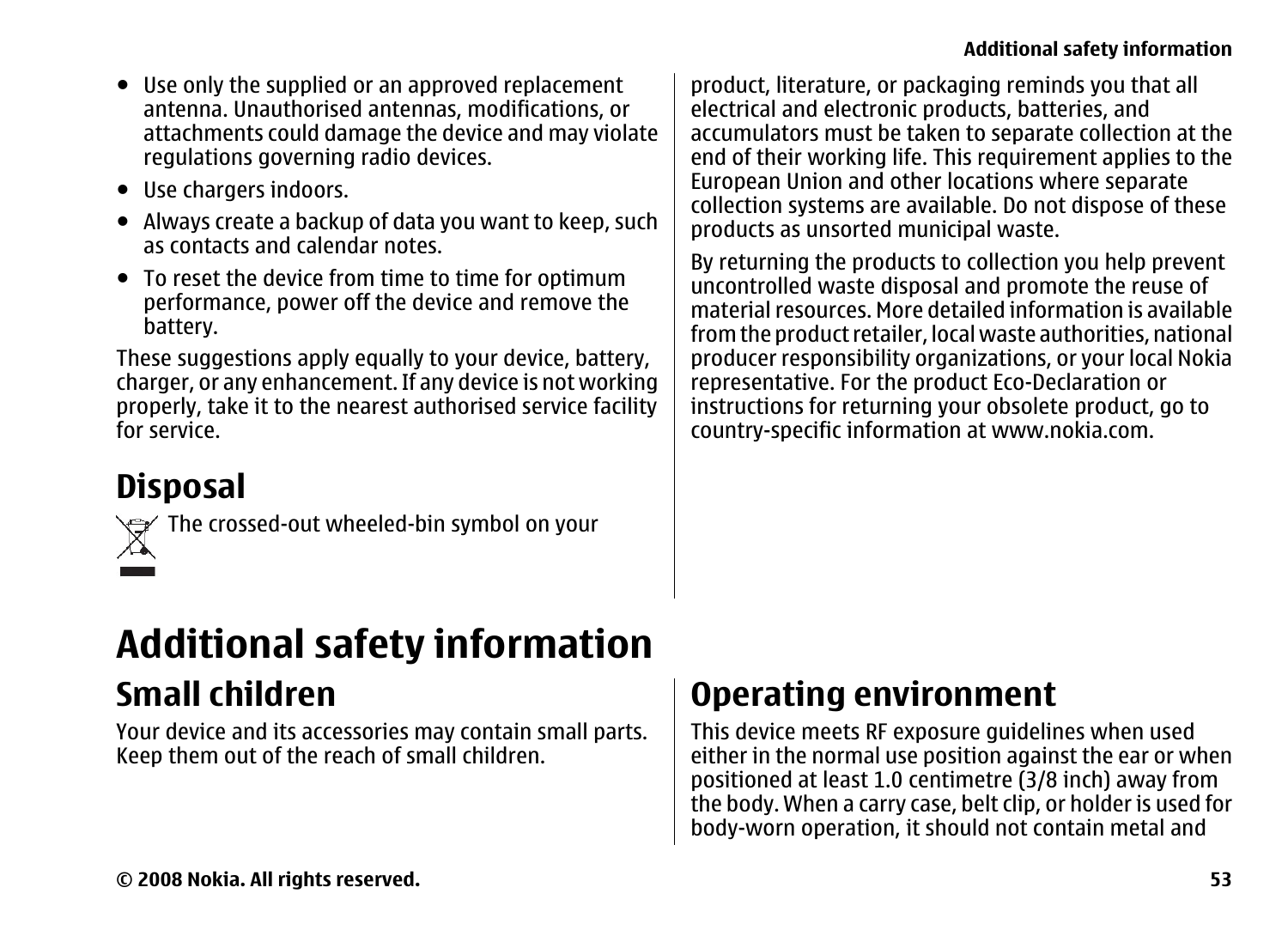#### <span id="page-53-0"></span>**Additional safety information**

should position the device the above-stated distance from your body.

To transmit data files or messages, this device requires a quality connection to the network. In some cases, transmission of data files or messages may be delayed until such a connection is available. Ensure the above separation distance instructions are followed until the transmission is completed.

### **Medical devices**

Operation of any radio transmitting equipment, including wireless phones, may interfere with the functionality of inadequately protected medical devices. Consult a physician or the manufacturer of the medical device to determine if they are adequately shielded from external RF energy or if you have any questions. Switch off your device in health care facilities when any regulations posted in these areas instruct you to do so. Hospitals or health care facilities may be using equipment that could be sensitive to external RF energy.

### **Implanted medical devices**

Manufacturers of medical devices recommend that aminimum separation of 15.3 centimetres (6 inches) should be maintained between a wireless device and animplanted medical device, such as a pacemaker or implanted cardioverter defibrillator, to avoid potential interference with the medical device. Persons who havesuch devices should:

- Always keep the wireless device more than 15.3 centimetres (6 inches) from the medical device when the wireless device is turned on.
- Not carry the wireless device in a breast pocket.
- $\bullet$  Hold the wireless device to the ear opposite the medical device to minimise the potential for interference.
- Turn the wireless device off immediately if there is any reason to suspect that interference is taking place.
- Read and follow the directions from the manufacturer of their implanted medical device.

If you have any questions about using your wireless device with an implanted medical device, consult your health care provider.

#### **Hearing aids**

Some digital wireless devices may interfere with some hearing aids. If interference occurs, consult your service provider.

### **Vehicles**

RF signals may affect improperly installed or inadequately shielded electronic systems in motor vehicles such as electronic fuel injection systems, electronic antiskid (antilock) braking systems, electronic speed control systems, and air bag systems. For more information, check with the manufacturer, or its representative, of your vehicle or any equipment that has been added.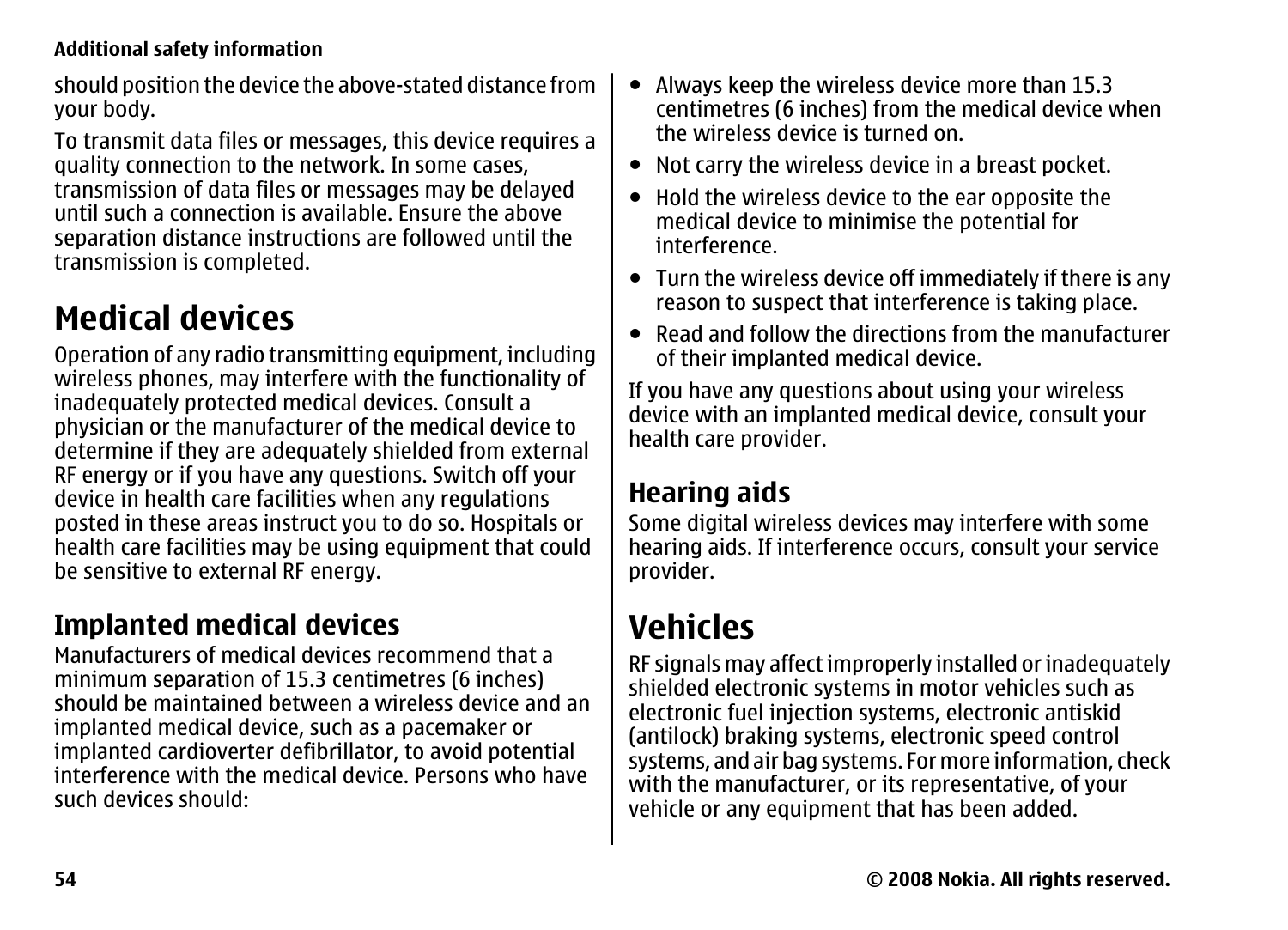<span id="page-54-0"></span>Only qualified personnel should service the device or install the device in a vehicle. Faulty installation or service may be dangerous and may invalidate any warranty that may apply to the device. Check regularly that all wireless device equipment in your vehicle is mounted and operating properly. Do not store or carry flammable liquids, gases, or explosive materials in the same compartment as the device, its parts, or accessories. For vehicles equipped with an air bag, remember that air bags inflate with great force. Do not place objects, including installed or portable wireless equipment in the area over the air bag or in the air bag deployment area. If in-vehicle wireless equipment is improperly installed and the air bag inflates, serious injury could result.

Using your device while flying in aircraft is prohibited. Switch off your device before boarding an aircraft. The use of wireless teledevices in an aircraft may be dangerous to the operation of the aircraft, disrupt the wireless telephone network, and may be illegal.

#### **Potentially explosive environments**

Switch off your device when in any area with a potentially explosive atmosphere, and obey all signs and instructions. Potentially explosive atmospheres include areas where you would normally be advised to turn off your vehicle engine. Sparks in such areas could cause an explosion or fire resulting in bodily injury or even death. Switch off the device at refuelling points such as near gas pumps at service stations. Observe restrictions on the use of radio

equipment in fuel depots, storage, and distribution areas; chemical plants; or where blasting operations are in progress. Areas with a potentially explosive atmosphere are often, but not always, clearly marked. They include below deck on boats, chemical transfer or storage facilities and areas where the air contains chemicals orparticles such as grain, dust, or metal powders. You should check with the manufacturers of vehicles using liquefied petroleum gas (such as propane or butane) to determine if this device can be safely used in their vicinity.

### **Emergency calls**

 $\Omega$ 

**Important:** This device operates using radio signals, wireless networks, landline networks, and userprogrammed functions. The device will attempt to make emergency calls only over cellular networks. Connections in all conditions cannot be guaranteed. You should never rely solely on any wireless device for essential communications like medical emergencies.

To make an emergency call:

- 1. If the device is not on, switch it on. Check for adequate signal strength. Depending on your device, you may also need to complete the following:
	- Insert a SIM card if your device uses one
	- Remove certain call restrictions you have activated in your device.
	- Change your profile from offline or flight profile mode to an active profile.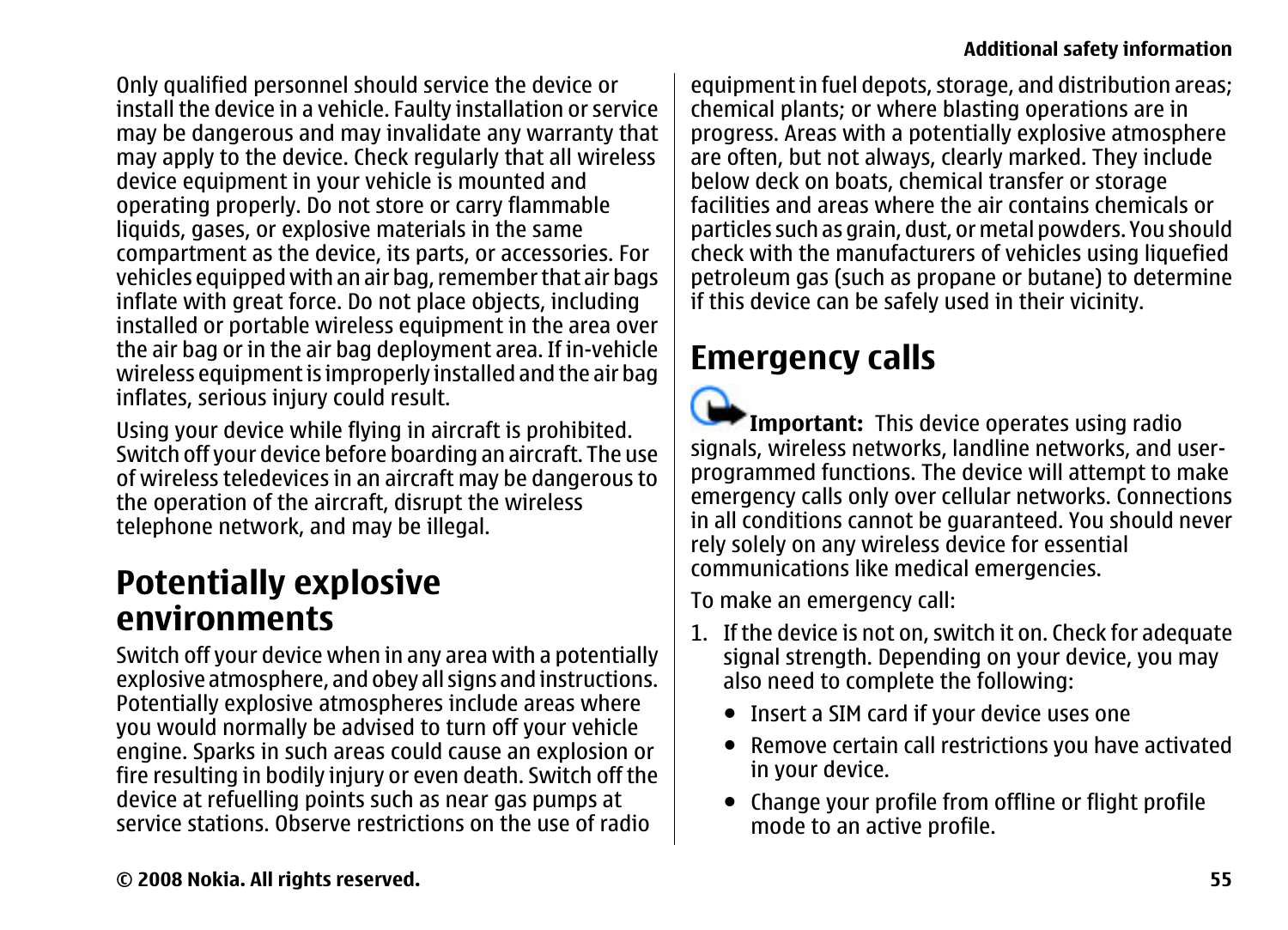#### <span id="page-55-0"></span>**Additional safety information**

- 2. Press the end key as many times as needed to clear the display and ready the device for calls.
- 3. Enter the official emergency number for your present location. Emergency numbers vary by location.
- 4. Press the call key.

When making an emergency call, give all the necessary information as accurately as possible. Your wireless device may be the only means of communication at the scene of an accident. Do not end the call until given permission to do so.

### **Certification information (SAR)**

#### **This mobile device meets guidelines for exposure to radio waves.**

Your mobile device is a radio transmitter and receiver. Itis designed not to exceed the limits for exposure to radio waves recommended by international guidelines. These guidelines were developed by the independent scientific organisation ICNIRP and include safety margins designed to assure the protection of all persons, regardless of age and health.

The exposure guidelines for mobile devices employ a unit of measurement known as the Specific Absorption Rate or SAR. The SAR limit stated in the ICNIRP guidelines is 2.0 watts/kilogram (W/kg) averaged over 10 grams of tissue. Tests for SAR are conducted using standard operating positions with the device transmitting at its highest certified power level in all tested frequency bands. The actual SAR level of an operating device can be below the

maximum value because the device is designed to use only the power required to reach the network. That amount changes depending on a number of factors such as how close you are to a network base station. The highest SAR value under the ICNIRP guidelines for use of the device at the ear is 0.79 W/kg.

Use of device accessories may result in different SAR values. SAR values may vary depending on national reporting and testing requirements and the network band. Additional SAR information may be provided under product information at [www.nokia.com](http://www.nokia.com).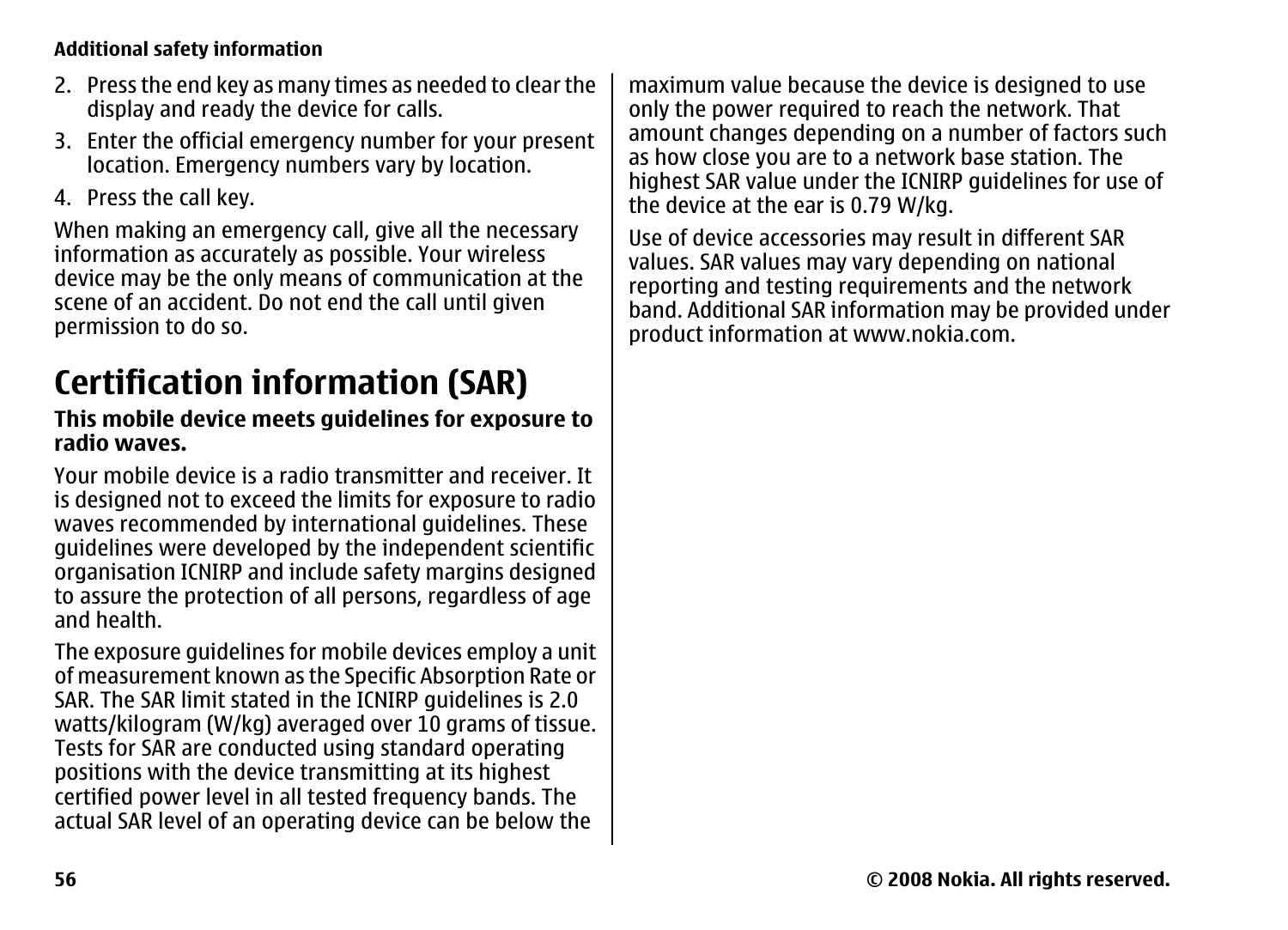## <span id="page-56-0"></span>**Index**

### **A**

**access codes [9](#page-8-0)accessories [34](#page-33-0)anykey answer [33](#page-32-0) applications [48](#page-47-0)**

#### **B**

**barring password [9](#page-8-0) battery [13](#page-12-0) battery charge status [16](#page-15-0) browser [43](#page-42-0)business cards [25](#page-24-0)**

#### **C**

**cache memory [44](#page-43-0) calculator [47](#page-46-0)call divert [33](#page-32-0)call log [26](#page-25-0) call waiting [33](#page-32-0) caller id [33](#page-32-0) camera [39](#page-38-0), [40](#page-39-0) configuration [34](#page-33-0) configuration setting service [9](#page-8-0) cookies [44](#page-43-0)**

#### **D**

**data cable [30](#page-29-0)dialling [17](#page-16-0)**

**dialling shortcuts [18](#page-17-0), [26](#page-25-0) display [16](#page-15-0), [32](#page-31-0) downloads [9](#page-8-0)Ee-mail [22](#page-21-0)equaliser [42](#page-41-0) Ffactory settings [36](#page-35-0) flash messages [23](#page-22-0) flight mode [16](#page-15-0) flight query [34](#page-33-0) font size [32](#page-31-0)G**

**games [48](#page-47-0) general packet radio service [30](#page-29-0) GPRS [30](#page-29-0)GPS [45](#page-44-0)**

#### **H**

**help text [34](#page-33-0) helpful hints [10](#page-9-0) hidden network [27](#page-26-0)home screen [32](#page-31-0)**

**Iin-call timer [33](#page-32-0)info messages [23](#page-22-0) internet [43](#page-42-0) internet call [28](#page-27-0)Kkeyguard [33](#page-32-0) keypad lock [17](#page-16-0) keys [14](#page-13-0) Llanguage [33](#page-32-0) lights [31](#page-30-0) location information [26](#page-25-0)MMaps [45](#page-44-0) media player [40](#page-39-0) memory card [12](#page-11-0), [38](#page-37-0) message centre number [20](#page-19-0) message sending [21](#page-20-0) microSD card [12](#page-11-0)My Nokia [9](#page-8-0) N**

**Nokia Care [10](#page-9-0)notes [47](#page-46-0)**